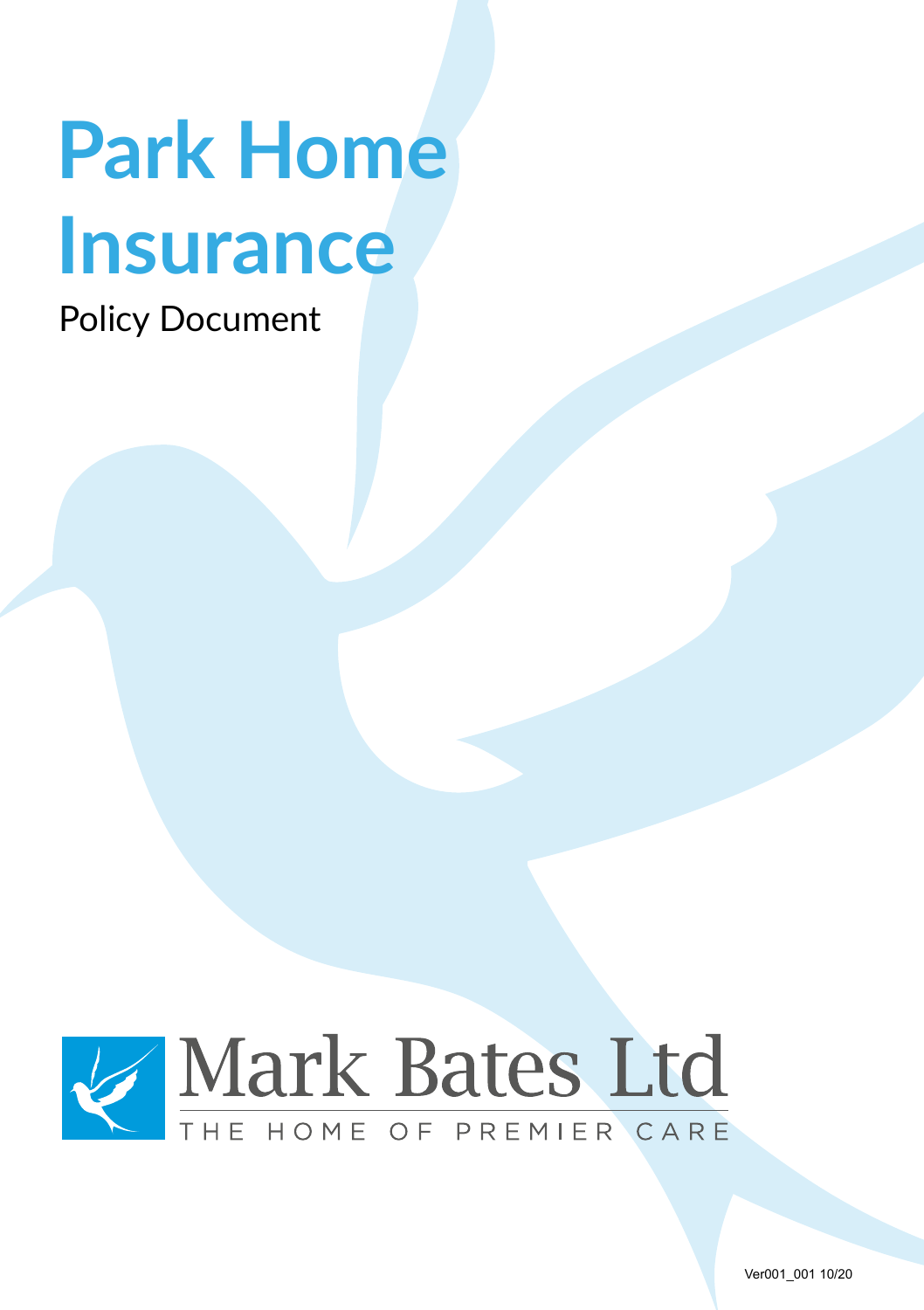### **ABOUT THIS PARK HOME INSURANCE POLICY**

**Thank you for entrusting this insurance to Mark Bates Ltd. We manage this insurance on behalf of the insurer and act as its agent in performing duties under that agreement.**

**Mark Bates Ltd Premier House Londonthorpe Road Grantham Lincs NG31 9SN Tel: 01476 513781 Fax: 01476 591543 Email: enquiries@markbatesltd.com**

**Mark Bates Ltd is authorised and regulated by the Financial Conduct Authority. Registered Number 308390**

### **Policy document and disputes**

Please read this policy and your schedule carefully and refer any queries to us. We will be happy to advise and take any action.

If, however, there is a dispute that cannot be resolved, you are entitled to refer the matter as described under the heading "COMPLAINTS PROCEDURE" on page 3.

### **The cover included**

This policy is divided into a number of sections. To find which sections are in force, you should check your schedule which is enclosed with this policy. Your schedule also tells you how much you are insured for.

### **How much to insure for**

It is up to you to make sure that the amount you insure for represents the full value of the property concerned.

For park homes, this should represent the full cost of replacing your park home, including any outbuildings or garages, together with all the property described in the definition of park home on page 7 of this policy. In addition, you should include an allowance for re-siting and delivery, complying with government or local authority requirements, architects, engineers, surveyors and other professional fees and clearing debris, demolition, shoring or propping.

For contents, this should represent the cost of replacing the property as new.

### **REMEMBER - if you do not insure for the full value of your property the amount of any claim you make may be reduced.**

### **Changes in your circumstances**

This policy has been based on the information you have given us about yourself and your park home and your occupation. You must tell us immediately of any changes to this information, including if you add to the value of your property. You can change amounts insured at any time. You do not have to wait for renewal. You must also tell us if you, or any other persons living with you, are convicted of any offence (other than driving offences) or are declared bankrupt. If there is any change of circumstances the insurer may revise the terms and conditions of this policy with effect from the date of change.

### **REMEMBER - failure to notify us of changes may affect any claim you make.**

### **How to make a claim**

First, please read this policy and your schedule to check that you are covered, then the claims notification procedure on page 12 of this policy. You should then ask us for a claim form on which you should provide as much information as possible to ensure that your claim can be dealt with quickly by all concerned.

### **REMEMBER - do not hesitate to contact us for assistance.**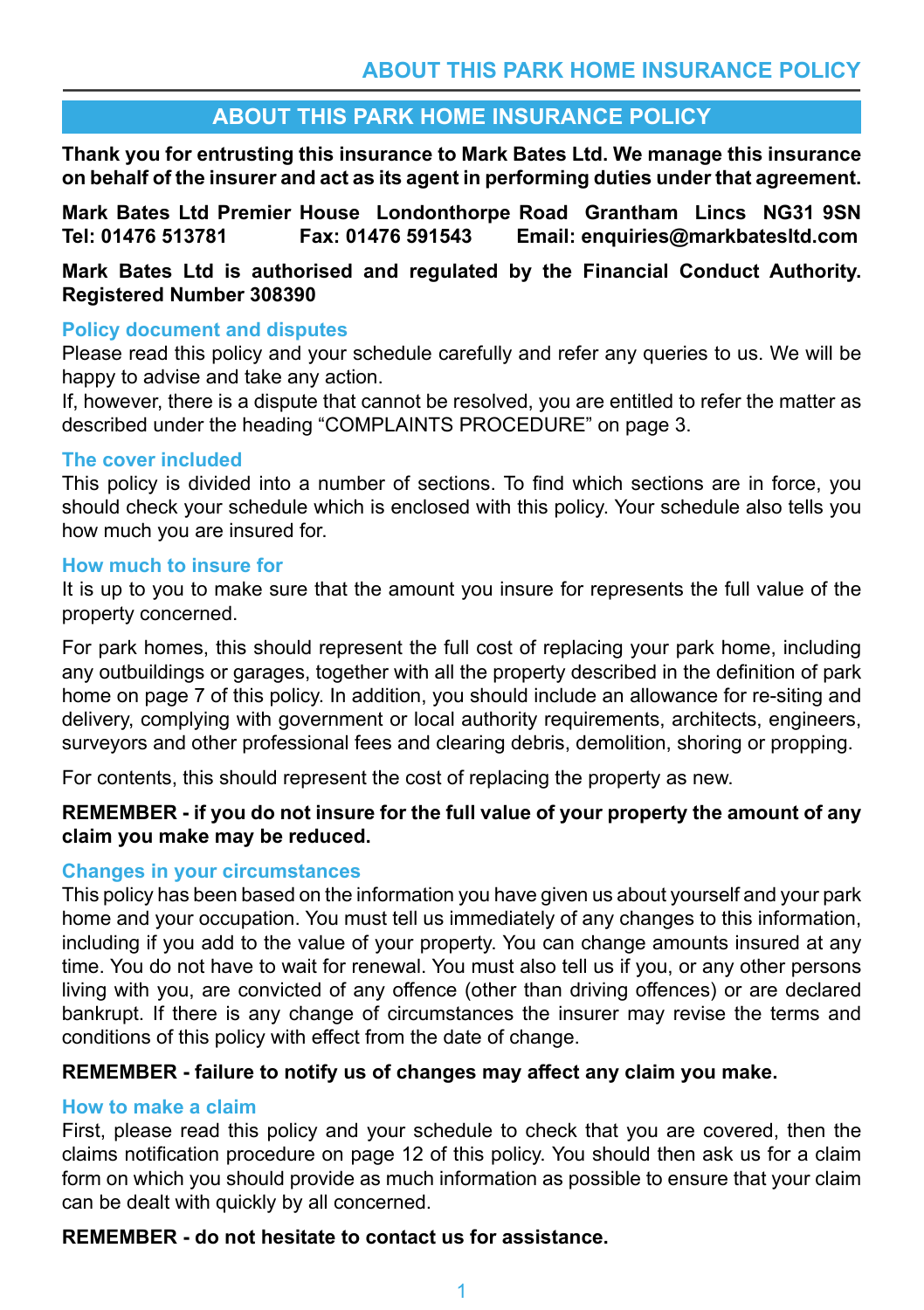### **POLICY INDEX**

| <b>POLICY INDEX</b>                                       |    |  |
|-----------------------------------------------------------|----|--|
| About this policy                                         | 01 |  |
| Policy index                                              | 02 |  |
| Complaints procedure                                      | 03 |  |
| Agreement                                                 | 04 |  |
| Definitions applying to the whole policy                  | 06 |  |
| General exclusions applying to the whole policy           | 08 |  |
| General conditions applying to the whole policy           | 10 |  |
| General claims conditions (including notification period) | 12 |  |
| Section 1- Park Home and Contents                         | 14 |  |
| Section 2 - Personal possessions                          | 24 |  |
| Section 3 - Liability                                     | 27 |  |
| Section 4 - Family legal expenses                         | 29 |  |
| Section 5 - Helplines                                     | 37 |  |
| Section 6 - Home emergency                                | 38 |  |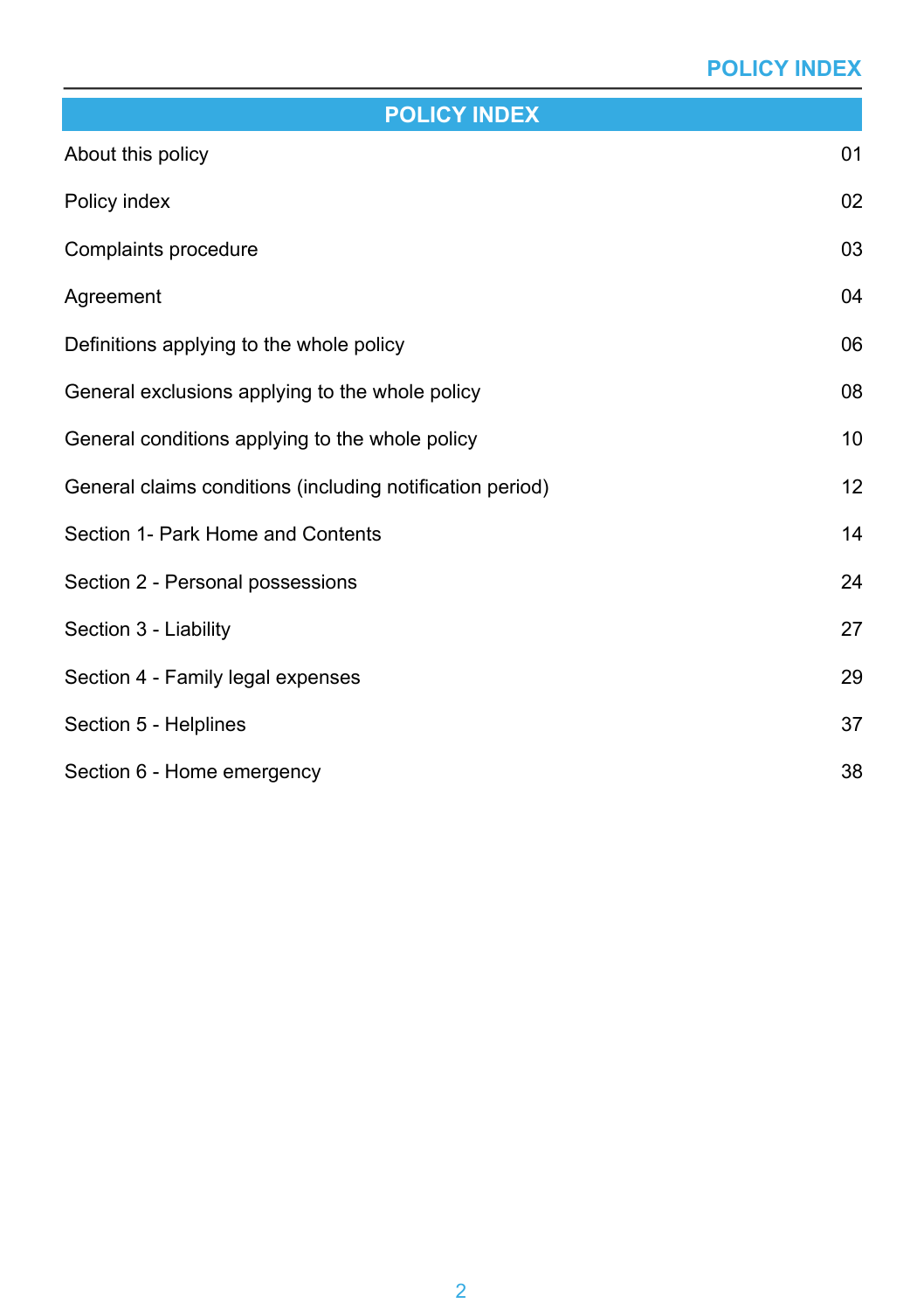### **COMPLAINTS PROCEDURE**

### **Please refer to page 42 of this policy if your complaint is in respect of the insurance provided by Section 6 Home emergency of this policy.**

It is always our intention to provide **you** with a first class standard of service. Misunderstandings can, however, occur and we would prefer to know about the occasional problem than for **you**  to remain dissatisfied.

Any communication with us can be made orally or in writing and on **your** behalf by a third party with **your** permission.

If a problem has arisen in connection with this policy that has not been resolved to **your** satisfaction and **you** wish to make a complaint, **you** should firstly discuss this with

### **The Compliance Officer Mark Bates Ltd Premier House Londonthorpe Road Grantham Lincs NG31 9SN**  Email: complaints@markbatesltd.com

If **you** remain dissatisfied **you** may refer the matter to **the insurer** by contacting

### **The Compliance Officer**

### **China Taiping Insurance (UK) Company Limited 2 Finch Lane London EC3V 3NA** Fax: 0207 621 1202 E-mail: compliance@uk.cntaiping.com

The Compliance Officer will acknowledge the complaint within five business days and advise **you** of the person who will be dealing with the complaint and when **you** can expect to receive a detailed response. The person dealing with the complaint will be a senior member of staff who was not directly involved in the matter which is the subject of the complaint. They will have the authority and experience to adequately address the complaint and explain the results of the investigation.

If **your** complaint should be more appropriately dealt with by another firm, **the insurer** will ensure it is referred to them as soon as practicable and certainly no later than five business days of becoming satisfied that another firm is or may be responsible for the matters complained of. **The insurer** will make this referral to the other firm in writing and advise **you** by way of a final response that the referral has been made and include the other firm's contact details.

**Your** complaint will be thoroughly investigated and **the insurer** will respond to it as soon as possible. Within twenty business days **the insurer** will provide a detailed response to **your**  complaint in writing or, if it is not possible to respond within that time, **the insurer** will inform **you** in writing within twenty business days why it has been unable to resolve the complaint within that time, why it needs more time to do so and when **you** can expect to receive its final response.

If **the insurer** has not completed its investigation within eight weeks after the complaint was made, it will write to **you** and explain why there is a further delay. **The insurer** will also confirm when it expects to issue its final response and advise **you** that **you** may be eligible to refer the complaint to the Financial Ombudsman Service if **you** are dissatisfied with the delay. Its contact details are: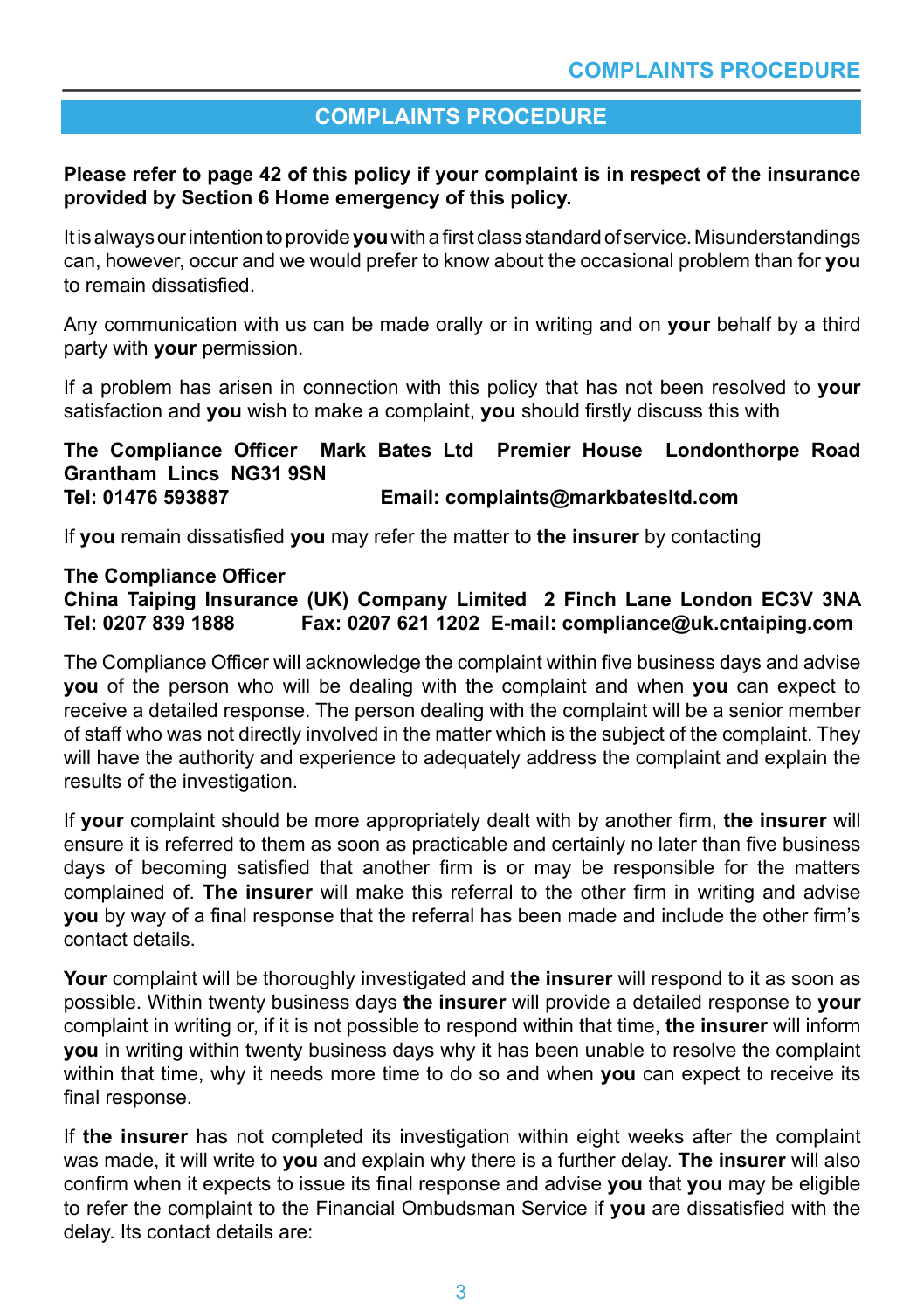### **Financial Ombudsman Service Exchange Tower Harbour Exchange Square London E14 9SR Tel: 0800 023 4567 from landlines or 0300 123 9123 from mobile phones Fax: 020 7964 1001 E-mail: complaint.info@financial-ombudsman.org.uk Website: www.financial-ombudsman.org.uk**

Where **you** are eligible to refer **your** complaint to the Financial Ombudsman Service **you**  have this right to do so free of charge, but **you** must do so within six months of the date of **the insurer's** final response. If **you** do not refer **your** complaint in time, the Ombudsman will not have **the insurer's** permission to consider **your** complaint and so will only be able to do so in very limited circumstances. For example, if it believes that the delay was as a result of exceptional circumstances.

The European Commission has an online dispute resolution service for consumers who have a complaint about a product or service bought online. If **you** choose to submit **your**  complaint this way it will be forwarded to the Financial Ombudsman Service. Alternatively, **you** can contact the Financial Ombudsman Service directly.

Visit https://webgate.ec.europa.eu/odr/main/index.cfm?event=main.home.show&lng=EN to access the Online Dispute Resolution Service. Please quote our e-mail address: compliance@uk.cntaiping.com

### **AGREEMENT**

### **AGREEMENT**

### **Agreement between you and the insurer**

**The insurer** will pay for any **damage**, legal liability, costs, expenses, benefits or assistance described in this policy arising from events happening during the **period of insurance** for which it has accepted a premium.

**The insurer** has relied on the information supplied by **you** in connection with this insurance to enable it to form the contract of insurance between **you** and **the insurer**.

This policy should be read together with the **schedule**.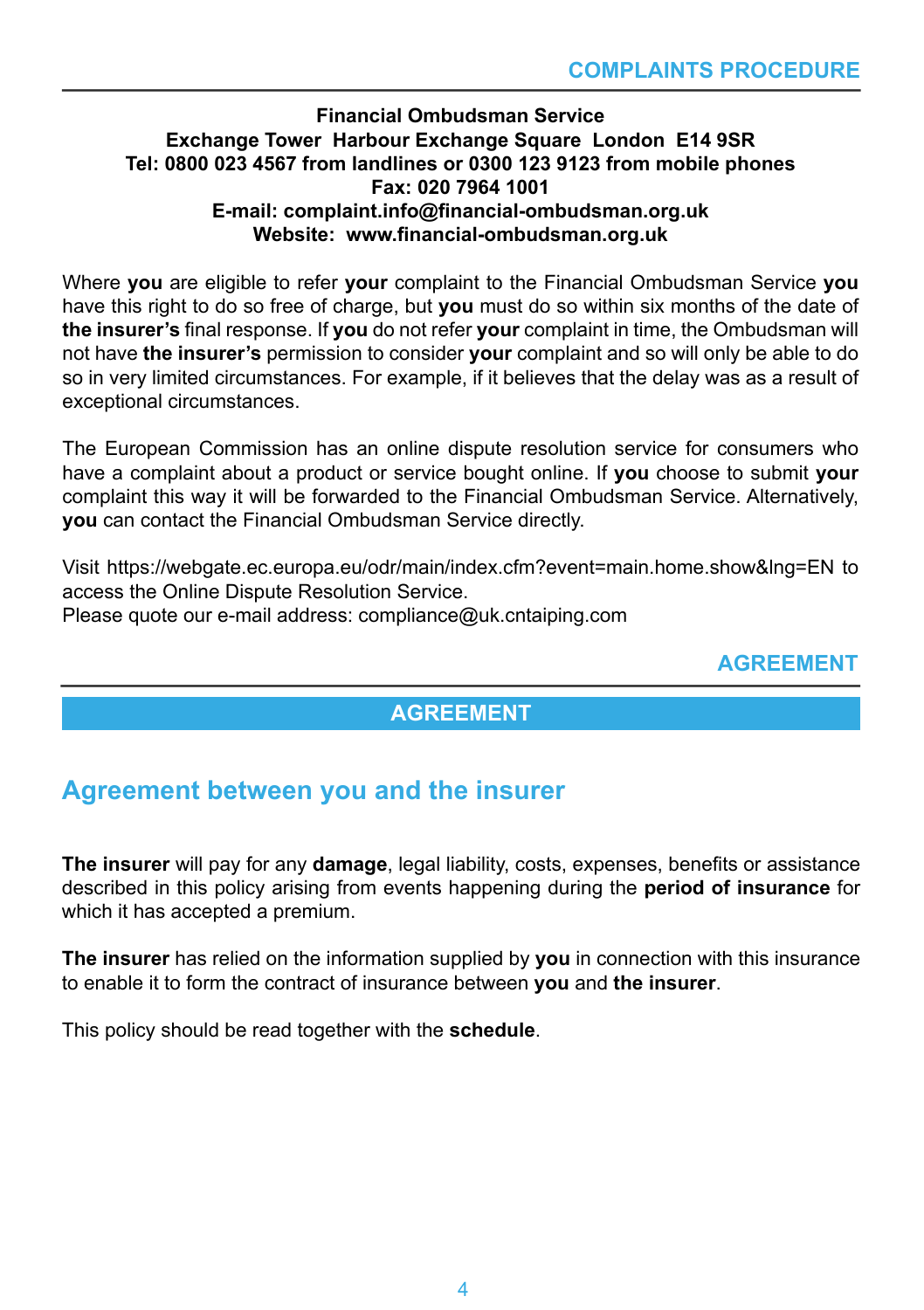### **INFORMATION YOU HAVE GIVEN US**

In deciding to accept this policy and in setting the terms and premium, **the insurer** has relied upon the information **you** have provided. **You** must take care when answering any questions relating to this insurance by ensuring that all information provided is accurate and complete.

If **the insurer** establishes that **you** deliberately or recklessly provided false or misleading information **the insurer** will treat this policy as if it never existed and refuse to pay all claims. **You** must repay any payments **the insurer** has already made under this policy and **the insurer** will not return the premium to **you**.

If **the insurer** establishes that **you** acted carelessly when providing **the insurer** with **your** information, such carelessness could adversely affect this policy and any claim. For example, **the insurer** may

- treat this policy as if it had never existed and refuse to pay all claims and return the premium paid. **The insurer** will only do this if it provided **you** with insurance cover which it would not otherwise have offered;
- amend the terms of **your** insurance. **The insurer** may apply these amended terms as if they were already in place if a claim has been adversely impacted by **your** carelessness;
- reduce the amount it pays on a claim in the proportion the premium **you** have paid bears to the premium it would have charged **you**; or
- cancel **your** policy in accordance with the Cancellation condition of this policy.

**You** will be written to if **the insurer**

- intends to treat this policy as if it never existed; or
- needs to amend the terms of this policy.

If **you** become aware that information **you** have provided is inaccurate, **you** must inform Mark Bates Ltd as soon as practicable.

### **Mark Bates Ltd Premier House Londonthorpe Road Grantham Lincs NG31 9SN**

### **Tel: 01476 513784 Email: enquiries@markbatesltd.com**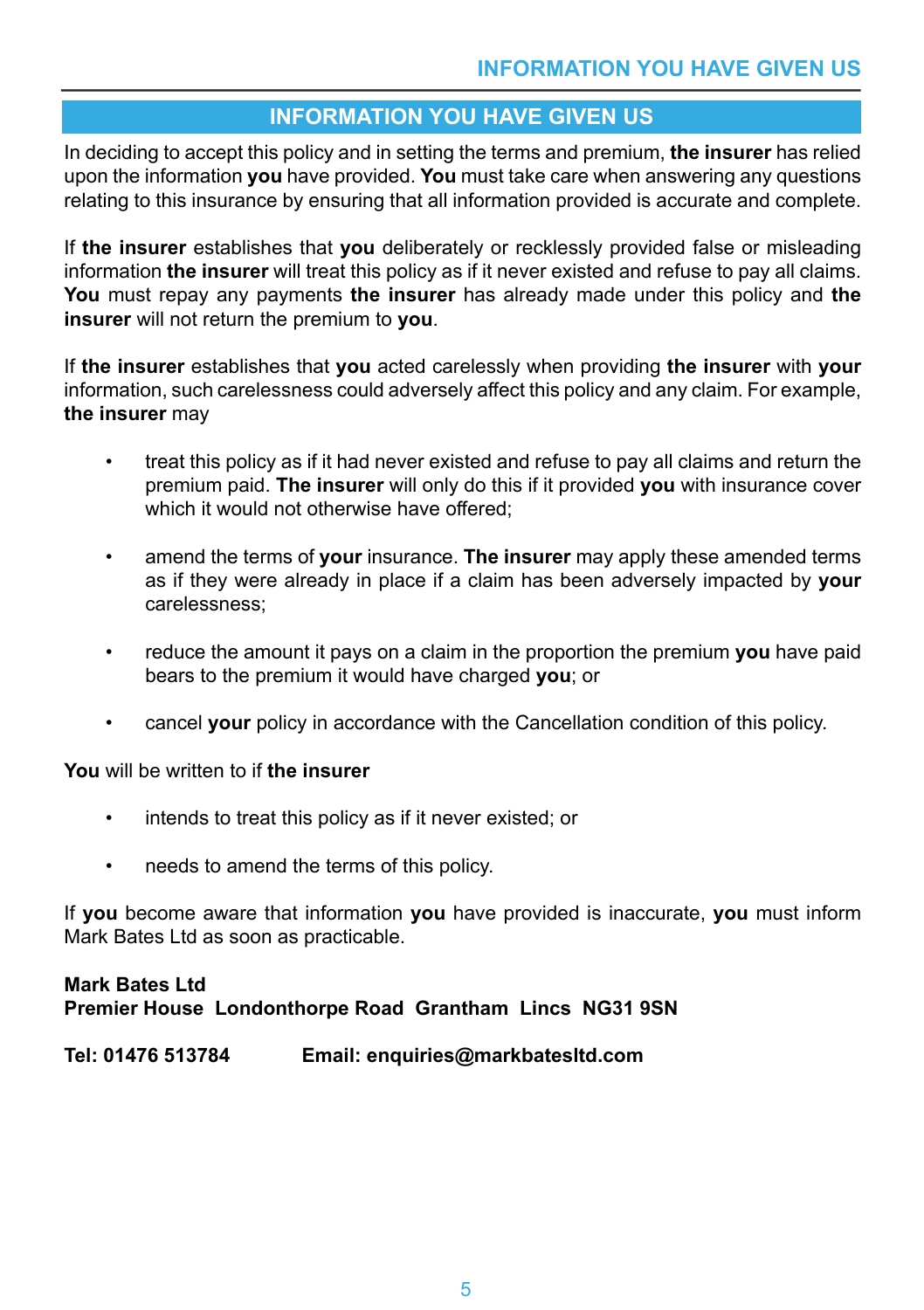### **DEFINITIONS APPLYING TO THE WHOLE POLICY**

Definitions are set out below and any word or phrase that has a definition is printed throughout this policy in bold type.

| <b>Accidental damage</b> | Damage caused suddenly, unexpectedly and accidentally.                                                                                                                                                                                                                                                                                                                                                                                                                                                                                                                                                                                                                                                                                                                                                                                                                         |
|--------------------------|--------------------------------------------------------------------------------------------------------------------------------------------------------------------------------------------------------------------------------------------------------------------------------------------------------------------------------------------------------------------------------------------------------------------------------------------------------------------------------------------------------------------------------------------------------------------------------------------------------------------------------------------------------------------------------------------------------------------------------------------------------------------------------------------------------------------------------------------------------------------------------|
| <b>Computer Virus</b>    | A corrupting instruction that propagates itself via a computer system<br>or network.                                                                                                                                                                                                                                                                                                                                                                                                                                                                                                                                                                                                                                                                                                                                                                                           |
| <b>Contents</b>          | Household goods, personal property, money, credit cards,<br><b>valuables</b> , portable disability aids, adaptations and equipment,<br>satellite dishes and receiving aerials and their fittings and masts, all<br>belonging to you or for which you are responsible and contained<br>in, or fixed to, the home, or in the open within the boundaries of<br>the plot.<br>The term <b>contents</b> does not include property primarily held for<br>professional or business purposes, electrically or mechanically<br>powered vehicles, (other than domestic gardening machines and<br>battery assisted pedal cycles), aircraft, boats, boards and craft<br>designed to be used on or in water, caravans, trailers, trailer tents<br>and their parts and accessories, any prosthesis, any living creature<br>or property more specifically insured by this or any other policy. |
| <b>Credit cards</b>      | Credit, cheque, debit, charge, bankers' and cash dispenser<br>cards belonging to you and used for personal, domestic or social<br>purposes only.                                                                                                                                                                                                                                                                                                                                                                                                                                                                                                                                                                                                                                                                                                                               |
| Damage                   | Loss or damage.                                                                                                                                                                                                                                                                                                                                                                                                                                                                                                                                                                                                                                                                                                                                                                                                                                                                |
| <b>Electronic data</b>   | Facts, concepts and information converted to a form useable for<br>communications, interpretation or processing by electronic and<br>electro-mechanical data processing or electronically controlled<br>equipment and include programs, software and other coded<br>instructions for the processing and manipulation of data or the                                                                                                                                                                                                                                                                                                                                                                                                                                                                                                                                            |

**Excess** First part of any claim which **you** must pay.

**Home** Structure of the **park home** as described in the **schedule** used as **your** private dwelling and any outbuildings, garages or sheds at the address shown in the **schedule**.

direction and manipulation of such equipment.

**Money** Cash, currency, bank notes, cheques, postal or money orders, savings stamps and certificates, premium bonds, gift tokens, luncheon vouchers, trading stamps, travellers cheques, travel tickets and current postage stamps belonging to **you** and held for personal, domestic or social purposes only.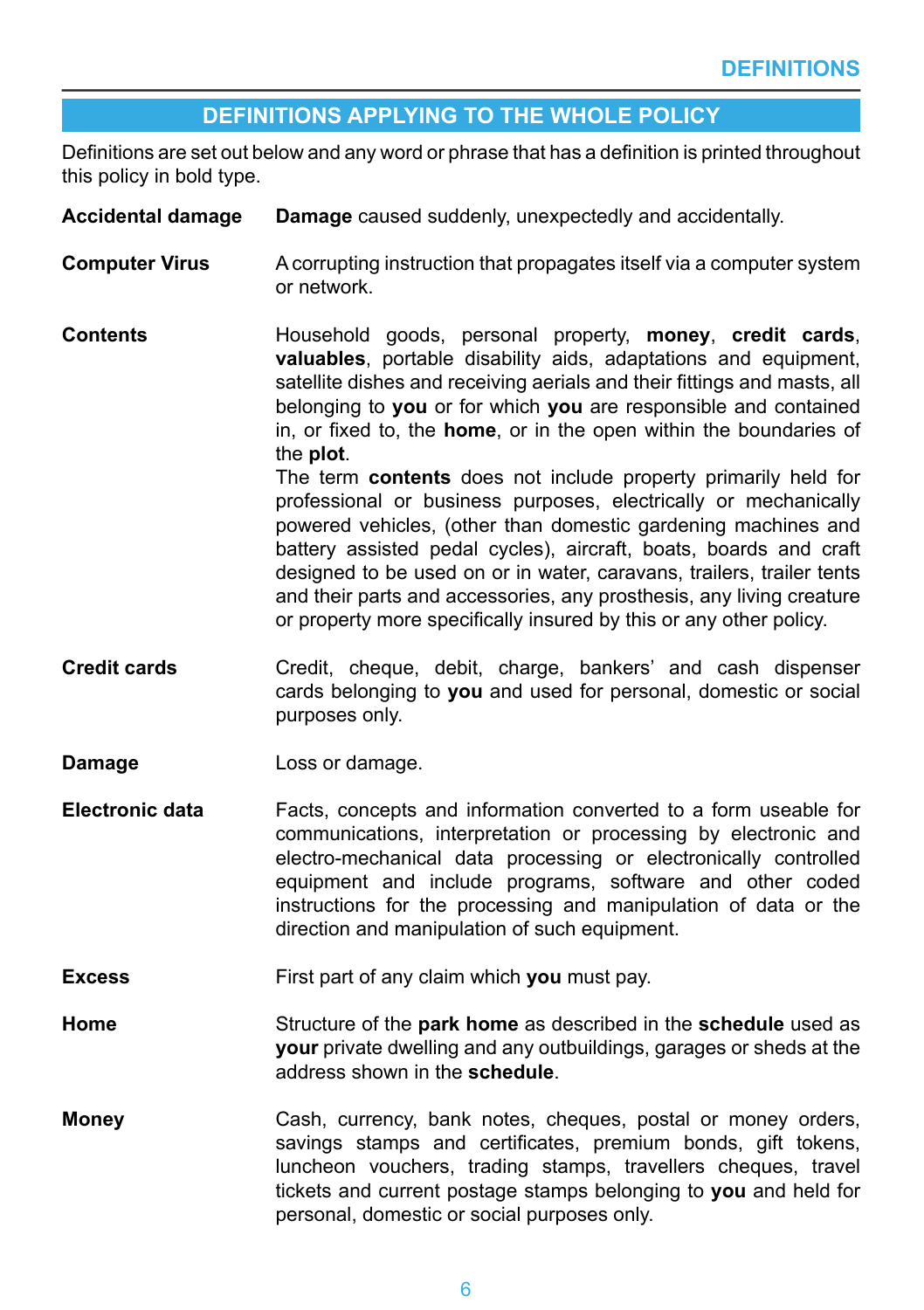| Park home                                              | <b>Home,</b> including its permanent fixtures and fittings and decorative<br>finishes, skirting, porches, fixed storage units, fixed disability aids,<br>adaptations and equipment, ramps, handrails, solar panels, foundation<br>slab, patios, terraces, steps, verandas, decking, drives, paths, walls,<br>gates, ornamental ponds and fountains, fences, hedges, railings,<br>lampposts and fixed tanks providing fuel to the home all contained<br>within the boundaries of the plot.                  |
|--------------------------------------------------------|------------------------------------------------------------------------------------------------------------------------------------------------------------------------------------------------------------------------------------------------------------------------------------------------------------------------------------------------------------------------------------------------------------------------------------------------------------------------------------------------------------|
|                                                        | Period of insurance Period shown in the schedule and any further period for which you<br>have paid, or have agreed to pay and the insurer has accepted, or<br>has agreed to accept, the premium.                                                                                                                                                                                                                                                                                                           |
| <b>Plot</b>                                            | Park home standing area and surrounding land allocated to it by the<br>site operator.                                                                                                                                                                                                                                                                                                                                                                                                                      |
| <b>Schedule</b>                                        | Schedule containing your particulars as required by this insurance<br>and is supplied with this policy.<br>On renewal and whenever a change of circumstances affecting this<br>insurance arises a new schedule will be issued.                                                                                                                                                                                                                                                                             |
| <b>Territorial limits</b>                              | United Kingdom, the Channel Islands and the Isle of Man.                                                                                                                                                                                                                                                                                                                                                                                                                                                   |
| <b>Terrorism</b>                                       | Any act or acts, including, but not limited to<br>the use or threat of force and/or violence; or<br>1)<br>2)<br>harm or loss of or damage to life or to property, (or the threat<br>of such harm or damage) including, but not limited to, harm or<br>damage by nuclear and/or chemical and/or biological and/or<br>radiological means<br>caused or occasioned by any person(s) or group(s) of persons or so<br>claimed, in whole or in part for political, religious, ideological or similar<br>purposes. |
| The insurer                                            | China Taiping Insurance (UK) Company Limited.                                                                                                                                                                                                                                                                                                                                                                                                                                                              |
| <b>Unoccupied</b>                                      | For more than 30 consecutive days<br>not furnished for normal occupation; or<br>1)<br>furnished for normal occupation, but has not been lived in by<br>2)<br>any person with your permission.                                                                                                                                                                                                                                                                                                              |
| <b>Unspecified</b><br>clothing and<br>personal effects | Personal property normally worn or carried on or about the person,<br>including jewellery, watches, binoculars and photographic, sports and<br>musical equipment.                                                                                                                                                                                                                                                                                                                                          |
| <b>Valuables</b>                                       | Jewellery, watches, gold, silver, precious metals, gemstones, furs,<br>pictures, curios and other works of art and stamp, coin and medal<br>collections.                                                                                                                                                                                                                                                                                                                                                   |
| You/your/yours                                         | Person(s) named in your schedule, together with any spouse or<br>domestic partner and any child, parent or other relative of theirs that<br>normally resides with them.                                                                                                                                                                                                                                                                                                                                    |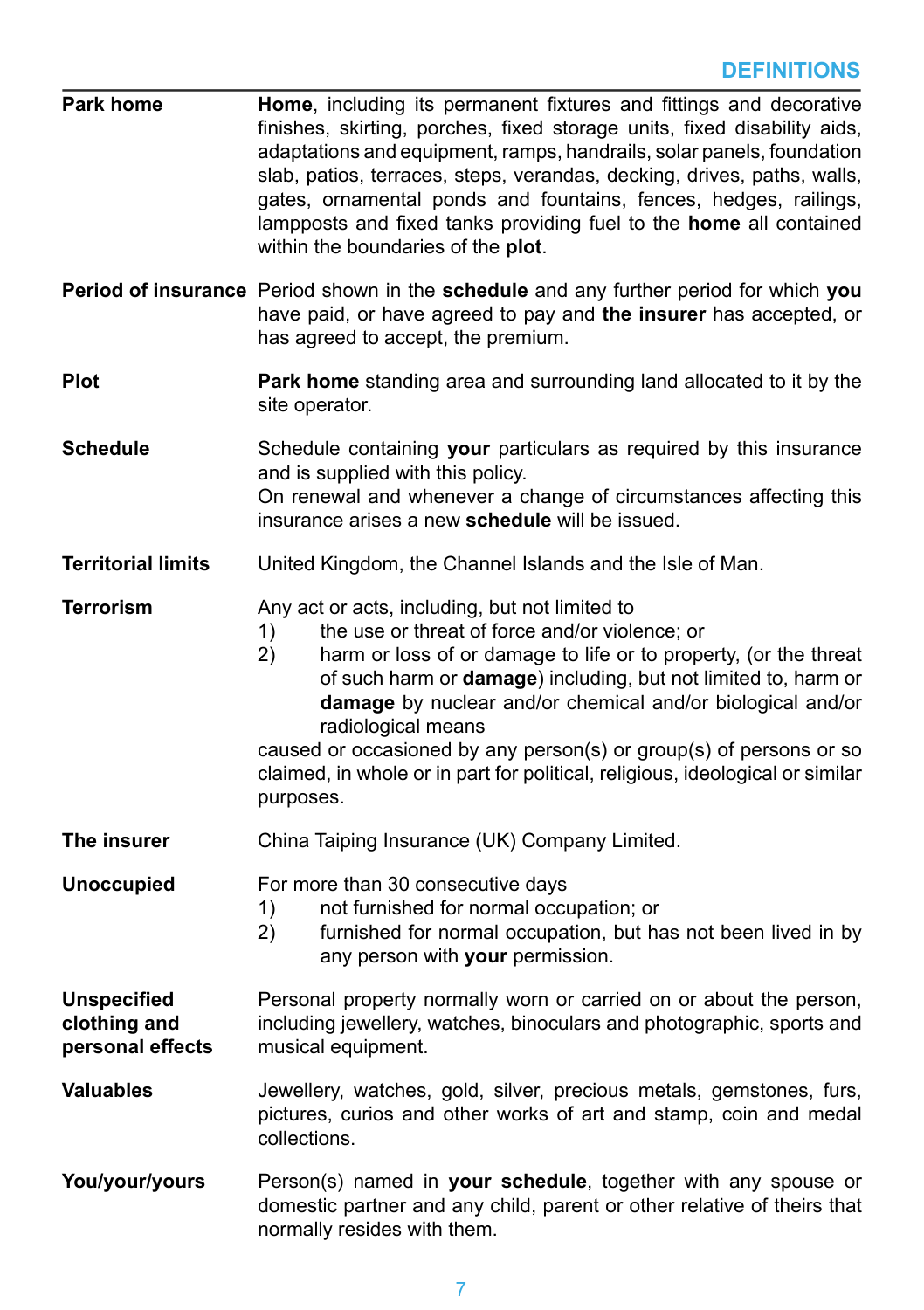### **GENERAL EXCLUSIONS APPLYING TO THE WHOLE POLICY**

### **This policy does not cover the following.**

### **1) General**

Any loss, damage, legal liability, costs, expenses or benefits directly or indirectly caused by or contributed to or arising from

### a) **Radioactive contamination**

- i) ionising radiations from, or contamination by radioactivity from, any nuclear fuel or from any nuclear waste from the combustion of nuclear fuel;
- ii) the radioactive, toxic, explosive or other hazardous or contaminating properties of any nuclear installation, reactor or other nuclear assembly or nuclear component thereof; or
- iii) any weapon of war employing atomic or nuclear fission and/or fusion or other like reaction or radioactive force or matter.

### b) **War risks**

war, invasion, act of foreign enemies, hostilities or war like operations, (whether war be declared or not), civil war, mutiny, civil commotion assuming the proportions of or amounting to a popular rising, military rising, rebellion, revolution, insurrection or military or usurped power.

### c) **Sonic bangs**

pressure waves caused by aircraft or other aerial devices travelling at sonic or supersonic speeds.

### d) **Pollution**

pollution or contamination by naturally occurring or man-made substances forces or organisms, or any combination of them, whether permanent or transitory and however occurring, but this exclusion shall not apply to a sudden, identifiable, unintended and unexpected incident which takes place in its entirety at a specific time and place during the **period of insurance**.

### e) **Date recognition failure**

the failure of any computer data processing equipment or media micro chip, integrated circuit or similar device or any computer software, whether belonging to **you** or not, correctly to

- i) recognise any date as its true calendar date;
- ii) capture, save, retain and/or correctly to manipulate, interpret or process any data or information or command or instruction as a result of treating any date otherwise than its true calendar date; or
- iii) capture, save, retain or process any data as a result of the operation of any command which causes the loss of data or the inability correctly to capture, save, retain or process such data

provided that this exclusion shall not apply to subsequent **damage**, not otherwise excluded, which is insured by this policy.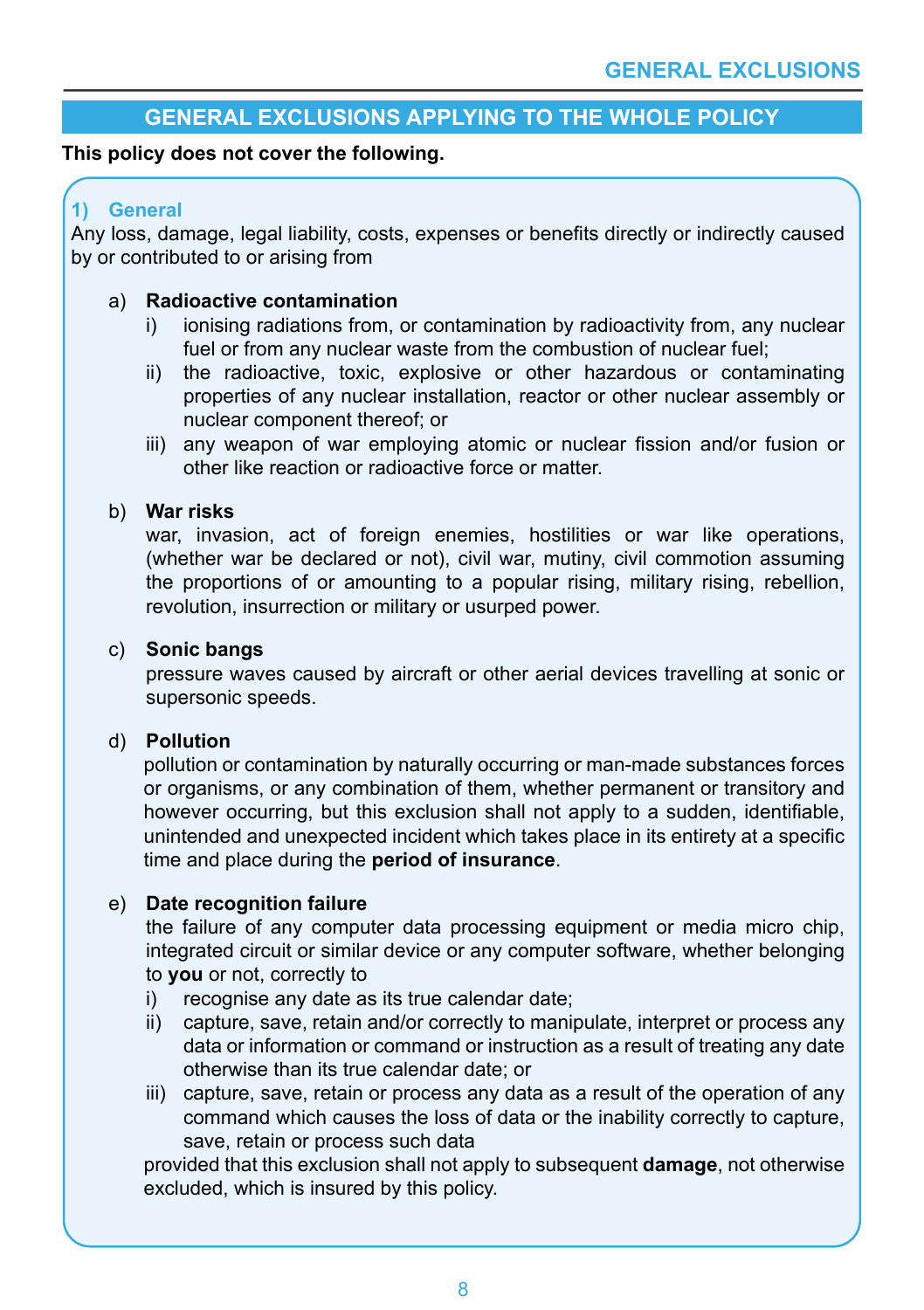### **2) Plot**

Any loss of (including loss of value) or damage to the **plot** or any part of the **plot**, unless relating to property specifically stated as insured by this policy.

### **3) Loss in value**

Loss in value of any property following repair or replacement.

### **4) Act of terrorism**

Harm or loss of or damage to life or property, or the threat of such harm or **damage**, by nuclear and/or chemical and/or biological and/or radiological means, resulting directly or indirectly from, or in connection with, **terrorism**, regardless of any contributing cause or event.

### **5) Computer virus and electronic data**

In respect of sections 1 and 2 of this policy only, **damage** directly or indirectly occasioned by or happening through or in consequence of **computer virus(es)**, or from erasure or corruption or alteration of **electronic data**, provided that this exclusion shall not apply to **damage** which results from any of standard perils 1-8 of Section 1 Park Home and Contents.

### **6) Deliberate or criminal acts**

### Any **damage**

- a) deliberately caused by; or
- b) arising from a criminal act caused by

**you** or any other person living with **you**.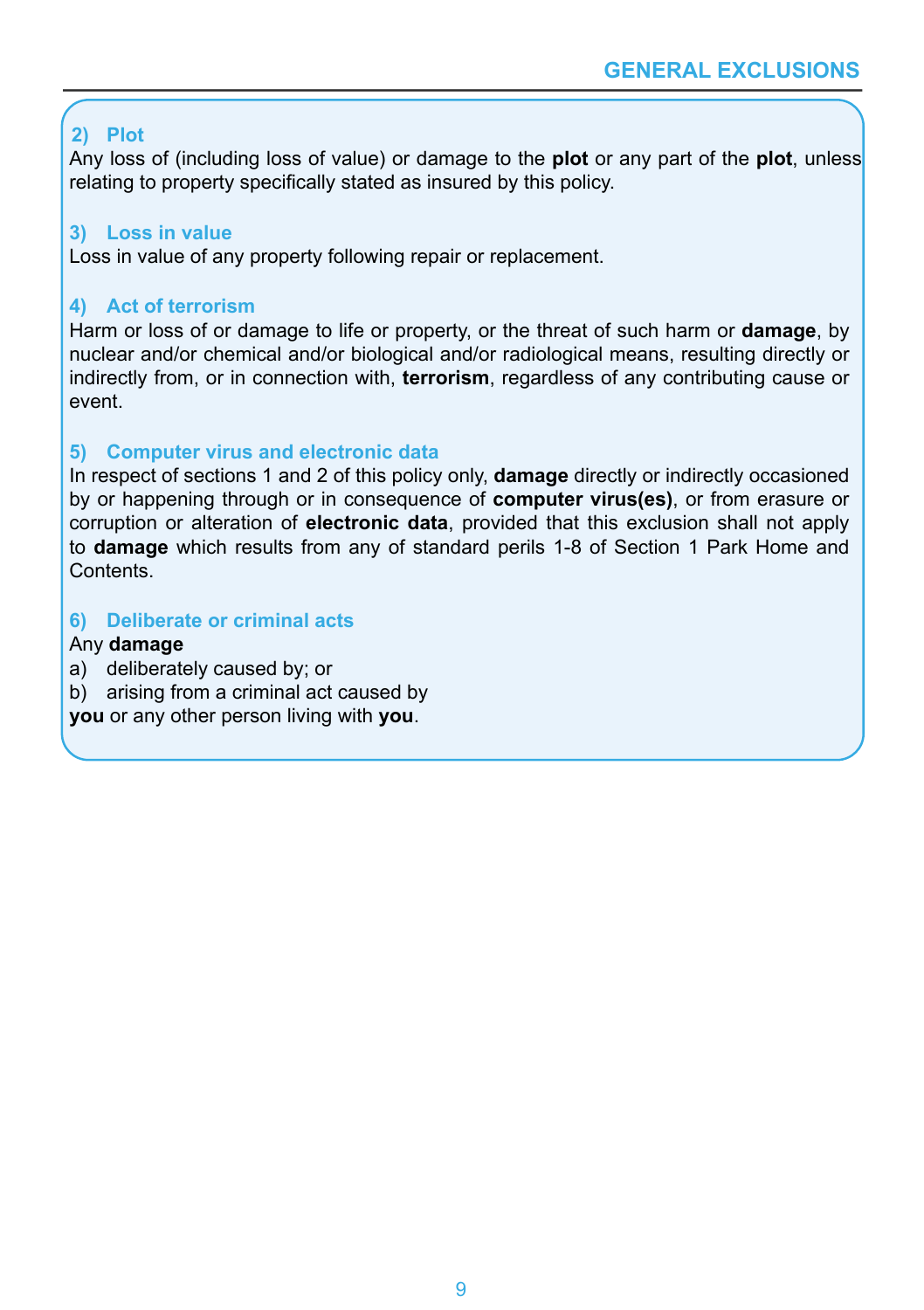### **GENERAL CONDITIONS APPLYING TO THE WHOLE POLICY**

### **1) Reasonable care**

If **you** have not taken all reasonable steps to prevent accidents or **damage** and maintain the property in a sound condition and good repair, **the insurer** shall not be liable to make any payment under this policy.

### **2) Changes that may affect your insurance**

**The insurer** has relied upon information advised to them in deciding to provide **you** with this insurance. **You** must tell them as soon as possible if there are changes that may affect **your** insurance, such as, but not restricted to, the following.

**You** change the address where **you** normally live or **your** occupation.

**You** are convicted of, or have a conviction pending for, any offence other than a motoring offence.

The use of the **home** is changed, such as let out to lodgers, used for business purposes or becomes **unoccupied**.

The carrying out of structural alterations at the **home** - **the insurer** should be notified before commencement.

**You** are declared bankrupt, or are the subject of bankruptcy proceedings.

In the event of any such change, **the insurer** will have the option of amending the terms under which this insurance has been provided or cancelling this insurance from the date of change.

### **3) Cancellation**

a) If **you** cancel this policy within 14 days of the date **you** receive **your** policy documents, **the insurer** will refund the premium in full, provided no claim has been made for the period this policy has been in force and that no liability whatsoever shall attach to **the insurer** in respect of this policy.

If **you** cancel this policy after 14 days of the date **you** receive **your** policy documents, **the insurer** will allow a refund of premium for every full quarter of the **period of insurance** that remains in force from the date of cancellation, subject to paragraph d) below.

- b) **The insurer** may cancel this policy by sending 7 days' notice by recorded delivery to **you** at **your** last known address and **the insurer** will allow a pro rata refund of premium for the unexpired period to expiry date, subject to paragraph d) below.
- c) If **you** pay **your** premium by monthly direct debit and there is a default in payment, **the insurer** reserves the right to cancel **your** insurance in accordance with the terms of **your** credit agreement. No refund of premium or credit charge will be due when cancellation takes place in these circumstances.
- d) Where a claim has been made during the current **period of insurance**, the full annual premium will still be payable despite cancellation of cover and **the insurer** reserves the right to deduct this from any claim payment. In any event a due proportion of the premium and credit charge, if applicable, shall be payable for the period of cover provided.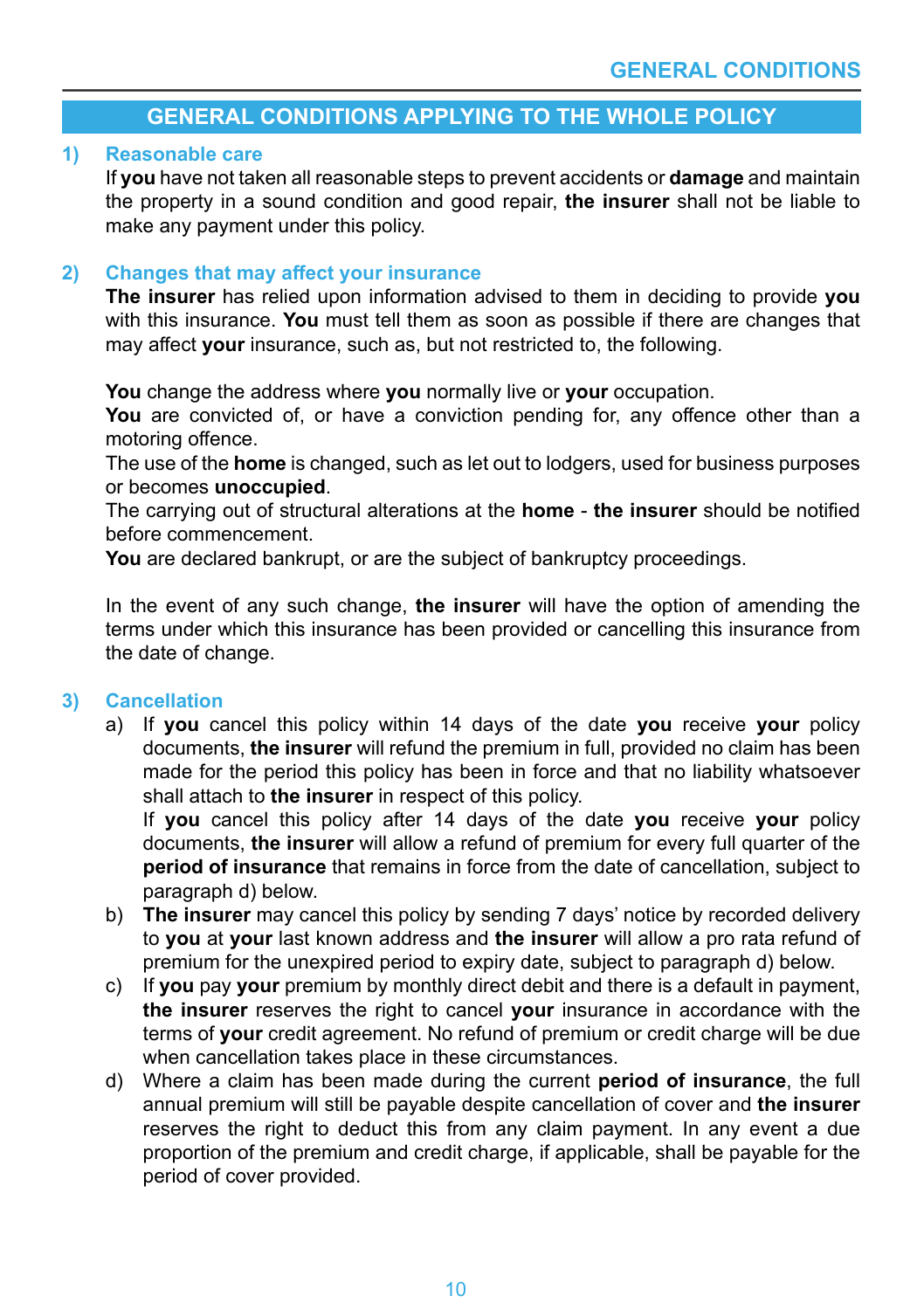### **4) Other insurance**

If any **damage**, legal liability, costs or expenses covered by this policy is insured elsewhere, **the insurer** will only pay its share of any claim.

### **5) Fraud**

All benefit under this policy will be forfeited, with no refund of premium, if any claim is in any respect fraudulent, or if any fraudulent means are used by **you** or anyone acting on **your** behalf to obtain benefit under this policy.

### **6) Tax**

In addition to the premium, the cost of this insurance includes tax due on the premium which **the insurer** is required to collect in accordance with current legislation.

### **7) Governing law**

There is a choice of law for this insurance, but unless **the insurer** agrees otherwise, English law applies.

### **8) General Data Protection Regulation**

It is agreed by **you** that any information provided to **the insurer** regarding **you** for the purpose of accepting insurance and handling any claims may, if necessary, be divulged to third parties, provided that it will be processed by **the insurer** in compliance with the provisions of the General Data Protection Regulation.

### **9) Contracts (Rights of Third Parties) Act 1999**

A person or company who was not party to this policy has no right under the Contracts (Rights of Third Parties) Act 1999 to enforce any term of this policy, but this general condition does not affect any right or remedy of a third party which exists, or is available, other than by virtue of this Act.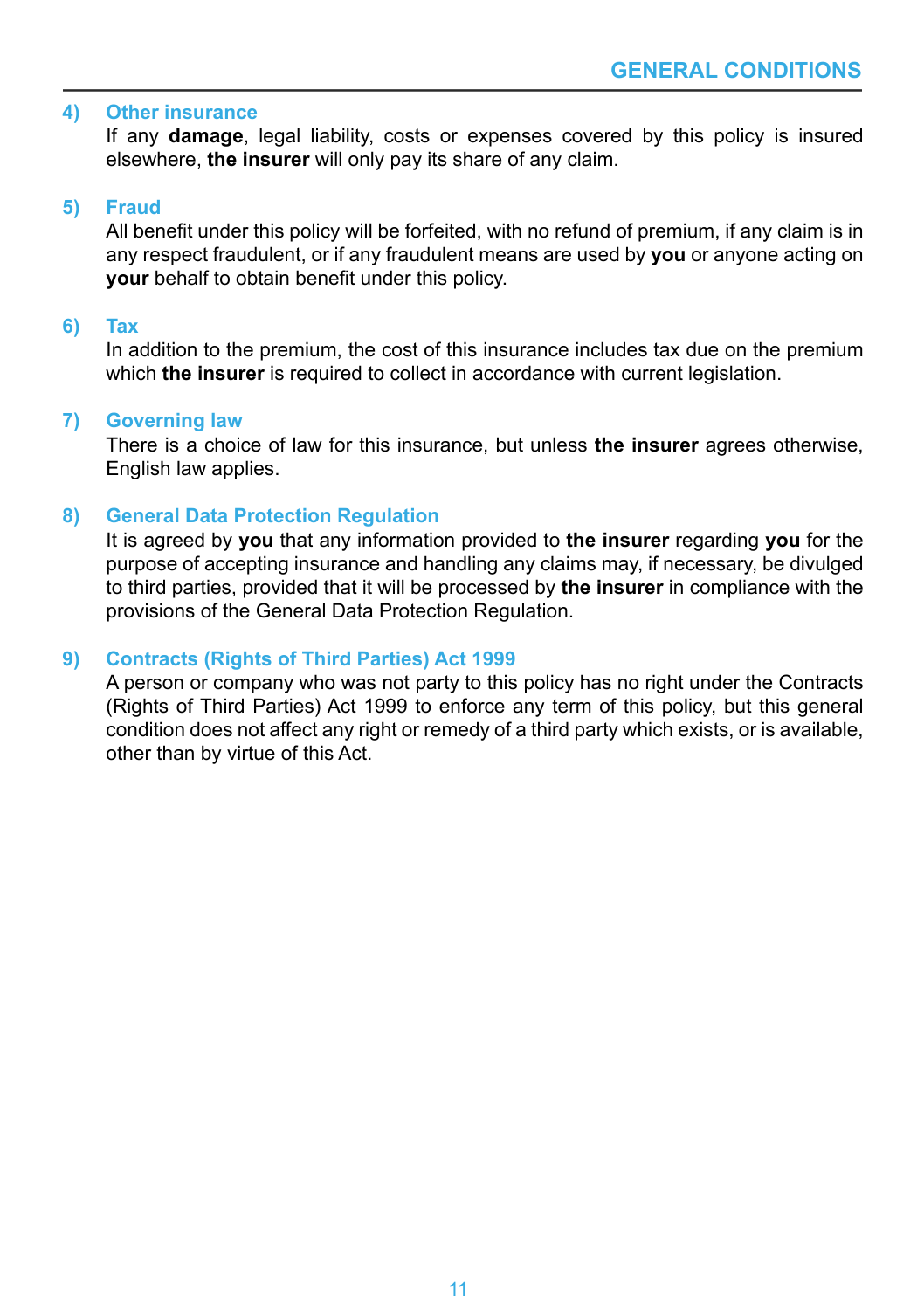### **CONDITIONS APPLYING IN THE EVENT OF A CLAIM**

### **1) Notification of claims**

**Your** failure to act in accordance with the requirements stated in paragraphs a) and b) below may, at **the insurer's** option, result in **your** claim being invalid.

### a) Loss of or damage to property

In the event of an incident likely to result in a claim **you** must

- i) immediately report to the police any theft, malicious damage, vandalism or loss of property;
- ii) advise **the insurer** as soon as possible, but no later than 14 days thereafter and at **your** expense provide written details and proofs that **the insurer** requires within 30 days; and
- iii) take all reasonable steps to minimise damage and take all practical steps to recover lost property and discover any guilty person.

### b) Legal liability

In the event of any accident likely to result in a legal liability claim **you** must

- i) advise **the insurer** as soon as possible, but no later than 14 days thereafter and at **your** expense provide written details and any assistance that **the insurer** requires within 30 days:
- ii) immediately send to **the insurer** any letter, writ, summons or other legal document issued against **you** without answering it; and
- iii) not negotiate, pay, settle, admit or deny any claim without **the insurer's** written consent.

If **you** need to notify **the insurer** of a claim, or of any circumstances or incident which may cause a claim, (other than under Section 4 Family legal expenses or Section 6 Home emergency) **you** should contact

### **Claims Department, Mark Bates Ltd, Premier House, Londonthorpe Road, Grantham, Lincolnshire. NG31 9SN**

### **Tel No: 01476 514470 Fax: 01476 591543**

### **Email: claims@markbatesltd.com**

For notification of claims under Section 4 Family legal expenses refer to page 36 of this policy.

For notification of claims under Section 6 Home emergency refer to page 39 of this policy.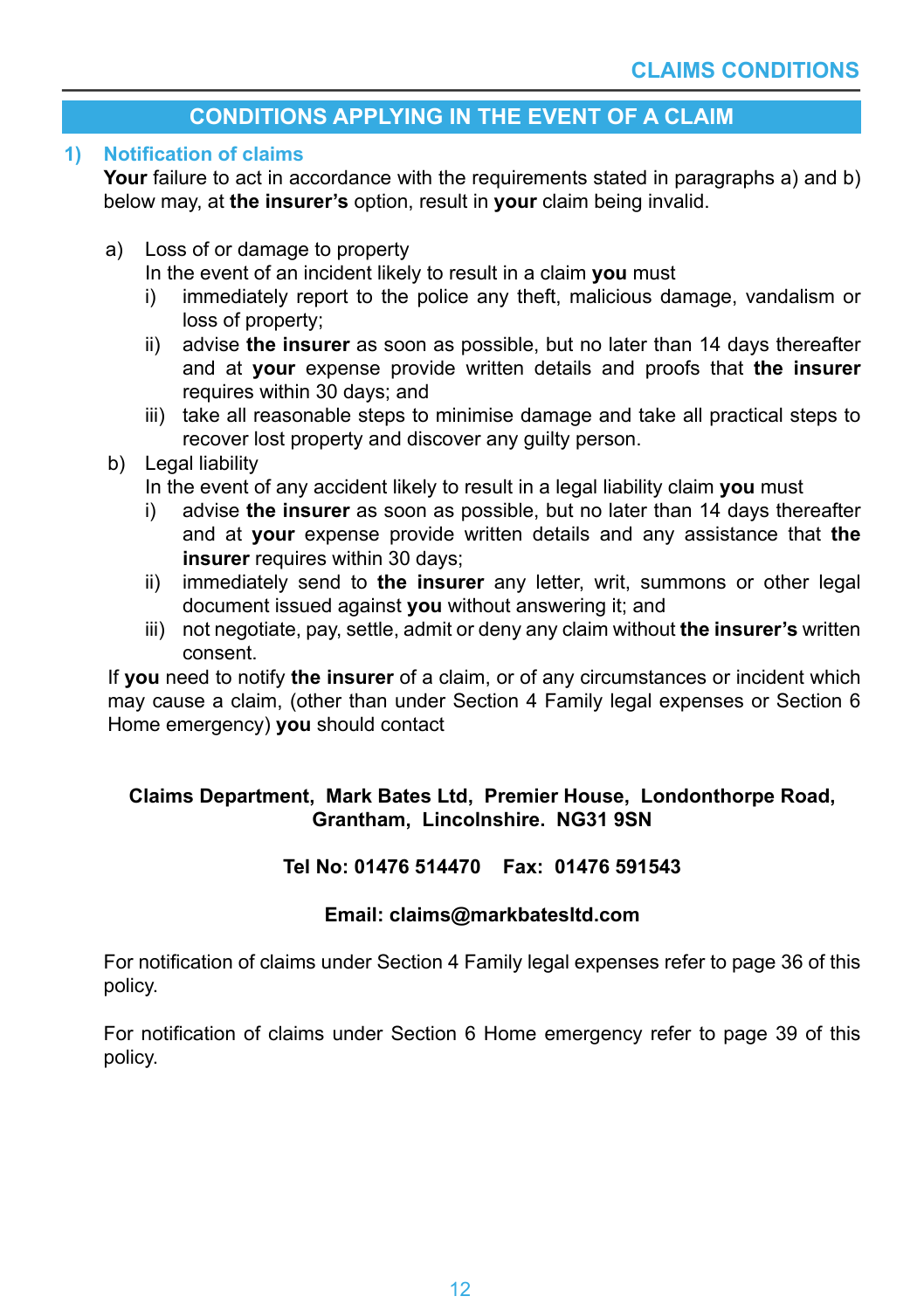### **2) Conduct of claims**

### a) **Rights of the insurer**

In the event of a claim **the insurer** may

- i) enter into and inspect any **park home** where the **damage** has occurred and take charge of any damaged property - no property may be abandoned to them; and
- ii) take over and control any proceedings in **your** name, for the benefit of **the insurer**, to recover compensation from any source or defend proceedings against **you**.

### b) **Recovery of lost or stolen property**

If any lost property is recovered, **you** must let **the insurer** know as soon as reasonably possible by recorded delivery.

If the property is recovered before payment of the claim, **you** must take it back and **the insurer** will then pay for any damage.

If the property is recovered after payment of the claim it will belong to **the insurer**, but **you** will have the option to retain it and refund any claim payment to **the insurer**.

### **3) Excess waiver**

In the event that **you** make a valid claim under more than one section of this policy for the same incident and that claim is subject to an **excess** under each section, only one **excess** will be applied. If the **excess** applying to the claim in each section is different, the higher **excess** will be applied.

### **4) Proof of value and ownership**

It is **your** responsibility to prove any loss. It is therefore recommended that **you** keep receipts, valuations, photographs, instruction booklets and guarantee cards to help with **your** claim.

### **Compensation rights**

In the event that **the insurer** is unable to meet its legal obligations under this insurance **you** may be entitled to apply for compensation under the Financial Services Compensation Scheme (FSCS). Further information is available from FSCS. Tel: 0800 678 1100. Website www.fscs.org.uk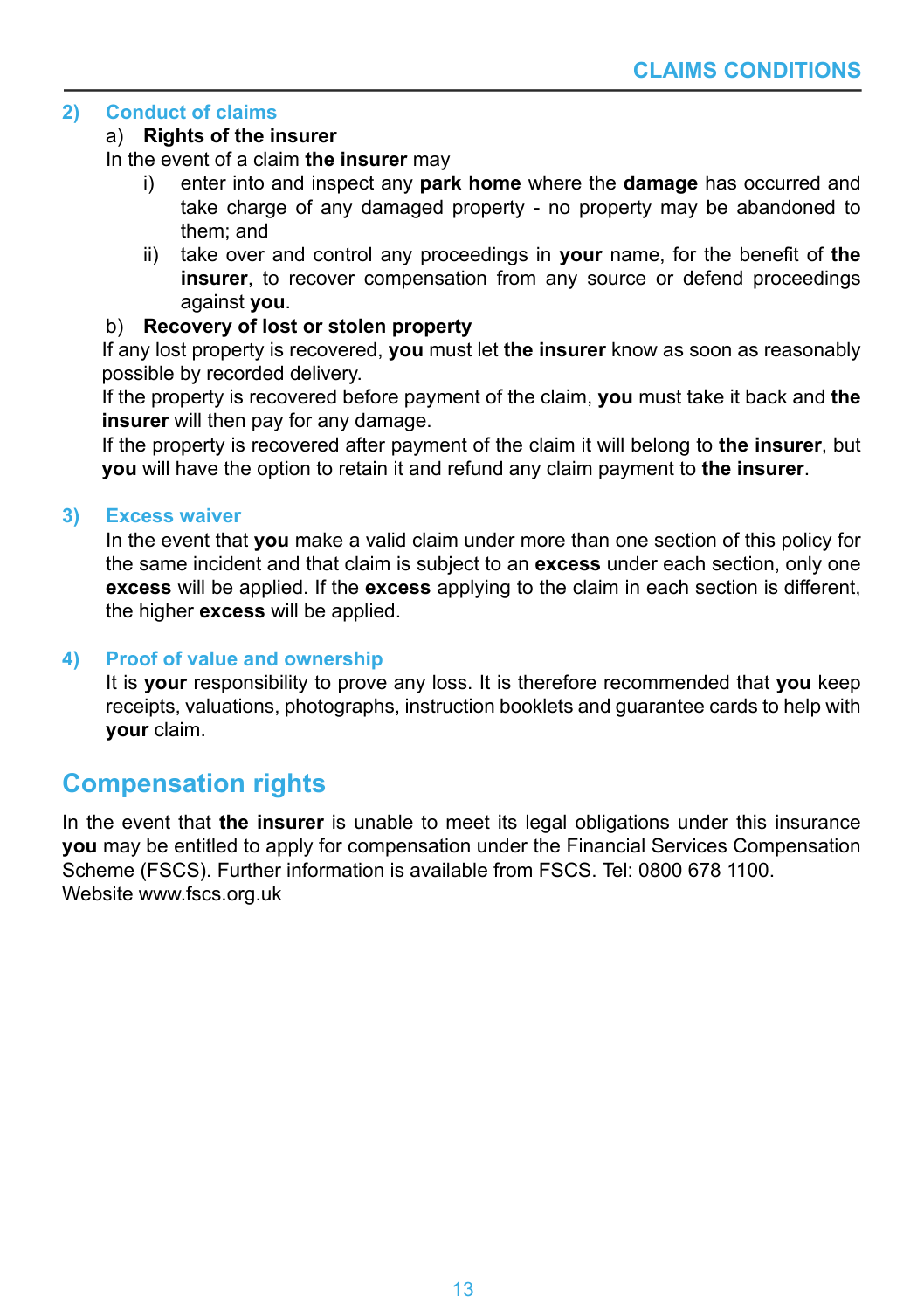### **PARK HOME AND CONTENTS**

|     | <b>SECTION 1 PARK HOME AND CONTENTS</b>                                                                                                               |                                                                                                                                                                                                                                                                                                                                                                                                                                                                                                                                                                                                     |  |
|-----|-------------------------------------------------------------------------------------------------------------------------------------------------------|-----------------------------------------------------------------------------------------------------------------------------------------------------------------------------------------------------------------------------------------------------------------------------------------------------------------------------------------------------------------------------------------------------------------------------------------------------------------------------------------------------------------------------------------------------------------------------------------------------|--|
|     | The insurer will pay for the following.                                                                                                               | The insurer will not pay for the following.                                                                                                                                                                                                                                                                                                                                                                                                                                                                                                                                                         |  |
|     | The standard perils                                                                                                                                   |                                                                                                                                                                                                                                                                                                                                                                                                                                                                                                                                                                                                     |  |
|     | Loss of or damage to the park home and<br>contents caused by                                                                                          |                                                                                                                                                                                                                                                                                                                                                                                                                                                                                                                                                                                                     |  |
| 1). | fire, lightning, explosion or earthquake.                                                                                                             |                                                                                                                                                                                                                                                                                                                                                                                                                                                                                                                                                                                                     |  |
| 2)  | smoke.                                                                                                                                                | <b>Damage</b> resulting<br>from<br>gradually<br>any<br>operating cause.                                                                                                                                                                                                                                                                                                                                                                                                                                                                                                                             |  |
| 3)  | storm or flood.                                                                                                                                       | <b>Damage</b> caused by frost.<br>a)<br>Loss of or damage to gates, fences<br>b)<br>or hedges.                                                                                                                                                                                                                                                                                                                                                                                                                                                                                                      |  |
| 4)  | escape of water or oil from any<br>interior fixed heating or domestic<br>water installation, washing machine,<br>dishwasher, refrigerator or freezer. | a <br><b>Damage</b> caused while the <b>home</b> is<br>unoccupied.<br>Escape of water resulting<br>$\mathsf{in}$<br>b)<br>subsidence, heave or landslip.<br>Loss of or damage to the installation<br>$\mathsf{c}$<br>or appliance itself.                                                                                                                                                                                                                                                                                                                                                           |  |
| 5)  | Freezing or forcible or violent bursting<br>of any fixed heating or domestic water<br>installation in the <b>home</b> .                               | <b>Damage</b><br>while<br>the<br>caused<br>home<br>is<br>unoccupied.                                                                                                                                                                                                                                                                                                                                                                                                                                                                                                                                |  |
| 6)  | theft or attempted theft.                                                                                                                             | Damage caused by you, or by any<br> a <br>person lawfully in the home.<br>Damage caused while the<br> b)<br>home is unoccupied; or<br>i)<br>home is lent, let or sub-let,<br>ii)<br>unless there is forcible and<br>violent entry or exit.<br>Loss of money, unless there is<br>$\mathsf{c}$<br>forcible and violent entry or exit.<br>Damage when the<br>home<br> d)<br>is<br>unattended, unless at the time of<br>damage all external doors and<br>windows in the <b>home</b> are shut and<br>securely closed by their normal<br>methods of fastening and<br>all<br>locking devices are in place. |  |
| 7)  | strike,<br>labour<br>political<br>riot.<br>or<br>disturbance or civil commotion.                                                                      |                                                                                                                                                                                                                                                                                                                                                                                                                                                                                                                                                                                                     |  |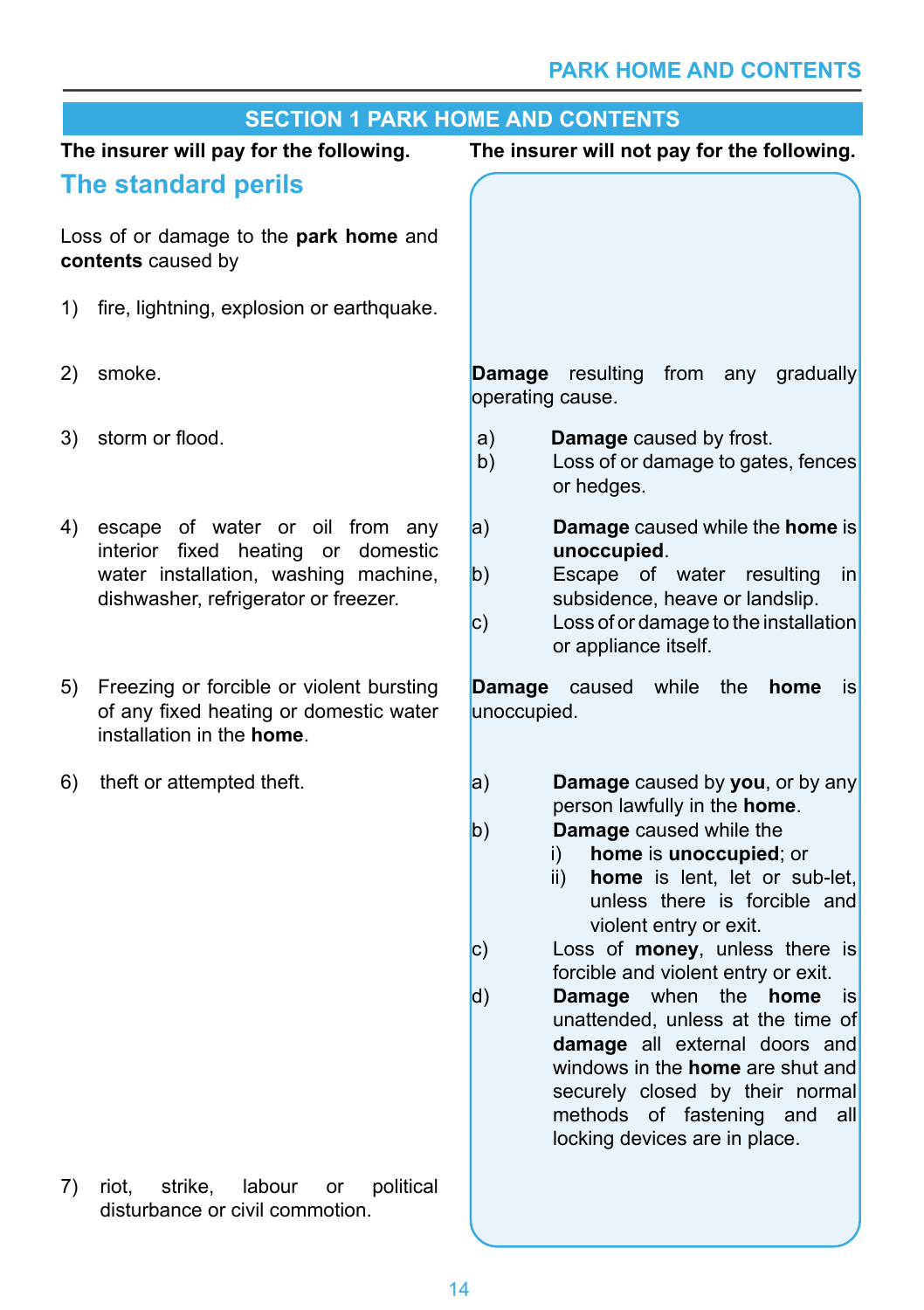### **PARK HOME AND CONTENTS**

|    | The insurer will pay for the following.                                                                            | The insurer will not pay for the following.                                                                                                                                                                                                                                                                                                                                                                                                                                                                                                                                                                                                                                                         |
|----|--------------------------------------------------------------------------------------------------------------------|-----------------------------------------------------------------------------------------------------------------------------------------------------------------------------------------------------------------------------------------------------------------------------------------------------------------------------------------------------------------------------------------------------------------------------------------------------------------------------------------------------------------------------------------------------------------------------------------------------------------------------------------------------------------------------------------------------|
| 8) | malicious persons or vandals.                                                                                      | a)<br>Damage caused by you, or by any<br>person lawfully in the home.<br>b)<br>Damage caused while the home is<br>unoccupied.                                                                                                                                                                                                                                                                                                                                                                                                                                                                                                                                                                       |
|    | 9) collision<br>involving<br>aircraft,<br>aerial<br>devices or anything dropped from<br>them, vehicles or animals. | <b>Damage</b> caused by domestic pets.                                                                                                                                                                                                                                                                                                                                                                                                                                                                                                                                                                                                                                                              |
|    | 10) falling trees or branches.                                                                                     | loss of or damage to gates, fences<br> a <br>or hedges.<br><b>Damage</b> caused by felling<br> b)<br><b>or</b><br>lopping.                                                                                                                                                                                                                                                                                                                                                                                                                                                                                                                                                                          |
|    | 11) falling satellite dishes, receiving aerials<br>and their fittings and masts.                                   | <b>Damage</b> caused to them.                                                                                                                                                                                                                                                                                                                                                                                                                                                                                                                                                                                                                                                                       |
|    | 12) subsidence or heave of the site upon<br>which the park home stands, or<br>landslip.                            | The first £500 of each claim.<br> a <br> b)<br>Loss of or damage to patios,<br>terraces, steps, ramps, verandas,<br>decking,<br>drives,<br>paths,<br>walls,<br>gates, ornamental ponds<br>and<br>fountains, fences, hedges, railings,<br>lampposts and fixed tanks, unless<br>the structure of the park home is<br>damaged at the same time by the<br>same cause.<br> c)<br><b>Damage</b><br>due to coastal or river erosion;<br>i)<br>demolition,<br>ii)<br>resulting<br>from<br>alteration or repair to the<br>home:<br>resulting<br>from<br>iii)<br>faulty<br>workmanship or the use of<br>defective materials; or<br>iv) resulting from bedding down<br>or the settlement of made up<br>ground. |
|    | 13) accidental breakage to fixed glass,<br>sanitary ware and ceramic hobs all<br>forming part of the park home.    | Breakage caused while the<br>home is<br>unoccupied.                                                                                                                                                                                                                                                                                                                                                                                                                                                                                                                                                                                                                                                 |
|    |                                                                                                                    |                                                                                                                                                                                                                                                                                                                                                                                                                                                                                                                                                                                                                                                                                                     |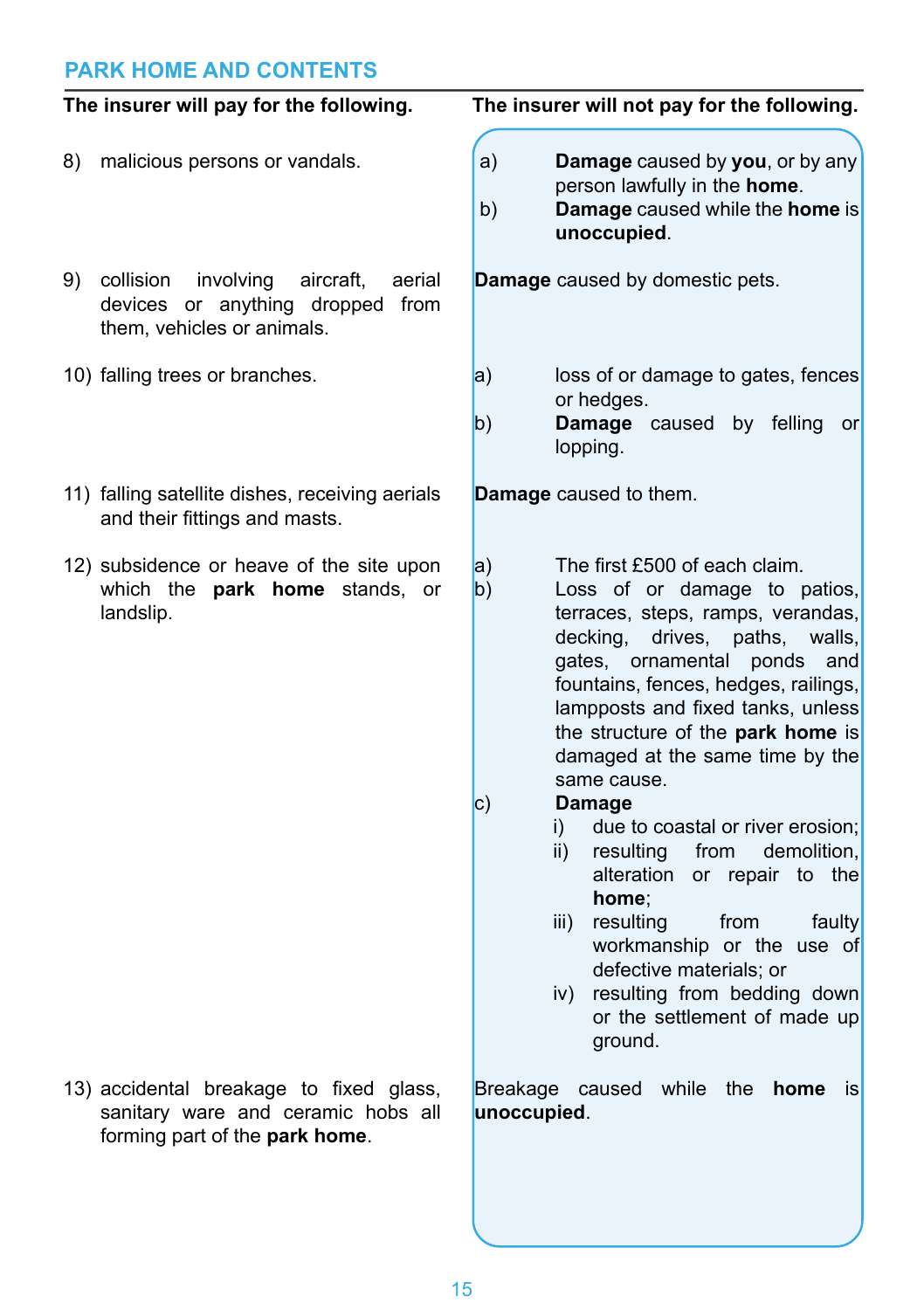- 14) **accidental damage** to underground services, septic tanks and drain inspection covers at the **home** for which **you** are legally liable.
- 15) **accidental damage**

### **The insurer will pay for the following. The insurer will not pay for the following.**

### **Damage** resulting from

- a) clearing or attempting to clear a blockage; or
- b) wear and tear or any gradually operating cause.
- $(a)$  The cost of maintenance.<br>b) **Damage**

### b) **Damage**

- i) specifically excluded elsewhere in this section;
- ii) caused while the **home** is lent, let or sublet;
- iii) caused by wear and tear, domestic pets, insects, vermin, rot, fungus, atmospheric or climatic conditions or any gradually operating cause;
- iv) caused by mechanical or electrical defect or breakdown, faulty workmanship or design or the use of defective materials;
- v) caused while the **home** is **unoccupied**;
- vi) caused by cleaning, repair, restoration or use contrary to the maker's instructions; or
- vii) caused by paying guests or tenants.
- c) **Damage** caused to
	- i) food in freezers, clothing, contact lenses, hearing aids, stamps or pedal cycles; or
	- ii) video cameras, mobile phones, pagers, computer software, recording tapes, discs or records.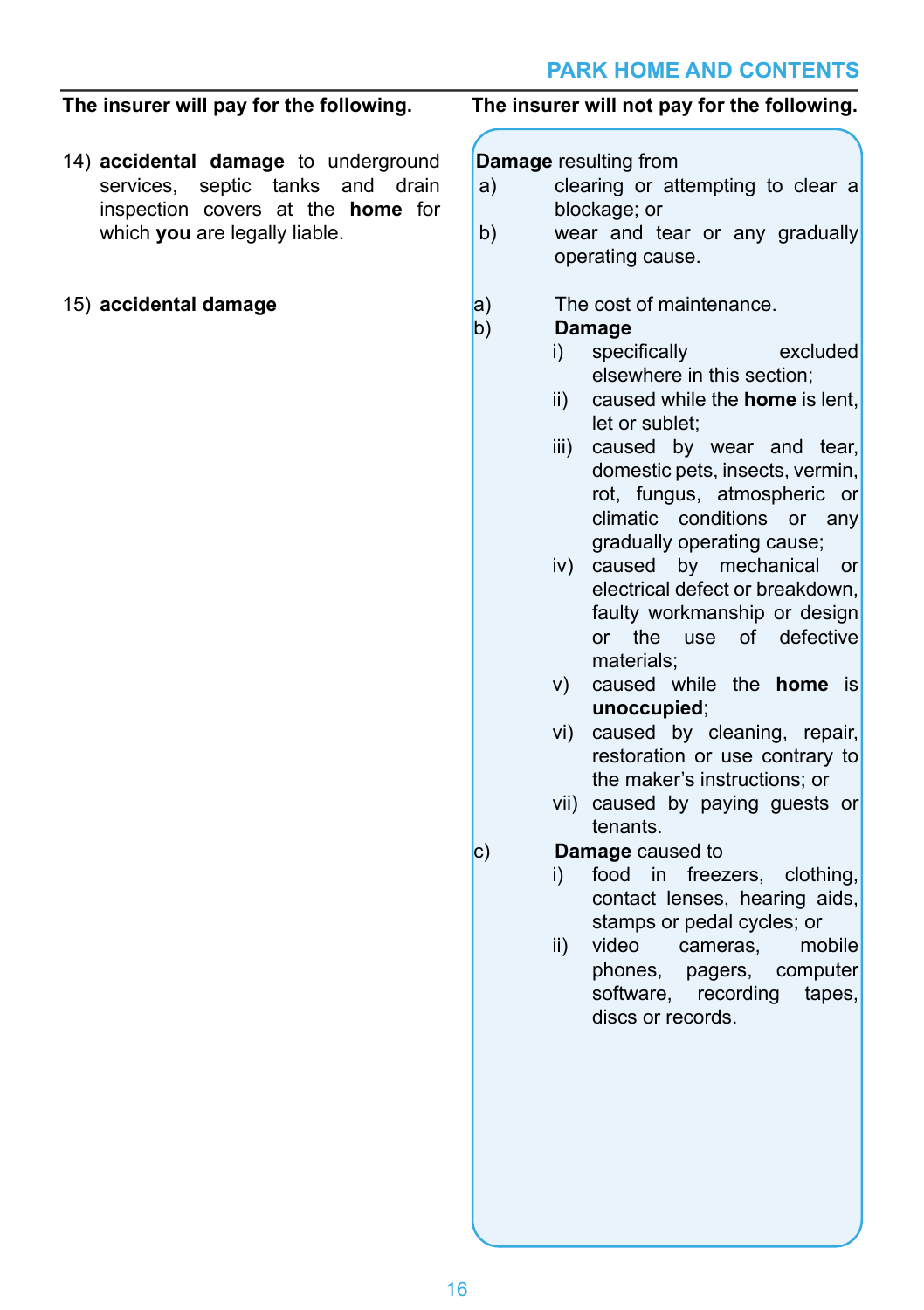### **Additional covers**

This section extends to include the following additional covers.

**1) Loss of rent and cost of temporary accommodation**

Up to 25% of the **park home** sum insured for

- a) loss of rent payable to **you**;
- b) any ground rent payable by **you**; or
- c) the reasonable costs of necessary temporary accommodation for **you** and **your** domestic pets

if it is not possible to live in the **home** as the result of **damage** insured by this section.

### **2) Additional costs and expenses**

The additional costs of

- a) resiting and delivery;
- b) architects', surveyors' and other professional fees;
- c) clearing debris, demolition, shoring or propping up; or
- d) complying with government or local authority requirements necessary as a result of **damage** insured by this section.

This additional cover will not pay for the following.

- a) In respect of b) above, fees incurred for preparing any claim under this policy.
- b) In respect of d) above, costs for complying with requirements notified before the **damage** occurred.

### **3) Transfer of interest in the home**

If **you** are selling the **home**, the purchaser will have the benefit of this section during the period between exchange of contracts and completion, provided that the **home** is not insured under any other policy.

### **4) Emergency access**

Loss of or damage to the **park home** caused by forced access to deal with a medical emergency or prevent loss of or damage to the **park home**.

### **5) Trace and access**

Up to £5,000 for costs of locating the source of **damage** caused by escape of water or oil at the **home** as insured by this section, such costs to include the reinstatement of walls, floors and ceilings removed or damaged during the search.

### **6) Loss of or damage to gardens and cost of clearing drains**

Up to £2,500 in any one **period of insurance** for the cost of restoring **your** garden and clearing underground services caused by the emergency services while attending the **home** as a consequence of **damage** insured by this section.

### **7) Compulsory evacuation**

If **you** are prevented from living in the **home** by a responsible authority in the event that

- a) **damage** occurs to neighbouring property; or
- b) there is a risk to **your** health and safety from something external to the **home**

**the insurer** will pay up to £5,000 for the reasonable additional costs of necessary temporary accommodation for **you** and **your** domestic pets for a maximum of 30 days.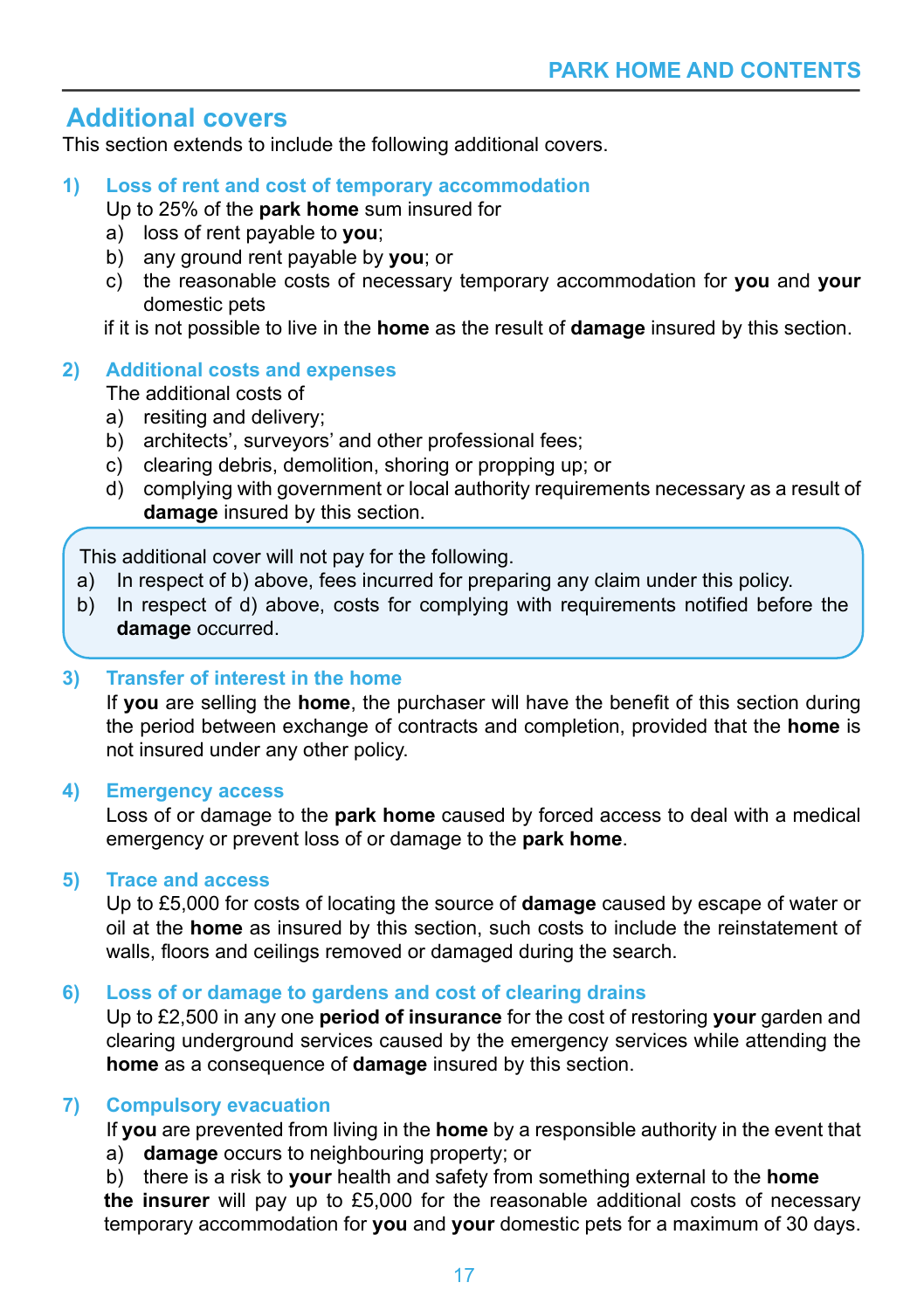**8) Contents temporarily at college, university, polytechnic or boarding school**

Up to £10,000 for loss of or damage to contents temporarily removed from the **home**, but within the **territorial limits**, for the purpose of attending a college, university, polytechnic or boarding school caused by standard perils 1-10 of this section.

This additional cover will not pay for the following.

- a) Theft, unless there is forcible and violent entry to or exit from a building.
- b) **Damage** insured under another insurance policy.
- c) **Damage** specifically excluded in the standard perils to this section.

### **9) Contents temporarily removed**

Up to 15% of the **contents** sum insured for loss of or damage to **contents** temporarily removed from the **home**, but within the **territorial limits**, caused by

- a) standard perils 1-5 and 7-10 of this section;
- b) theft from
	- i) a bank or safe deposit or while in direct transit to or from the **home** and the bank or safe deposit;
	- ii) any building where **you** are employed or carry on a business or reside temporarily; or
	- iii) any other building.

This additional cover will not pay for the following.

- a) Storm, flood or malicious damage to **contents** which are not in a building.
- b) Loss of or damage to **contents** in **your** custody or control whilst living away from the **home** for the purpose of education (refer to additional cover 8) of this section).
- c) Loss of or damage to **contents** for sale or away on exhibition or in a furniture depository.
- d) Theft, unless there is forcible and violent entry to or exit from a building.
- e) **Damage** specifically excluded in the standard perils to this section.

### **10) Permanent household removal**

Accidental loss of or damage to **contents** while in direct transit from the **home** by professional removers to another address owned or occupied by **you** and to which **you** are permanently moving within the **territorial limits**.

This additional cover will not pay for the following.

- a) Loss of or damage to china, glass, earthenware and brittle items, unless they have been packed by a professional packer.
- b) **Damage** caused by scratching, denting or bruising.
- c) Loss of or damage to **contents** in storage.
- d) **Damage** insured under another insurance policy.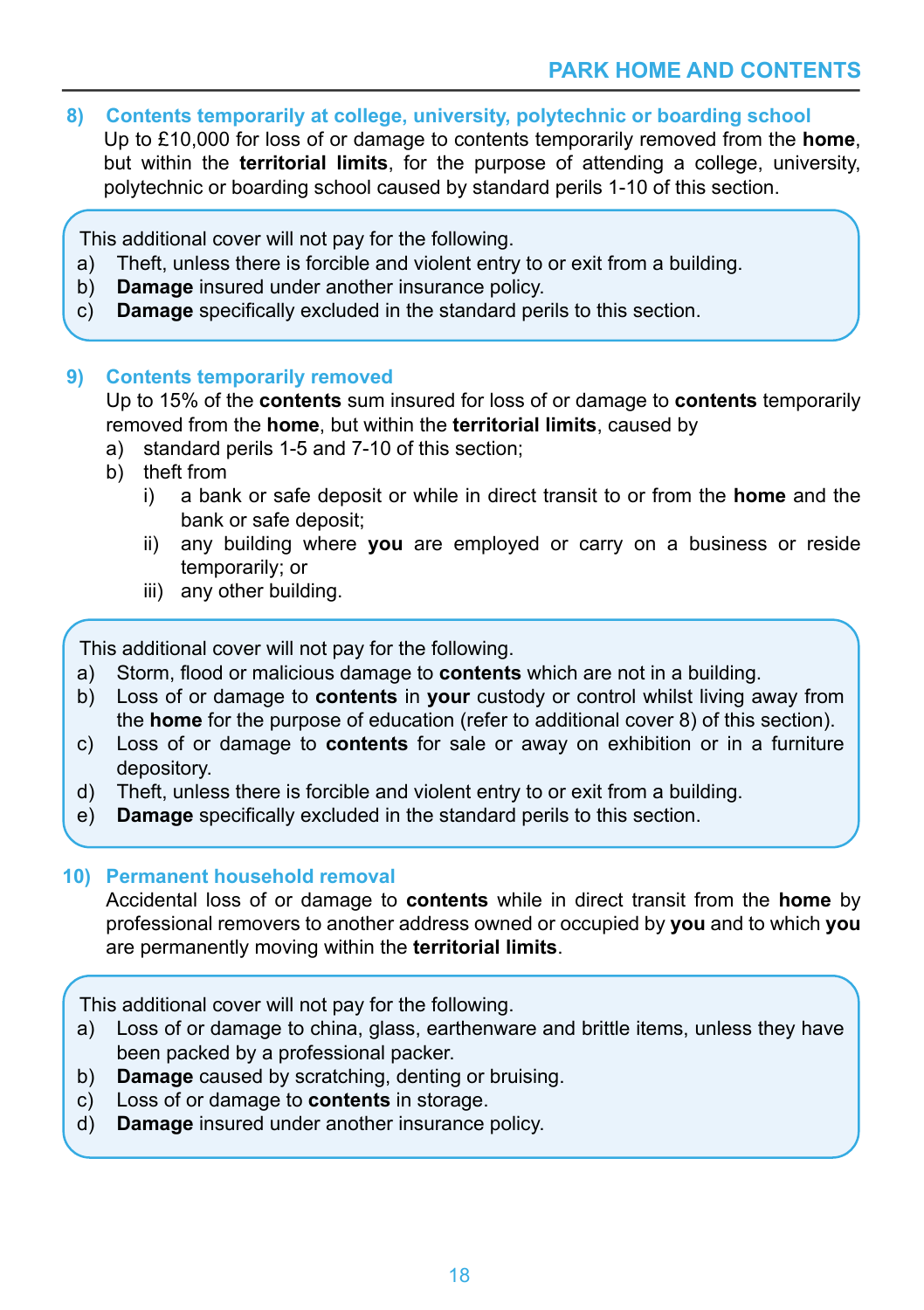### **11) Loss of keys**

Up to £500 for replacing necessary locks and keys of

- a) alarms and safes installed in the **home**; and
- b) external doors and windows of the **home**

following loss or theft of the keys.

### **12) Freezer contents**

Up to £500 or the amount specified in the **schedule** for spoilage of domestic food in any freezer in the **home** caused by any malfunction or rise or fall of temperature in the freezer.

This additional cover will not pay for spoilage caused by

- a) deliberate disconnection by the supply company
- b) strike, lock out or industrial dispute

resulting in failure of the electricity supply to the **home**.

### **13) Metered water and heating oil**

Up to £5,000 for loss of metered water or domestic heating oil following accidental loss of or damage to interior fixed domestic water or heating installations in or on the **home**.

This additional cover will not pay for **damage** caused while the **home** is **unoccupied**.

### **14) Fatal accident benefit**

A benefit of £10,000 if **you** or **your** spouse separately or together die within three months of an injury caused in the **home** by fire or thieves.

### **15) Business contents**

Up to £5,000 or 10% of the **contents** sum insured whichever is the lesser in respect of office equipment that belongs to **you** or for which **you** are legally responsible used in connection with **your** business or occupation whilst in the **home**.

This additional cover will not pay for the following.

- a) Property more specifically insured.
- b) **Damage** specifically excluded in the standard perils to this section.

### **16) Visitors and domestic employees**

Up to £1,000 for loss of or damage to personal property in the **home** belonging to **your**  visitors or domestic employees.

This additional cover will not pay for the following.

- a) Property more specifically insured.
- b) Loss of or damage to **money** or **credit cards**.
- c) **Damage** specifically excluded in the standard perils to this section.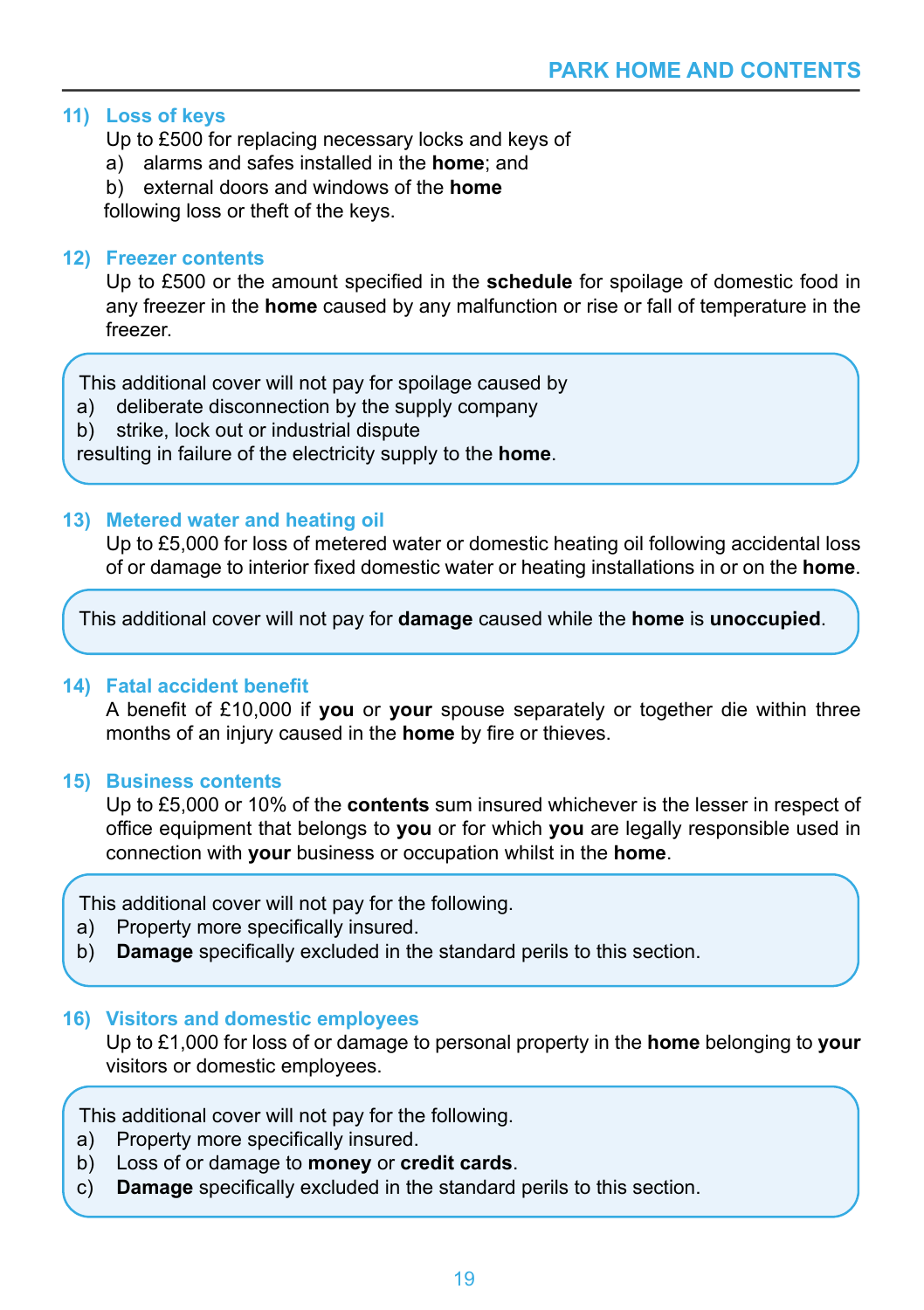### **17) Gifts**

Up to £5,000 for **damage** to gifts in the **home** relating to a wedding, birthday, anniversary or religious celebration of a member of **your** family for a period of one month before and one month after the event.

This additional cover will not pay for **damage** specifically excluded in any of the standard perils to this section.

### **18) Shopping in transit**

Up to £500 for **contents** following **accidental damage** while **you** are bringing them directly to the **home** from the shop where **you** bought them.

This additional cover will not pay for **damage** as a result of

- a) theft whilst the property is left unattended in a public place; or
- b) theft from an unattended motor vehicle, unless
	- i) the property is concealed in a locked boot or glove compartment;<br>ii) all access points to the vehicle are closed and doors are locked:
	- all access points to the vehicle are closed and doors are locked; and
	- iii) there is evidence that forcible and violent means were used in order to steal the property.

### **19) Counselling fees**

Up to £1,000 for the costs of professional counselling that **you** require as the result of **you** suffering emotional stress as a consequence of an incident at the **home** insured by this policy.

This additional cover will not pay for any counselling that has not been recommended by a qualified medical practitioner and approved by **the insurer**.

### **20) Jury service**

Up to £25 per day to a maximum of £1,000 for loss of earnings and out of pocket expenses if **you** are called to attend jury service.

This additional cover will not pay any amount that **you** can claim back from another source.

### **21) Medical equipment on loan**

Up to £5,000 following **accidental damage** to medical equipment at the **home** on loan to **you** from a hospital, local authority or other organisation for which **you** are responsible, provided that **you** are able to provide written evidence that at the time of such **damage you** were legally liable to pay for repair or replacement.

### **22) Downloaded data**

Up to £2,500 for the cost of replacing electronic data **you** have legally downloaded to a computer at the **home** and are unable to recover following **accidental damage** as a result of which a claim has been paid under this policy.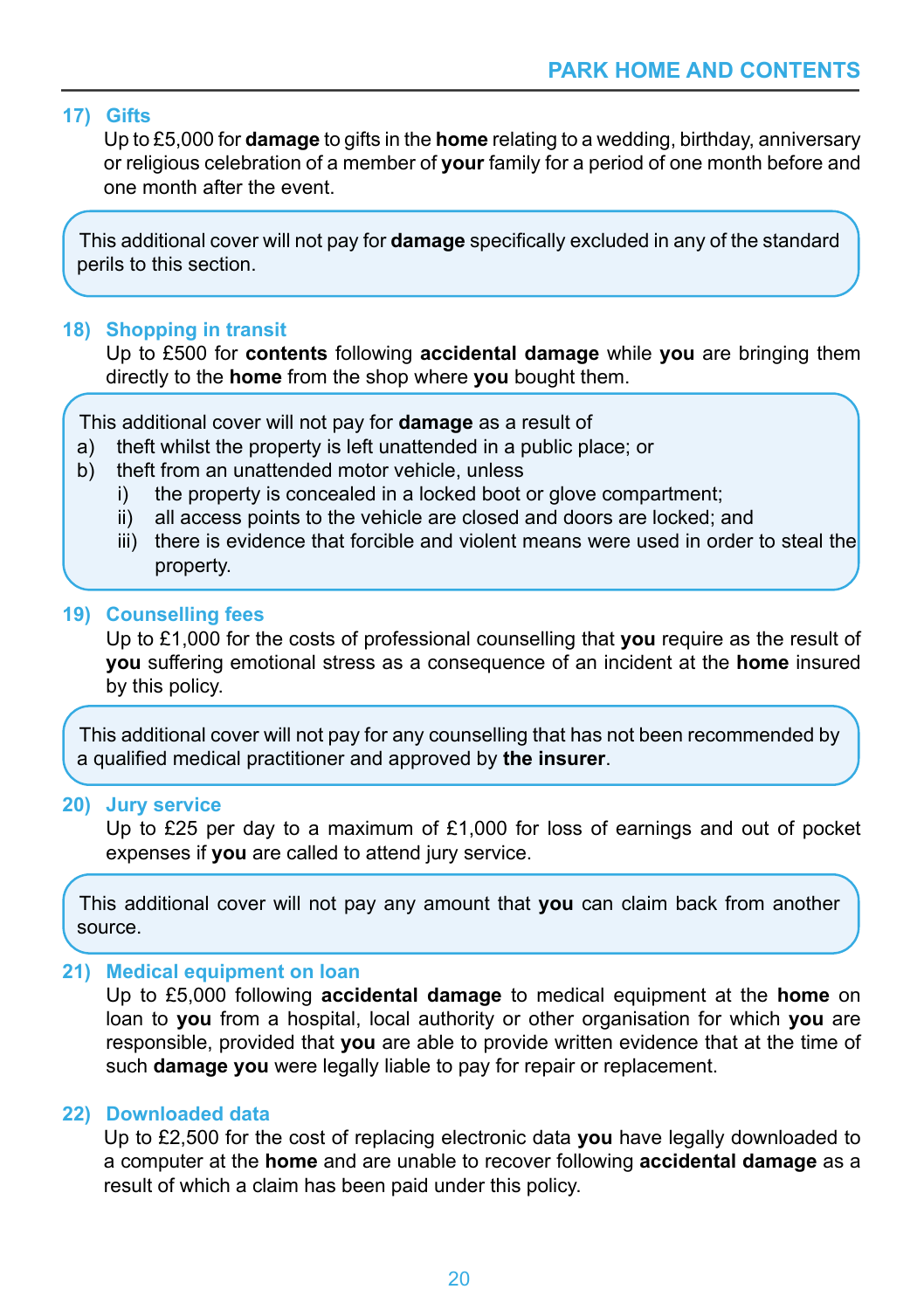This additional cover will not pay for the following.

- a) Any data held for business, trade, professional or employment purposes.
- b) Re-making or reproducing a film, disc or tape.
- c) Re-writing information contained in **your home** entertainment equipment.

### **23) Theft by bogus officials**

Up to £500 for theft of **money** by a person **you** allowed into the **home** who falsely claimed to be an official of a utility company, local authority or similar organisation who **you** reasonably believed to be acting in connection with their alleged occupation.

### **24) Identity fraud**

The following reasonable and necessary expenses **you** have to pay solely as a direct result of an identity fraud.

- a) Solicitors' fees to defend a claim against **you** by financial institutions, to remove incorrect judgments, to challenge a consumer credit rating or to witness **your**  signature.
- b) The cost of sending letters by certified post and making telephone calls to the police, financial institutions and credit agencies.
- c) Fees charged when **you** re-apply for a loan that was originally rejected.
- d) **Your** lost earnings because **you** have to take time off work to talk to the police, financial institutions or credit agencies.

**The insurer** will not pay more than £10,000 for any one identity fraud.

For the purpose of this additional cover, "identity fraud" means someone or a group of people knowingly using a means of identification belonging to **you** without **your** knowledge or authorisation and with the intention of committing or helping someone else to commit an illegal act.

An act or a series of acts against one of **you** by one person or group of people is considered to be one identity fraud.

This additional cover will not pay for identity fraud connected with **your** business, profession or occupation.

### **25) Garden plants**

Up to £1,000 for **accidental damage** to trees, shrubs, plants and lawns at the **home** and any design fees necessary, subject to **the insurer's** approval.

This additional cover will not pay for the following.

- a) More than £250 in respect of any one plant, shrub or tree.
- b) Any claim as a consequence of subsidence, landslip or heave, unless the **home** is damaged at the same time by the same cause.
- c) **Damage** caused by pets, other animals, birds or insects.
- d) **Damage** as a result of fungus, frost, storm, flood or weight of snow.
- e) Loss of or damage to trees, shrubs, plants or lawns
	- i) which die naturally;
	- ii) arising because **you** haven't looked after them properly; or
	- iii) from any cause which **you** could have prevented if appropriate action had been taken.
- f) **Damage** if it has been more than 30 days since **you** last slept at the **home** on a regular basis.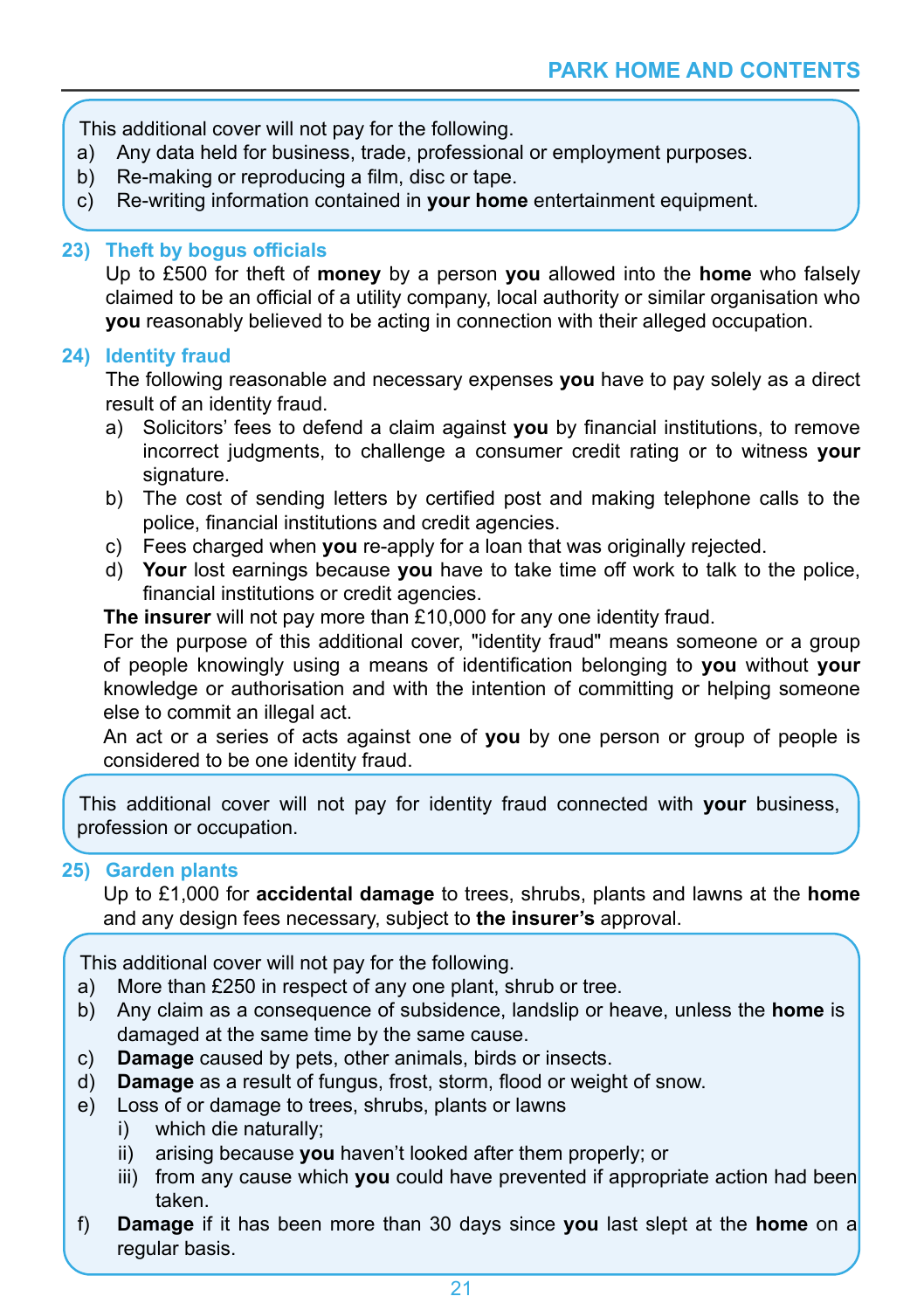### **Claims settlement**

### **Park home**

Provided that, at the time of **damage**, the sum insured is not less than the replacement cost and the **park home** is in a good state of repair, **the insurer** will, at its option, pay the cost of repair or the replacement cost.

The replacement cost is the cost of re-siting the **park home** at the same location (or at another location at **the insurer's** discretion). If the identical make and model is no longer available, the **park home** will be replaced with another of the same size, style, design and specification and with the same quality of materials and workmanship.

If the **park home** is not in good repair, or if repair or replacement is not carried out, **the insurer** will, at its option, pay either

- 1) the cost of repair or replacement less a reduction for wear and depreciation; or <br>2) for reduction in market value caused by the **damage**.
- 2) for reduction in market value caused by the **damage**.

**Park home** repairs will be carried out by either

- 1) **the insurers** preferred contractor or<br>2) the most competitive estimate or ter
- 2) the most competitive estimate or tender from **your** nominated contractors, unless otherwise agreed by **the insurer**.

All **park home** repairs carried out by **the insurer's** preferred contractor are guaranteed for 12 months in respect of quality of workmanship.

### **Contents**

Provided that, at the time of **damage**, the sum insured is not less than the full replacement cost, **the insurer** will, at its option

- 1) replace the item(s) as new; or
- 2) pay the cost of repair for items which can be economically repaired; or
- 3) pay the full replacement cost.

The full replacement cost is the cost of replacing all **contents** as new.

Where **you** have chosen not to repair or replace an item, **the insurer** will make a deduction for wear, tear and depreciation.

The maximum payable by **the insurer** for any one claim in respect of the property mentioned below shall be the amount stated against it.

| a) | Total of <b>valuables</b>                    | One third of the <b>contents</b> sum insured. |
|----|----------------------------------------------|-----------------------------------------------|
| b) | Any single item of <b>valuables</b>          | £1,500.                                       |
| C) | <b>Money</b>                                 | £500.                                         |
| d) | As a result of fraudulent use of your        |                                               |
|    | credit cards                                 | £1,000.                                       |
| e) | Deeds, bonds and other personal              |                                               |
|    | documents not defined as <b>money</b>        | £1,000.                                       |
| f) | <b>Contents</b> not in the <b>home</b> , but |                                               |
|    | within the boundaries of the <b>plot</b>     | £1.000.                                       |
| g) | Contents in an outbuilding other             |                                               |
|    | than a garage                                | £2.000.                                       |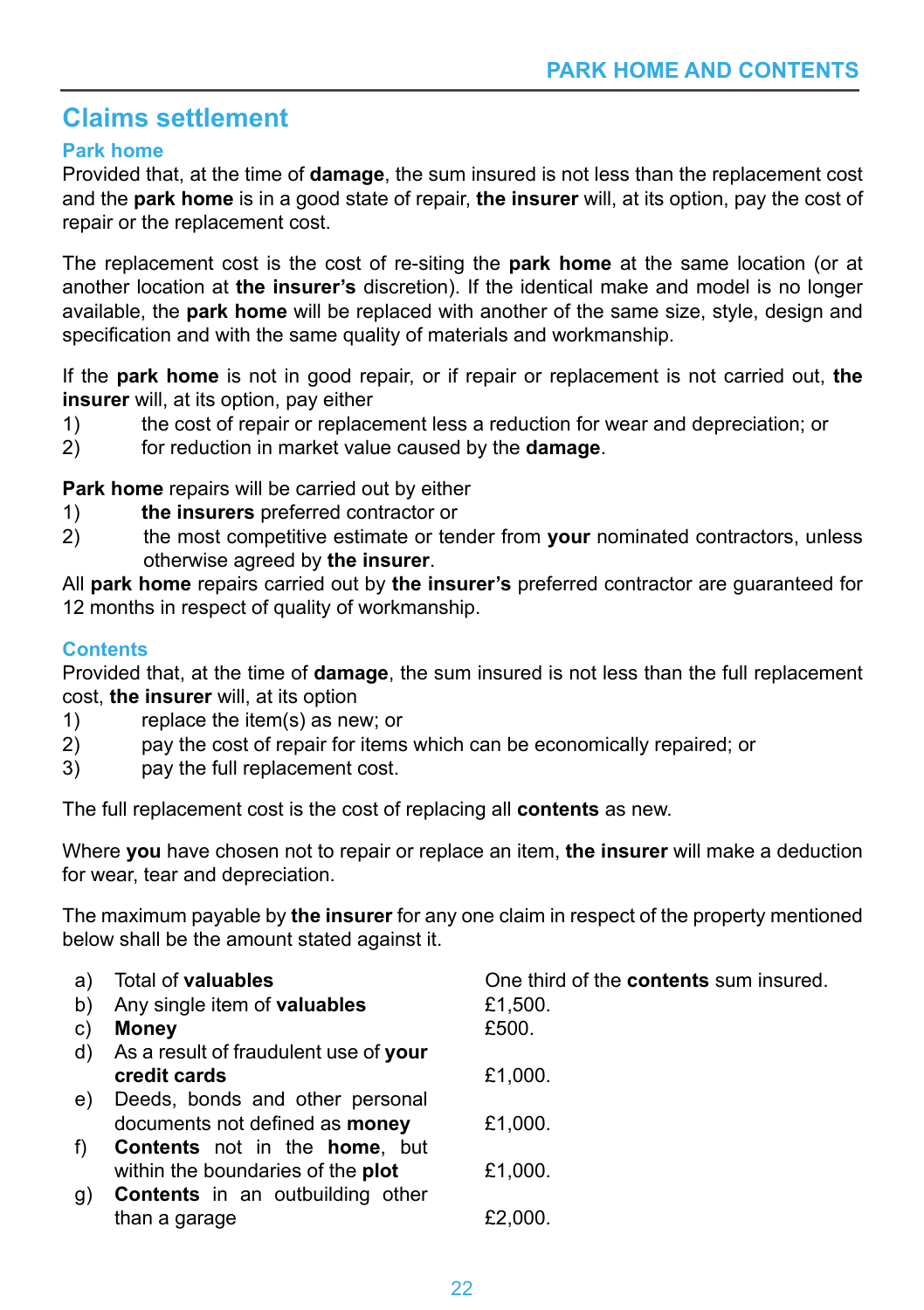### **Maximum payment**

In respect of any one claim, **the insurer** will not pay more than the sums insured stated in the **schedule** for **park home** and **contents**, plus 25% of the sum insured in respect of the **park home** for loss of rent and cost of temporary accommodation described in additional cover 1) of this section.

### **Seasonal increase**

The **contents** sum insured is automatically increased by 10% during the month of December.

### **Re-instatement of sum insured**

The sum insured in respect of **park home** and **contents** will not be reduced following payment of a claim.

### **Matching Items**

**The insurer** will not pay for the cost of replacing any undamaged item, or parts of items, forming part of a set, suite or other article of a uniform nature, colour or design when **damage**  occurs within a clearly identifiable area or to a specific part.

### **Underinsurance**

If the sum insured is less than the replacement cost **the insurer** will only pay the same proportion of the **damage** as the sum insured bears to the replacement cost.

For example, if the sum insured represents only one half of the replacement cost, **the insurer**  will only pay for one half of the amount lost or damaged.

### **Excess**

Unless a different **excess** is specified in the **schedule**, **you** will pay the first £50 of each claim, other than nil in respect of the cover provided by Additional covers 11) Loss of keys and 14) Fatal accident benefit.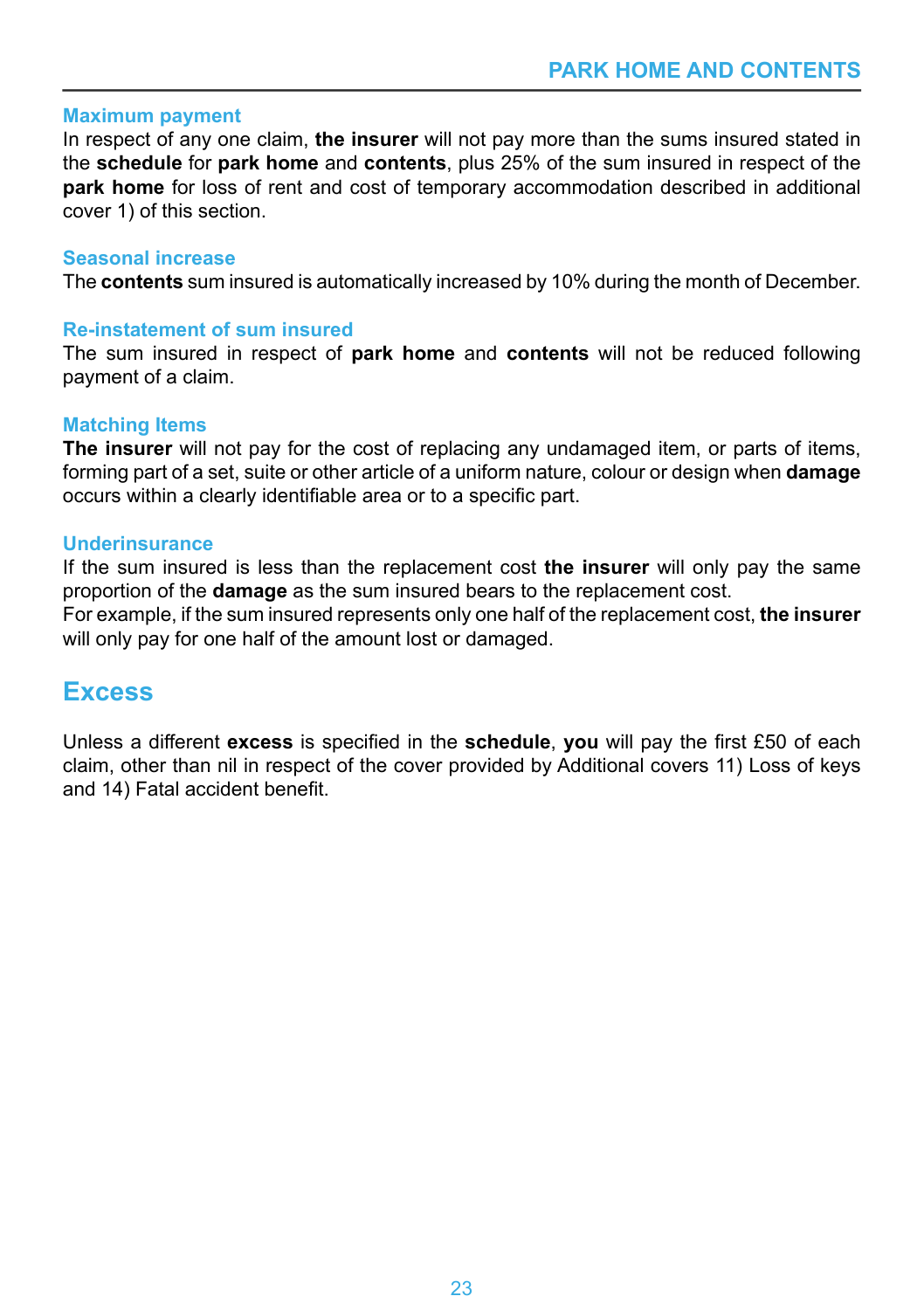### **SECTION 2 PERSONAL POSSESSIONS**

### **Your schedule states if this section is in force.**

### **The insurer will pay for the following. The insurer will not pay for the following.**

| A) | Cover<br>Accidental<br>damage to property<br>belonging to you, or for which you<br>are legally responsible, described<br>below and against which a sum<br>insured or limit of liability is stated in<br>the schedule, whilst anywhere within<br>the territorial limits and up to 90<br>days worldwide in any one period of<br>insurance. |                                                                   |                                           |                                                                                                                                                                                                                                                                                                                                                               |
|----|------------------------------------------------------------------------------------------------------------------------------------------------------------------------------------------------------------------------------------------------------------------------------------------------------------------------------------------|-------------------------------------------------------------------|-------------------------------------------|---------------------------------------------------------------------------------------------------------------------------------------------------------------------------------------------------------------------------------------------------------------------------------------------------------------------------------------------------------------|
| B) |                                                                                                                                                                                                                                                                                                                                          | Property<br>1) Unspecified<br>clothing<br>and<br>personal effects |                                           | Loss of or damage to money, credit<br>cards, deeds, bonds and other personal<br>documents, contact or corneal lenses,<br>hearing aids, any prosthesis, pedal cycles,<br>riding tack, water skis, sub aqua diving<br>equipment, skis, (including sticks and<br>bindings) snowboards, camping and car<br>audio equipment and mobile telephones.                 |
|    | 2)                                                                                                                                                                                                                                                                                                                                       | Specified items                                                   |                                           |                                                                                                                                                                                                                                                                                                                                                               |
|    | 3)                                                                                                                                                                                                                                                                                                                                       | Pedal cycles                                                      | a)<br> b)<br> c)                          | Accessories,<br>unless the<br>pedal<br>cycle is lost or damaged at the<br>same time.<br>Damage while the pedal cycle is<br>being used for racing, pace-making<br>or taking place in time trials.<br>Theft or attempted theft whilst<br>away from the <b>home</b> , unless<br>stored within a locked building or<br>securely locked to an immovable<br>object. |
|    | 4)                                                                                                                                                                                                                                                                                                                                       | <b>Money</b>                                                      | <b>Damage</b><br> a <br> b)<br>$\vert c)$ | arising in the <b>home</b> ;<br>by mistake in change counting or<br>overpayment; or<br>not reported to the police within 24<br>hours of discovery.                                                                                                                                                                                                            |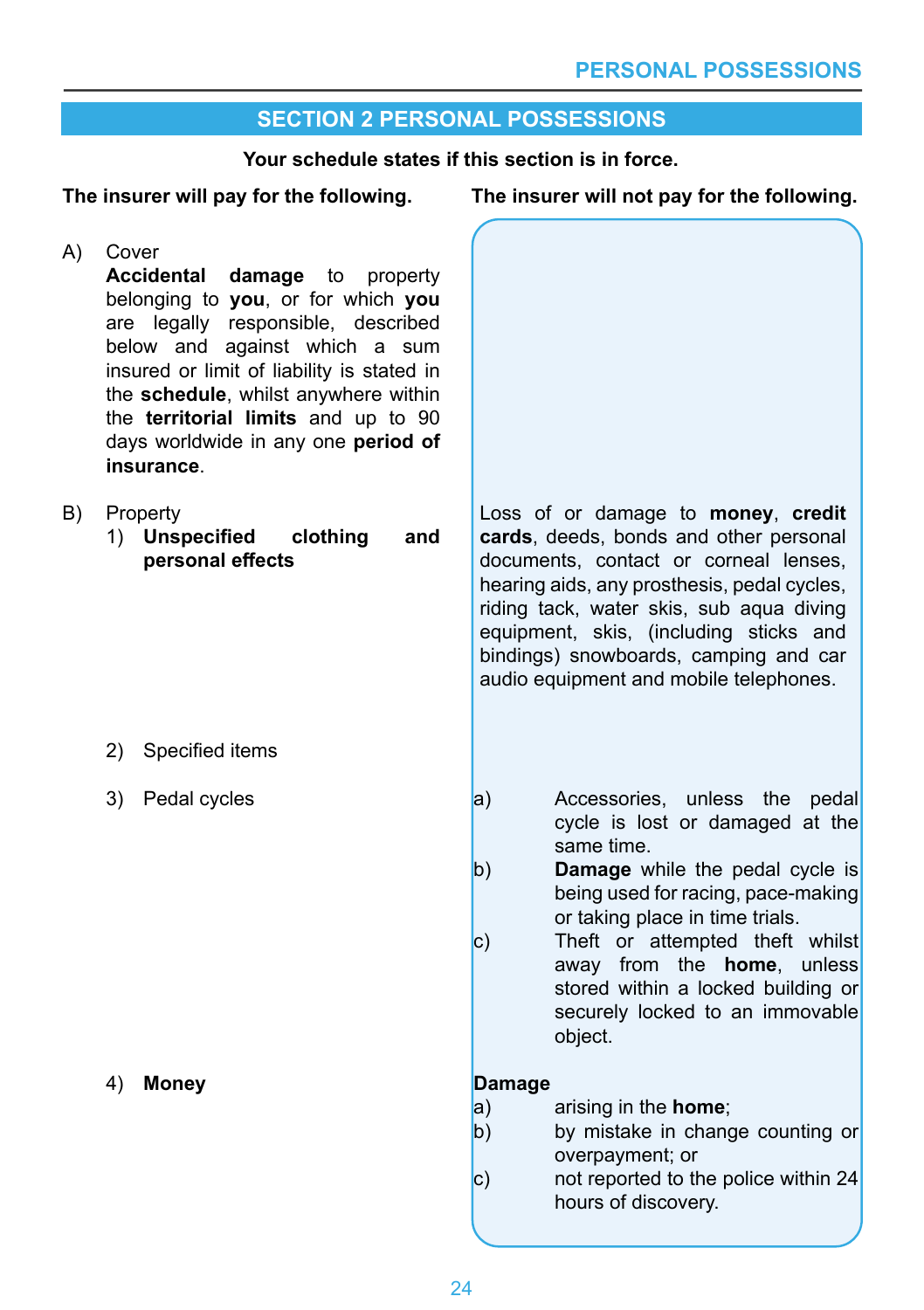5) **Credit cards**, but only in respect of financial loss as a result of fraudulent use by any unauthorised person.

## **Damage**

- not reported to the police and the issuing authority within 24 hours of discovery; or
- b) unless **you** have kept to the conditions under which the credit card was issued.

### **General exclusions to this section**

**The insurer** will not pay for the following.

- 1) Loss of or damage to
	- a) property used primarily for any profession or business;
	- b) sports clothing and equipment while in use;
	- c) remote controlled models while in operation;
	- d) musical instruments by scratching or denting;
	- e) any film, record, cassette, tape, disc or computer software, or the value of any information on it, other than for its value as unused material;
	- f) furniture, furnishings, household goods and equipment or any property excluded from the definition of **contents** on page 6 of this policy; or
	- g) property in the **home** while it is **unoccupied**.
- 2) **Damage** caused by
	- a) theft from an unattended vehicle, unless entry to the vehicle has been gained by forcible and violent means and the property was removed from a concealed boot, concealed luggage compartment or closed glove compartment of a securely locked vehicle;
	- b) theft from the **home** while lent, let or sub-let, unless there is forcible and violent entry or exit;
	- c) theft by deception, unless deception is used only as a means to gain entry to the **home**.
	- d) accidental breakage while in the **home** when it is lent, let or sub-let;
	- e) wear and tear, domestic pets, insects, vermin, rot, fungus, atmospheric or climatic conditions, repair, cleaning, alteration, restoration or any gradually operating cause; or
	- f) mechanical or electrical breakdown.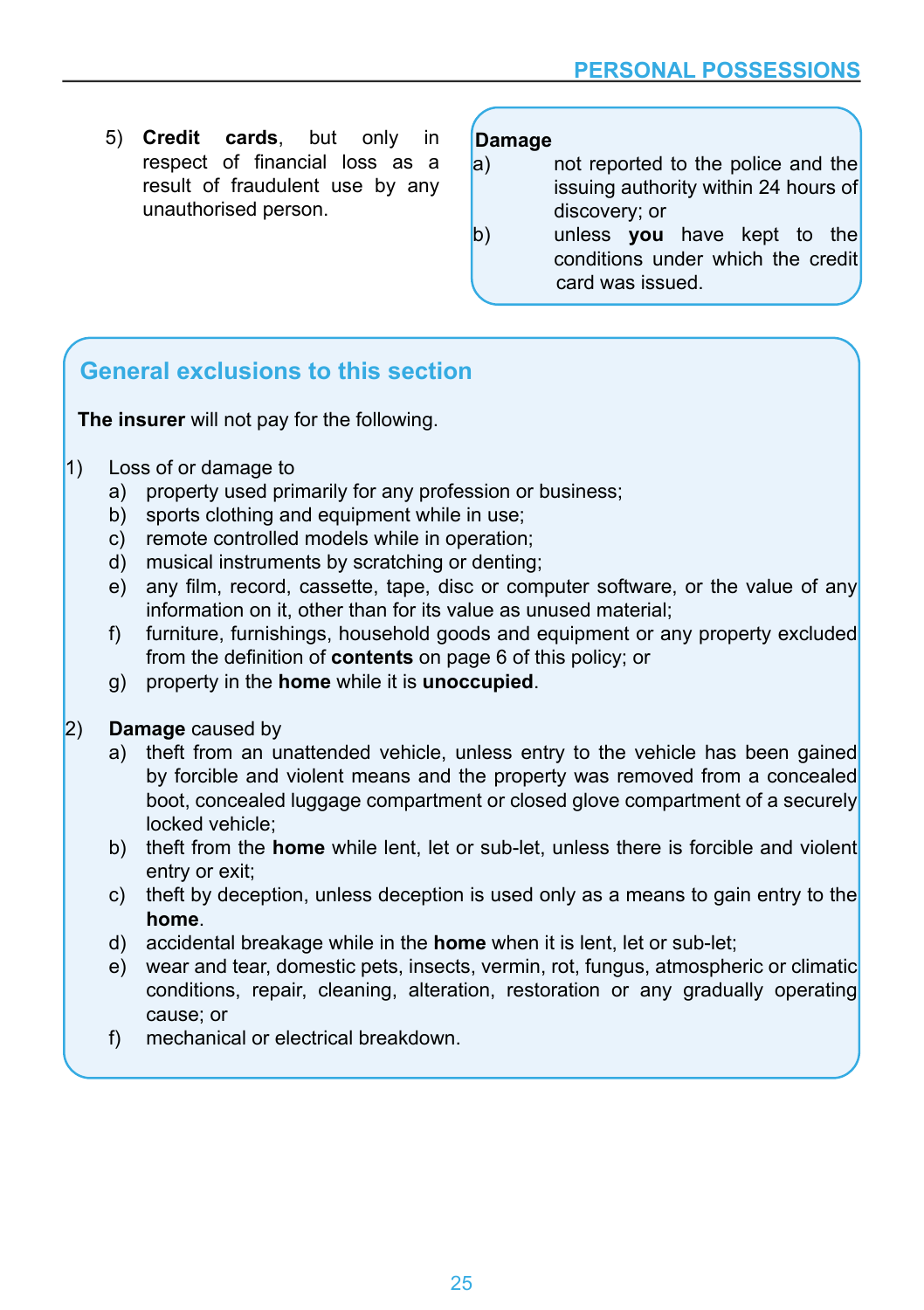### **Claims settlement**

**The insurer** will, at its option

- 1) replace the item(s) as new, except for clothing, where a deduction for wear, tear and depreciation will be made or
- 2) pay the cost of repair for items which can be economically repaired or
- 3) pay the cost of replacement as new, except for clothing, where a deduction for wear, tear and depreciation will be made.

Where **you** have chosen not to repair or replace an item, **the insurer** will make a deduction for wear, tear and depreciation.

In respect of any one claim, **the insurer** will not pay more than

- a) the sum insured stated in the **schedule**;
- b) £1,000 for theft from an unattended vehicle; or
- c) 50% of the sum insured for **unspecified clothing and personal effects** or £1,500, whichever is the lesser, in respect of any single item or items forming part of a set.

The sum insured will not be reduced following payment of a claim, other than in respect of pedal cycles and specified items, which will be removed from cover after total loss.

### Matching items

**The insurer** will not pay for the cost of replacing any undamaged item or parts of items forming part of a set, suite or other article of a uniform nature, colour or design when **damage**  occurs within a clearly identifiable area or to a specific part.

### **Excess**

**You** will pay the first £100 of each and every claim.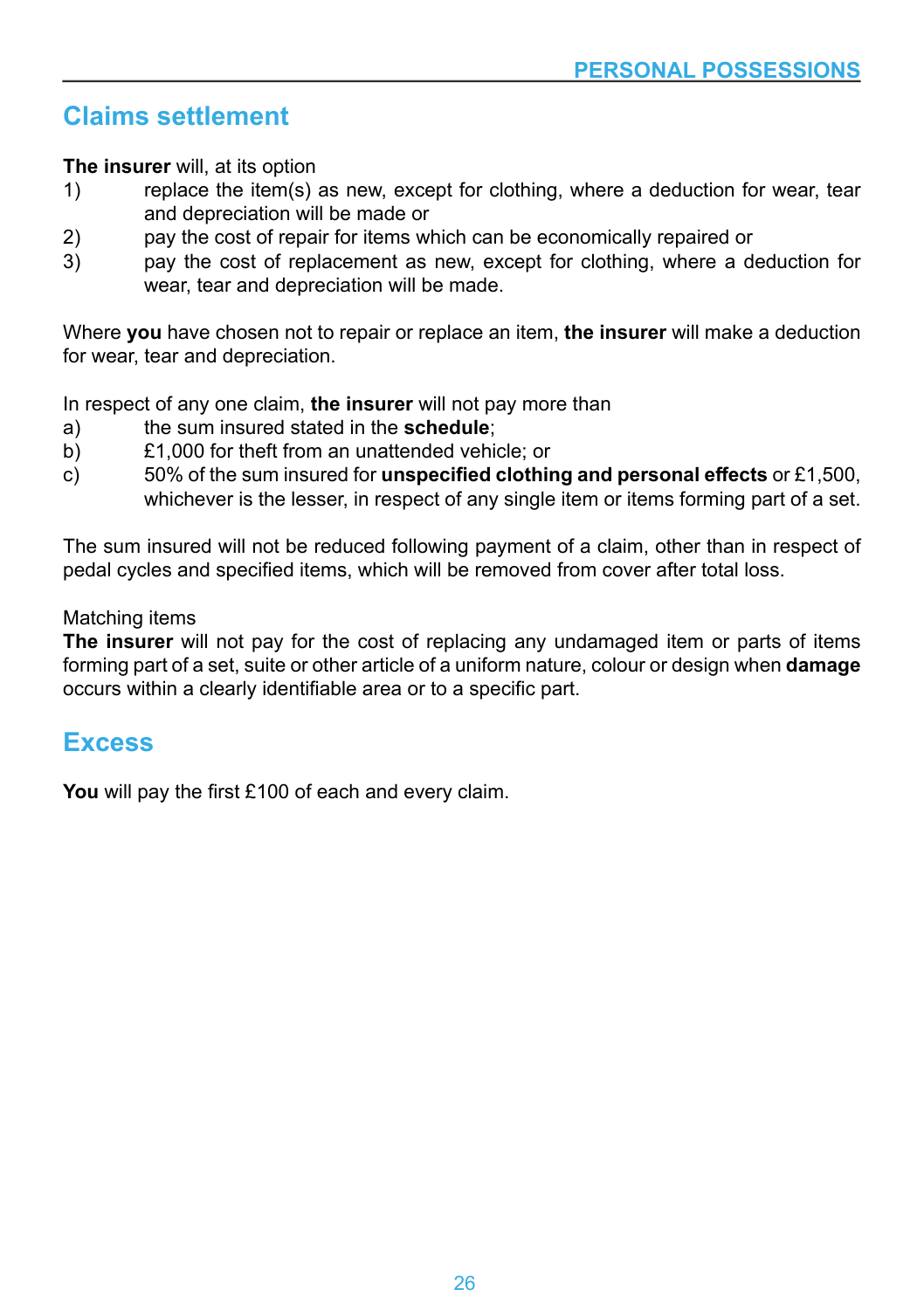### **SECTION 3 LIABILITY**

### **Your schedule states if this section is in force.**

### **Additional definitions to this section**

The definitions applying to the whole policy as stated in pages 6 and 7 of this policy shall include the following in respect of this section only.

**Motorised vehicle** Electrically or mechanically powered vehicle, other than

- 1) gardening equipment used within the **plot**;
- 2) golf carts and trolleys;<br>3) pedestrian controlled t
	- 3) pedestrian controlled toys and models; and
- 4) battery assisted pedal cycles.

### **1) Property owners' liability**

Your legal liability for accidental death, bodily injury, illness or disease to any person, or **accidental damage** to property incurred

- a) as owner (not occupier) of the **park home** and **plot**; and
- b) in connection with any other private residence formerly owned and occupied by **you** within the last 7 years and incurred by reason of Section 3 of the Defective Premises Act 1972 or the Defective Premises (Northern Ireland) Order 1975, provided that no other insurance covers the liability

provided that **the insurer's** liability for any one claim or series of claims arising out of any one incident shall not exceed £5,000,000, plus defence costs and expenses incurred by **you** with **the insurer's** consent.

### **2) Occupiers, personal and employers liability.**

**Your** legal liability for accidental death, bodily injury, illness or disease to any person, or **accidental damage** to property in respect of

- a) the occupation (not ownership) of the **park home**;
- b) the employment of any domestic employee; and

### **The insurer will pay for the following. The insurer will not pay for the following.**

Liability arising from

- a) accidental death, bodily injury, illness or disease to **you** or any domestic employee;
- b) **accidental damage** to property which belongs to **you** or for which **you** are responsible; or
- c) the ownership or use of any **motorised vehicle** or lift.

Liability arising from

a) death, bodily injury, illness or disease to **you**;

b) loss of or damage to property which belongs to **you** or for which **you** are responsible;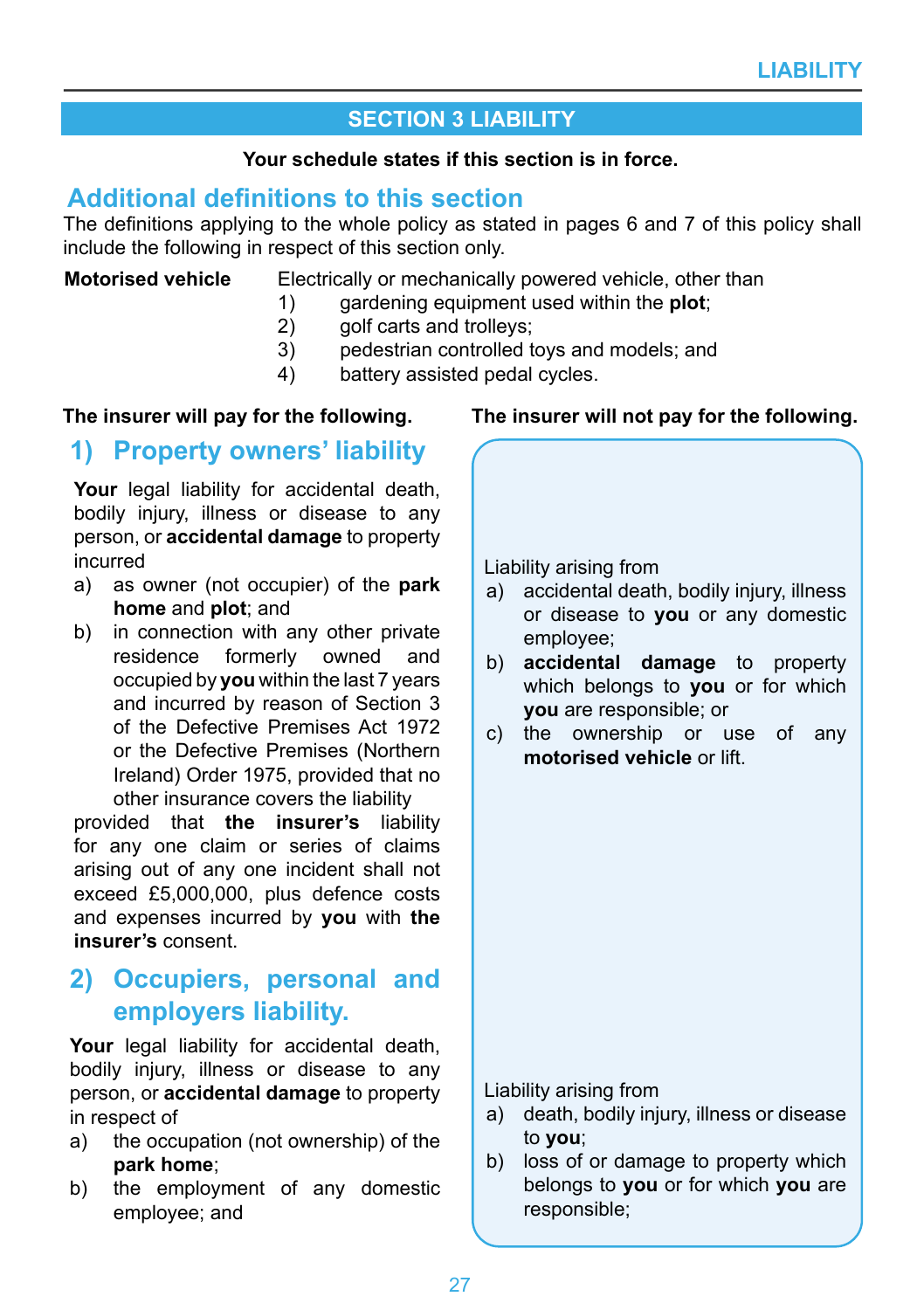c) any other personal capacity anywhere in the world

provided that **the insurer's** liability for any one claim or series of claims arising out of any one incident shall not exceed

- i) £10,000,000 in respect of a claim for accidental death, bodily injury, illness or disease of any domestic employee, including defence costs and expenses incurred by **you** with **the insurer's**  consent; or
- ii) £5,000,000 in respect of any other claim, plus defence costs and expenses incurred by **you** with **the insurer's** consent.

### **3) Unrecovered court awards**

Up to £2,000,000 for sums which **you** have been awarded, but which have not been paid to **you,** within 3 months of the date of the award, for accidental death, bodily injury, illness or disease, or **accidental damage** to property of the type insured in paragraph 2) above and where **the insurer** is satisfied that these sums are not recoverable from the party held responsible by the court. The award must not be the subject of any appeal.

- c) the ownership or use of any **motorised vehicle** or lift;
- d) the ownership of the **park home** or any other structure or **plot**;
- e) the ownership or use of aircraft or watercraft, unless they are models or hand propelled; or
- f) the ownership or possession of an animal to which any section of the Dangerous Dogs Act 1991 (or any amending legislation) applies.

Any sum awarded before the inception of this policy.

### **4) General exclusions to this section**

**The insurer** will not pay for the following.

- a) Any profession, business or employment that **you** are engaged in.
- b) Any agreement or contract, unless liability would have applied anyway.
- c) Liability arising from the passing on of any infectious disease or any virus, syndrome or illness.
- d) An award of a court outside the **territorial limits**.
- e) The accidental death, bodily injury, illness or disease of any domestic employee caused by **terrorism**, war, invasion, act of foreign enemy hostilities, (whether war be declared or not) civil war, rebellion, revolution, insurrection or military or usurped power, other than to the extent that it is necessary to comply with the minimum requirements of the law in the United Kingdom of Great Britain and Northern Ireland, including the Channel Islands and the Isle of Man, relating to compulsory insurance of liability to employees and provided that **the insurer's** maximum liability for any one claim caused by **terrorism**, war, invasion, act of foreign enemy hostilities, (whether war be declared or not) civil war, rebellion, revolution, insurrection or military or usurped power shall not exceed £5,000,000.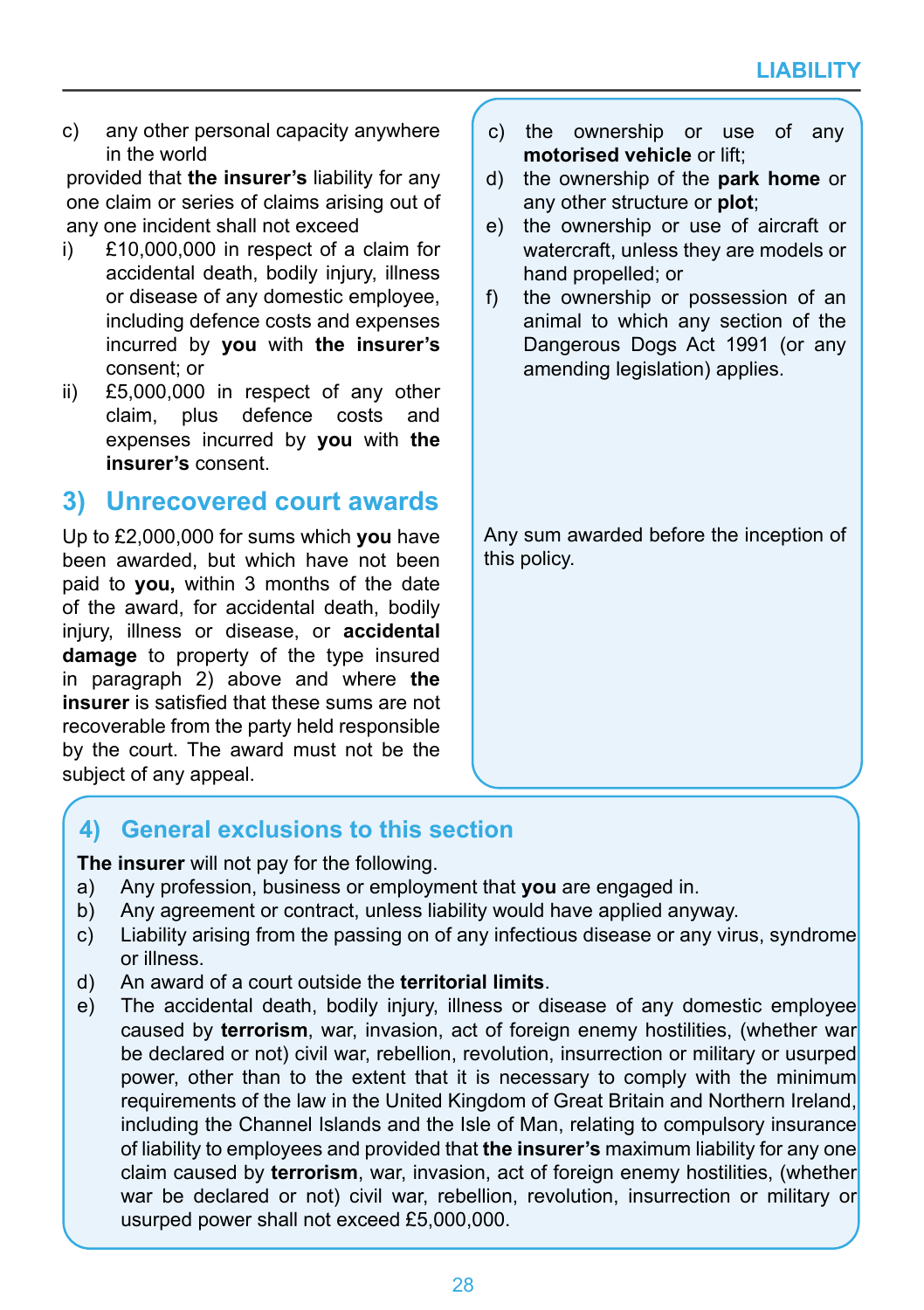### **SECTION 4 FAMILY LEGAL EXPENSES**

### **Additional definitions to this section**

The definitions applying to the whole policy as stated in pages 7) and 8) of this policy shall include the following in respect of this section only.

| <b>Collective</b><br>conditional fee<br>agreement | Separate agreement between the insurer and the nominated<br>representative for paying his or her professional fees which is<br>an enforceable conditional fee agreement within the meaning of<br>section 58, 58A, Courts and Legal Services Act 1990, the format<br>and contents of which have been agreed to by the insurer before<br>it is entered into.                                                                                           |
|---------------------------------------------------|------------------------------------------------------------------------------------------------------------------------------------------------------------------------------------------------------------------------------------------------------------------------------------------------------------------------------------------------------------------------------------------------------------------------------------------------------|
| <b>Conditional fee</b><br>agreement               | Separate<br>between<br>you<br>the<br>nominated<br>agreement<br>and<br>representative for paying his or her professional fees which is an<br>enforceable conditional fee agreement within the meaning of section<br>58, 58A, Courts and Legal Services Act 1990, such agreement only<br>to be in the form provided by the insurer.                                                                                                                    |
| Date of occurrence                                | For claims brought under paragraph 8) of the cover, the date that<br>you were first notified by HM Revenue & Customs that an extensive<br>examination is to take place.<br>For all other claims, the date at which the cause of action first arose.                                                                                                                                                                                                  |
| Geographical<br>limits                            | For paragraphs 1) and 2) of the cover - the United Kingdom,<br>1)<br>the Channel Islands, the Isle of Man, the European Union,<br>Albania, Bosnia-Herzegovina, Gibraltar, Iceland, Liechtenstein,<br>Macedonia, Monaco, Montenegro, Norway, San Marino,<br>Serbia, Switzerland and Turkey (west of the Bosphorus).<br>For paragraphs of the cover not referred to in 1) above - the<br>2)<br>United Kingdom the Channel Islands and the Isle of Man. |
| Goods                                             | Contents as described in the definitions applying to the whole<br>policy.                                                                                                                                                                                                                                                                                                                                                                            |
| <b>Legal expenses</b>                             | The fees, costs, disbursements and other professional charges<br>which the insurer has agreed to fund<br>1)<br>reasonably and necessarily incurred by a nominated<br>representative; and<br>incurred by other parties, in civil cases if you have been<br>2)<br>ordered to pay them or pay them with the insurer's written<br>agreement.                                                                                                             |
| <b>Legal proceedings</b>                          | The pursuit of civil legal disputes and proceedings within the<br>jurisdiction of a court or other body in the geographical limits,<br>including defending a counterclaim and appealing or defending an<br>appeal against judgement and excluding correspondence by way<br>of pre-action protocol or any mediation or any other alternative<br>dispute procedure within the jurisdiction of a court or other body in<br>the geographical limits.     |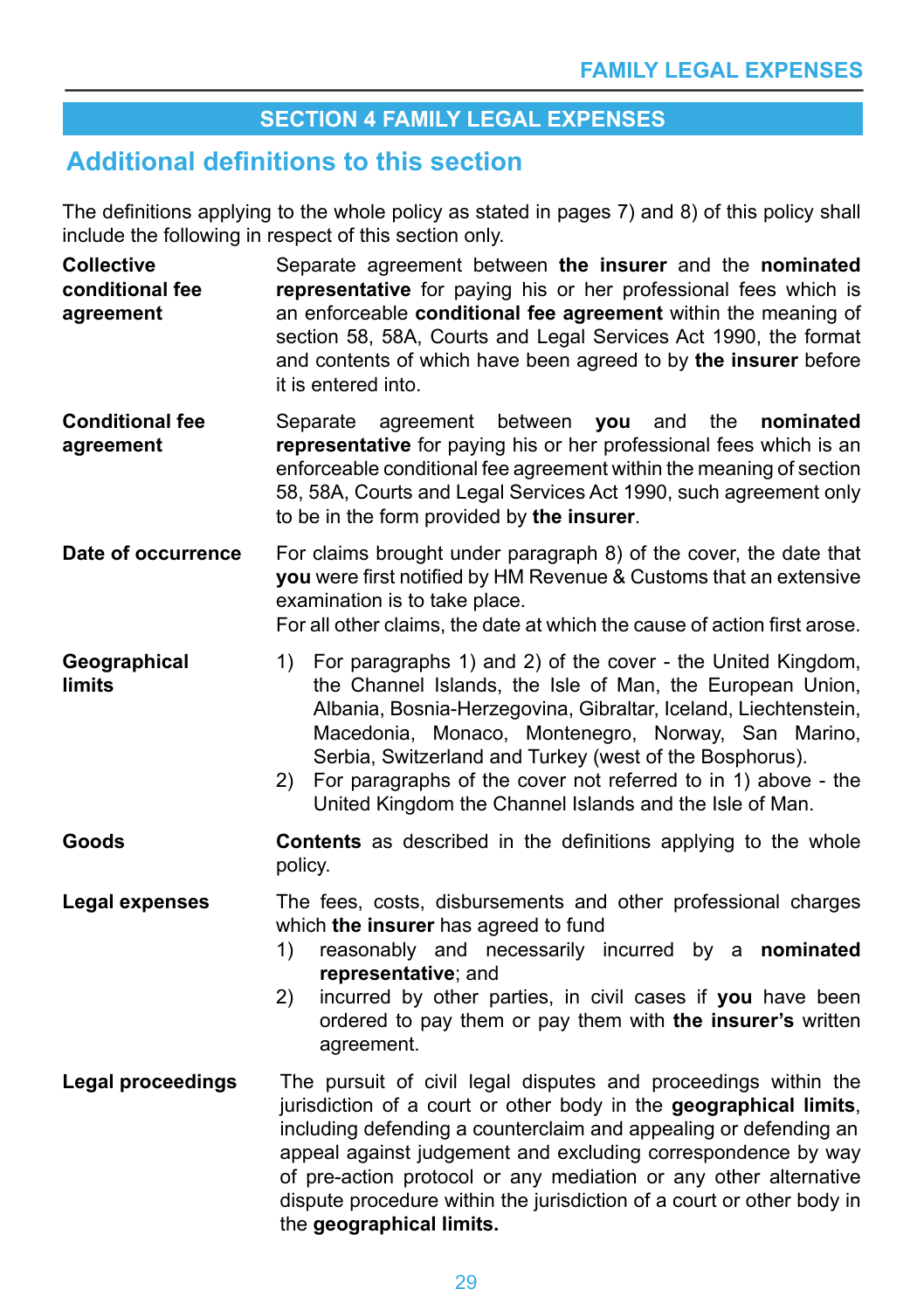**Nominated representative** Solicitor, claims negotiator or other suitably qualified person appointed in accordance with the terms of this section. In regards to claims in respect of death or bodily injury, the **nominated representative** must have signed either a **collective conditional fee agreement** or a **conditional fee agreement** with **the insurer**.

**Site owner** Individual, company, partnership or other entity that owns and is responsible for the site on which the **park home** is situated.

### **What is covered**

**The insurer** will pay for the types of claim specified below arising from **legal proceedings**, provided that

- i) **the insurer** will not pay under this section in respect of any one claim more than £100,000;
- ii) the subject of the claim occurred within the **geographical limits** and the **date of occurrence** was within the **period of insurance**; and
- iii) **the insurer** will not pay for more than two claims in any one **period of insurance**.
- **1) Personal injury**

Claims relating to **your** death or bodily injury caused by a specific, sudden and unforeseen event for which a third party is at fault.

**The insurer** will not pay for any claim arising from negligent surgery or any clinical or medical procedure or treatment.

### **2) Clinical negligence**

Death or bodily injury to **you** which results from negligent surgery or any clinical or medical procedure or treatment.

**The insurer** will not pay for any claim arising from or relating to

- a) an alleged failure to correctly diagnose **your** condition; or
- b) psychological injury or mental illness, unless it results from negligent surgery or any clinical or medical procedure or treatment that has also caused physical bodily injury to **you**.

### **3) Consumer contracts (including professional negligence)**

Disputes arising out of any contract or alleged contract entered into by **you** for the purchase or hire of **goods** or services for private use or the sale or supply of privately owned **goods** by **you**, provided that

- a) the contract or alleged contract was entered into or, in the case of professional negligence claims only, the loss was first discovered after the commencement of the first **period of insurance**; and
- b) where the sale, purchase or hire has been effected on the internet, all dispute resolution procedures afforded to sellers, purchasers or hirers by the relevant website provider or authority have been exhausted.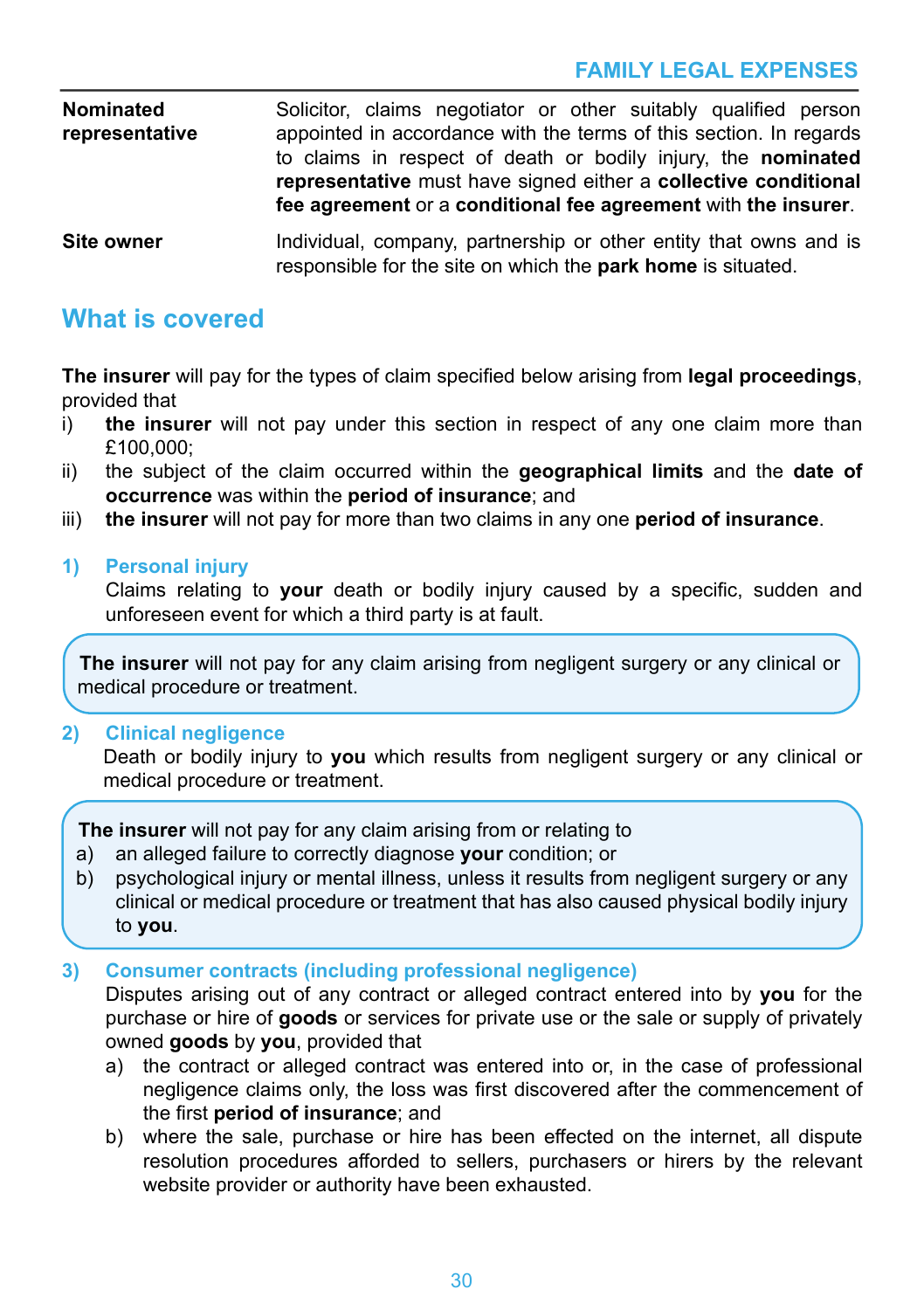### **4) Park home disputes**

Disputes with the **site owner** about

- a) **your** right to use and occupy the **park home** and **plot**.
- b) **your** right to use and have access to the services and facilities of the park home site as provided by the **site owner**.
- c) the exercising of **your** right to sell the **park home**, providing commencement of the sale starts at least 6 months after the commencement of this policy.
- d) annual site fees, provided **you** have owned the **park home** for more than 12 months.
- e) maintenance of the park home site.

**The insurer** will not pay for any dispute relating to planning, licensing, building or regulations or compulsory purchase orders or proposed works by any local authority, government or public authority.

### **5) Domestic property protection**

Disputes arising out of a third party's negligent act or omission, nuisance, trespass or criminal damage relating to **your** material property (that is **your** principal place of residence, but not any other buildings or land) which causes physical damage or pecuniary loss.

### **The insurer** will not pay for

- a) any claim in relation to extending, altering or renovating buildings or any part of them;
- b) any claim relating to subsidence, heave, landslip, mining or quarrying; or
- c) any claim relating to planning law, including town and country planning legislation.

### **6) Employment**

Disputes arising from or relating to **your** contract of employment which can exclusively be heard in an Employment Tribunal.

### **The insurer** will not pay for

- a) claims if **you** are a director, an apprentice or working under a contract for service; and
- b) claims relating to the Transfer of Undertakings Protection of Employment Regulations.

### **7) Legal defence**

The defence of any civil action taken against **you** as an employee under any legislation relating to racial, sex, age or disability discrimination, data protection or being a trustee of a pension fund set up for the benefit of **your** fellow employees.

### **8) HM Revenue & Customs**

An extensive examination of **you** by HM Revenue & Customs into **your** personal tax affairs, but only if the person(s) under examination is employed.

### **The insurer** will not pay for enquiries

- a) limited to specific aspects of the self-assessment tax return; or
- b) where the person under examination is self-employed, a director or the member of a partnership.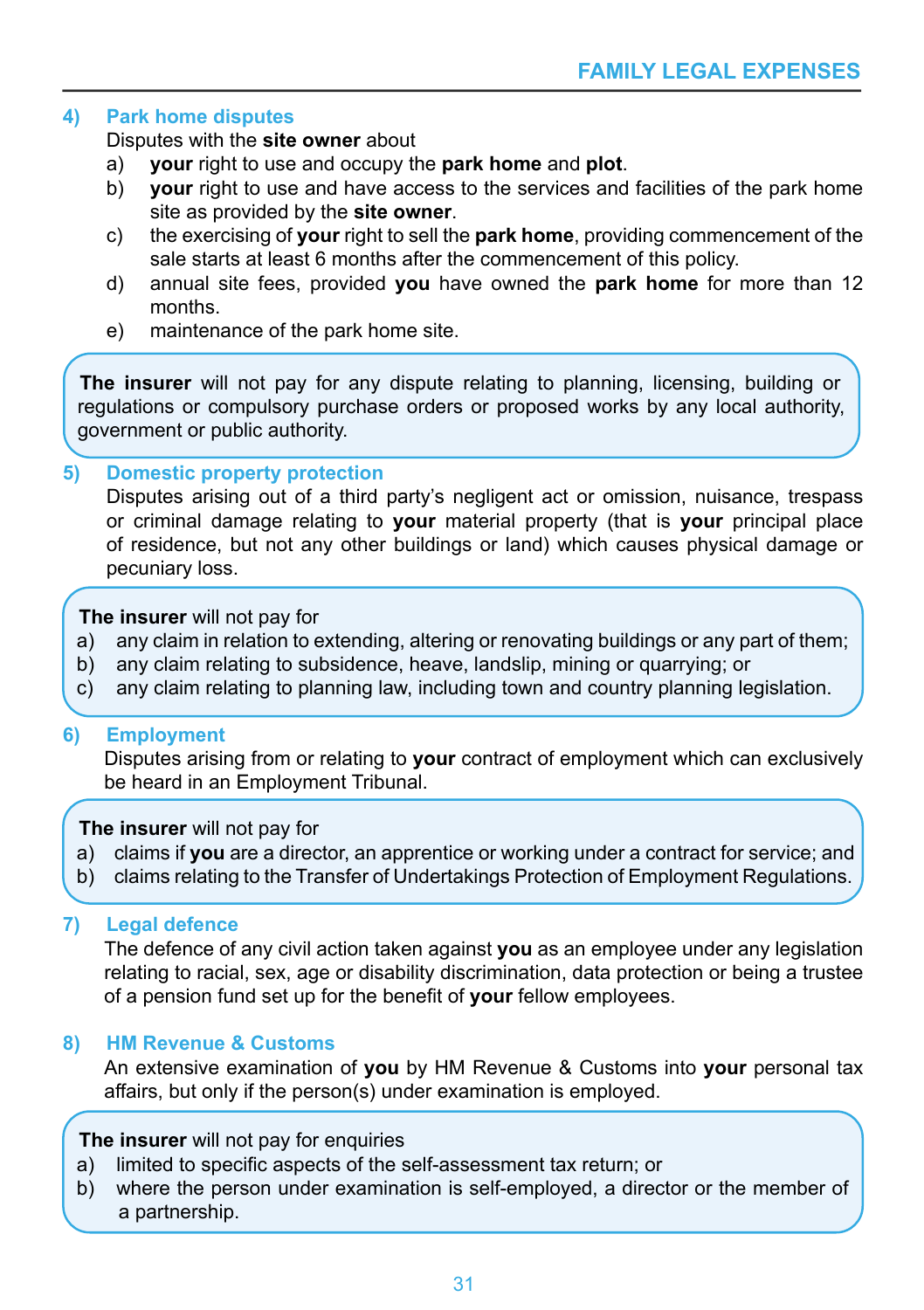### **9) Attendance expenses**

Your actual loss of salary or wages for the time off work to attend any court or tribunal hearing at the request of the **nominated representative** or as a defendant of an admitted claim under this section, provided that

- a) such salary or wages are not recoverable from the relevant court, tribunal or other party or payable by **your** employer without deduction; and
- b) **the insurer's** liability shall not exceed £1,000 for loss of salary or wages in respect of any one claim.

### **10) Removal of squatters**

Claims relating to the eviction of squatters who have taken occupation of the **home**.

### **The insurer** will not pay for

- a) any claim if the **home** is lent, let or sub-let to or occupied by someone who is not a member of **your** family;
- b) if the **home** is **unoccupied** or unfurnished; or
- c) more than £10,000 for claims occurring in any one **period of insurance**.

### **Exclusions to this section**

**The insurer** will not pay for the following

### **1) Reporting of claims**

Any claim reported to **the insurer** more than 180 days after the **date of occurrence**.

**2) Trade, business or profession**

Any claim arising from any trade, business, profession, employment or services delivered for reward, except as provided for under parts 6), 7) and 8) of the cover.

**3) Mechanically propelled vehicle** Any claim relating to ownership or use of a mechanically propelled vehicle.

### **4) Libel or slander**

Any claim relating to written or verbal remarks.

### **5) Deliberate, dishonest, violent or criminal acts**

Any claim relating to

- a) a cause of action intentionally brought about by **you**; or
- b) **your** actual or alleged dishonesty, actual or alleged violent behaviour or other criminal act.

### **6) Previous knowledge**

Any claim of which **you** were aware, or ought to have been aware, before the inception of this section.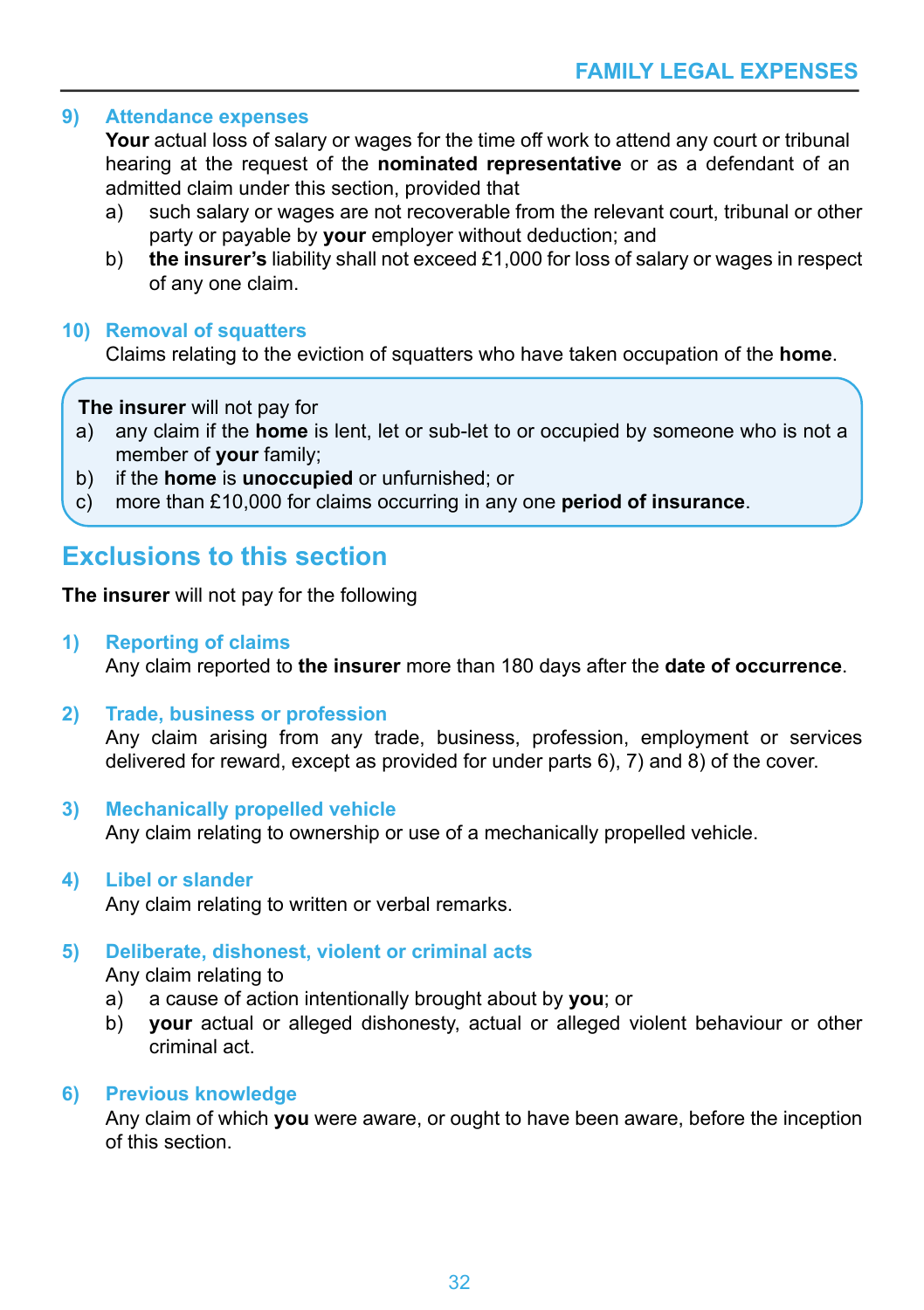### **7) Legal expenses not agreed**

### **Legal expenses** incurred

- a) before **the insurer** agreed to pay them;
- b) where **you**
	- i) pursue or defend a case without **the insurer's** agreement or in a different manner to or against its advice or that of the **nominated representative**;
	- ii) fail to give proper instructions in due time to **the insurer**, to the **nominated representative** or to counsel or other persons instructed by **the insurer** or the **nominated representative**;
- c) where the **nominated representative** refuses to act on **your** behalf for any reason, other than as the result of a conflict of interest;
- d) in respect of witnesses, experts or agents interviewed, engaged or called as witness before receiving **the insurer's** written approval; or
- e) before the issue of formal **legal proceedings**, unless by way of pre-action protocol approved by **the insurer**;
- f) for adverse costs awards made against **you**, pursuant to section 22, Employment Act 2002 including, without limitation, before the expiry of any applicable ACAS discussion period.

### **8) Delay and prejudicial acts**

Where **you**, in **the insurer's** reasonable opinion, act in a manner which is prejudicial to the case, including being responsible for any unreasonable delay, withdrawing instructions from the **nominated representative** or withdrawing from the case.

### **9) Other insurances**

For **legal expenses** which can be recovered by **you** under any other insurance or which would have been covered if this insurance did not exist, except for any amount in excess of that which would have been payable under such insurance(s).

### **10) Fines and penalties**

For fines, damages or other penalties which **you** are ordered to pay by a court or other authority.

**11) Disagreement** 

Any claim relating to a dispute with **the insurer**.

**12) Judicial review**

Any claim relating to any judicial review.

**13) Bankruptcy** 

When **you** are bankrupt, in liquidation, have made an arrangement with **your** creditors, have entered into a Deed of Arrangement or part or all of **your** affairs or property are in the care or control of a receiver or an administrator.

### **14) Intellectual property**

Any claim relating to disputes involving copyright(s), trademark(s), merchandise mark(s), registered or unregistered design(s) or other intellectual property rights or secrecy and confidentiality agreements.

### **15) Breakdown of marriage or custody**

Any claim relating to any dispute that **you** may personally have arising from or relating to the breakdown of a marriage or quasi marital relationship or custody matters.

### **16) Leasehold valuation tribunal**

Any dispute that is or could be determined by a leasehold valuation tribunal.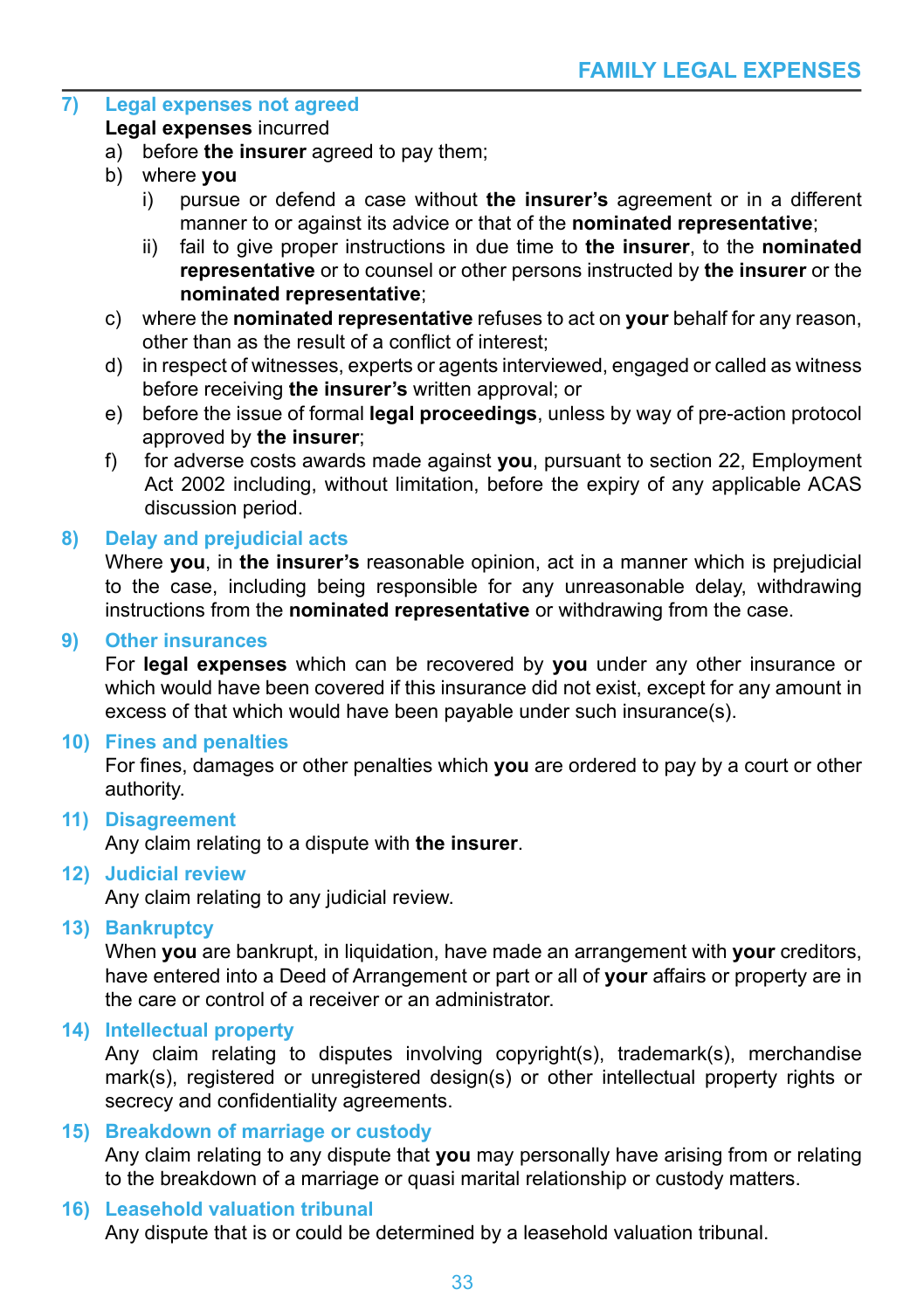### **Conditions to this section**

**The insurer** will not pay for the following

### **1) Your responsibilities**

### **You** must

- a) take all reasonable steps to minimise the amount payable under this insurance;
- b) take all reasonable steps to resolve any dispute that may otherwise give rise to a claim, by way of negotiation, mediation or any other available alternative dispute resolution procedure;
- c) provide **the insurer** with such information regarding **your** claim as **the insurer** may reasonably require; and
- d) notify **the insurer** as soon as is reasonably possible of any circumstances which may give rise to a claim.

### **2) Nominated representative**

- a) **The insurer** can represent **your** interests and negotiate **your** claim directly or through a **nominated representative** at **the insurer's** entire discretion. If **the insurer** chooses to refer **your** claim to a **nominated representative**, it shall confirm this in writing to **you** and explain in more detail the work the **nominated representative** will undertake.
- b) If **the insurer** agrees to the commencement of **legal proceedings**, then **you** have the right to nominate **your** own adviser. **You** must send **the insurer** the name and address of such person before the commencement of any **legal proceedings**. Such adviser must accept **the insurer's** terms of appointment before commencing any work for **you** on its behalf and co-operate with **the insurer** at all times.
- c) **The insurer** may reject any adviser **you** suggest. If **you** do not agree with **the insurer** about the choice of the **nominated representative**, both parties may agree in writing to choose a second suitably qualified person to decide the matter.
- d) When a **nominated representative** is appointed **the insurer** will send them a copy of its terms of appointment, which must be accepted by the **nominated representative** before commencing any work for **you**. In regards to claims in respect of death or bodily injury, the **nominated representative** must have signed either a **collective conditional fee agreement** or a **conditional fee agreement** with **the insurer**.

### **3) Control of the claim**

- a) **You** must, at **your** own cost, provide the **nominated representative** with all information, evidence and documents relating to the claim when requested to do so and **you** must meet with the **nominated representative** when reasonably requested to do so.
- b) **You** must keep the **nominated representative** regularly informed of all developments, co-operate fully in all respects and immediately pass on all correspondence relating to **your** claim, unanswered.
- c) **The insurer** must have direct access to the **nominated representative** at all times. **You** will provide **the insurer** with all information, evidence, legal advice and documents relating to the **legal proceedings** in **your** possession or custody or that of the **nominated representative** upon **the insurer's** request.
- d) **You** must give the **nominated representative** any instructions **the insurer** requires **you** to give without delay.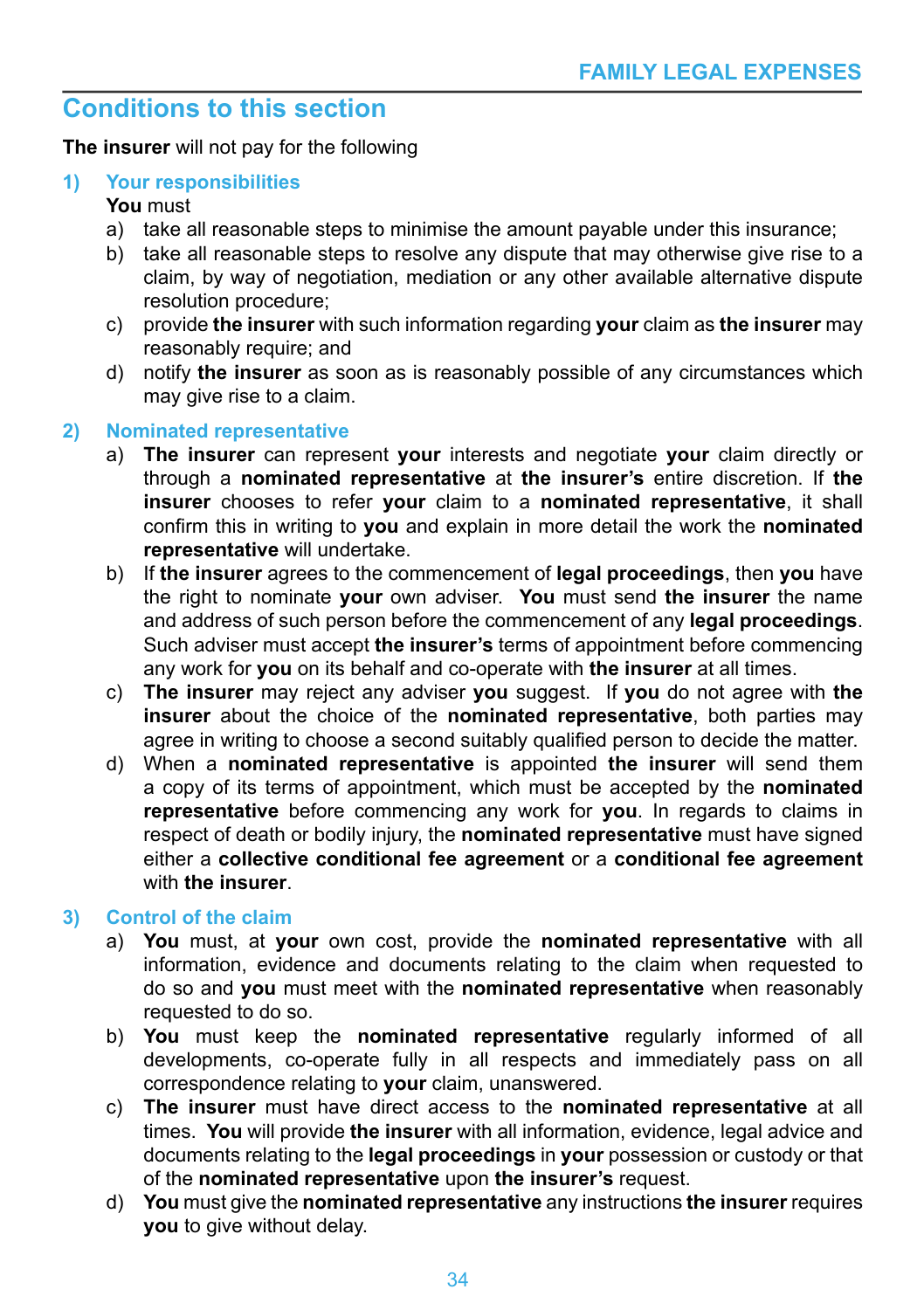### **4) Acceptance of a claim and right to refuse payment**

- **The insurer** may refuse to accept a claim or to continue to make payment to **you** where
- a) in **the insurer's** opinion
	- i) **you** have not disclosed any material information;
	- ii) **you** have failed to provide **the insurer** or the **nominated representative** with any relevant information and/or supporting evidence; and
	- iii) **your** claim does not have any reasonable prospects of success or that there are reasonable prospects of recovery from the other party.
- b) in the **nominated representative's** opinion, **your** claim does not have reasonable prospects of success or that there are reasonable prospects of recovery from the other party.
- c) if **the insurer** refuses to accept a claim or to continue to make payment to **you, the insurer** shall give the reason(s) in writing to **you**.

### **5) Reasonable grounds**

- a) **The insurer** may, at any time, require **you** to obtain at **your** own expense an opinion from counsel as to the merits of **your** claim. Payment will be made under this insurance, subject to the limit applicable to the claim, to include the cost of obtaining the opinion only if counsel's opinion clearly demonstrates that there are reasonable grounds for pursuit or defence of **your** claim.
- b) In all cases, the onus will be on **you** to demonstrate to the **nominated representative**, or to **the insurer's** own advisers or counsel, (as appropriate) that such reasonable grounds as referred to above exist. **Your** costs of investigation and other **legal expenses** relating to **your** seeking to prove that such reasonable grounds do exist are not covered under this insurance.

### **6) Payment under this insurance**

- a) **You** must inform **the insurer** of any offer to settle **your** claim. No settlement offer will be accepted without **the insurer's** consent.
- b) If **you** do not accept an offer **the insurer** considers to be reasonable, it may refuse to provide any further payment.
- c) **The insurer** may, at its sole discretion, elect to pay **you** the amount of damages claimed instead of incurring **legal expenses** to satisfy **the insurer's** liability under this section.
- d) If any offer to settle the claim is not accepted by **you**, which equals or exceeds the total damages (including any interest) eventually recovered by **you**, **the insurer** will have no liability in respect of **legal expenses** incurred after such refusal, unless it has given its written consent to the rejection of the offer.
- e) Following receipt of the relevant accounts, orders or award of a court or tribunal for **legal expenses** to be paid under this section, payment will be made direct to the **nominated representative**, to the other party's legal representative or to such other party as is appropriate according to the terms of any order or award of the court or tribunal.
- f) If **you** withdraw from the **legal proceedings** without **the insurer's** agreement, cover will cease immediately and **the insurer** shall be entitled to be reimbursed for any **legal expenses** previously agreed or paid to **you**, or on **your** behalf, in respect of such **legal proceedings**.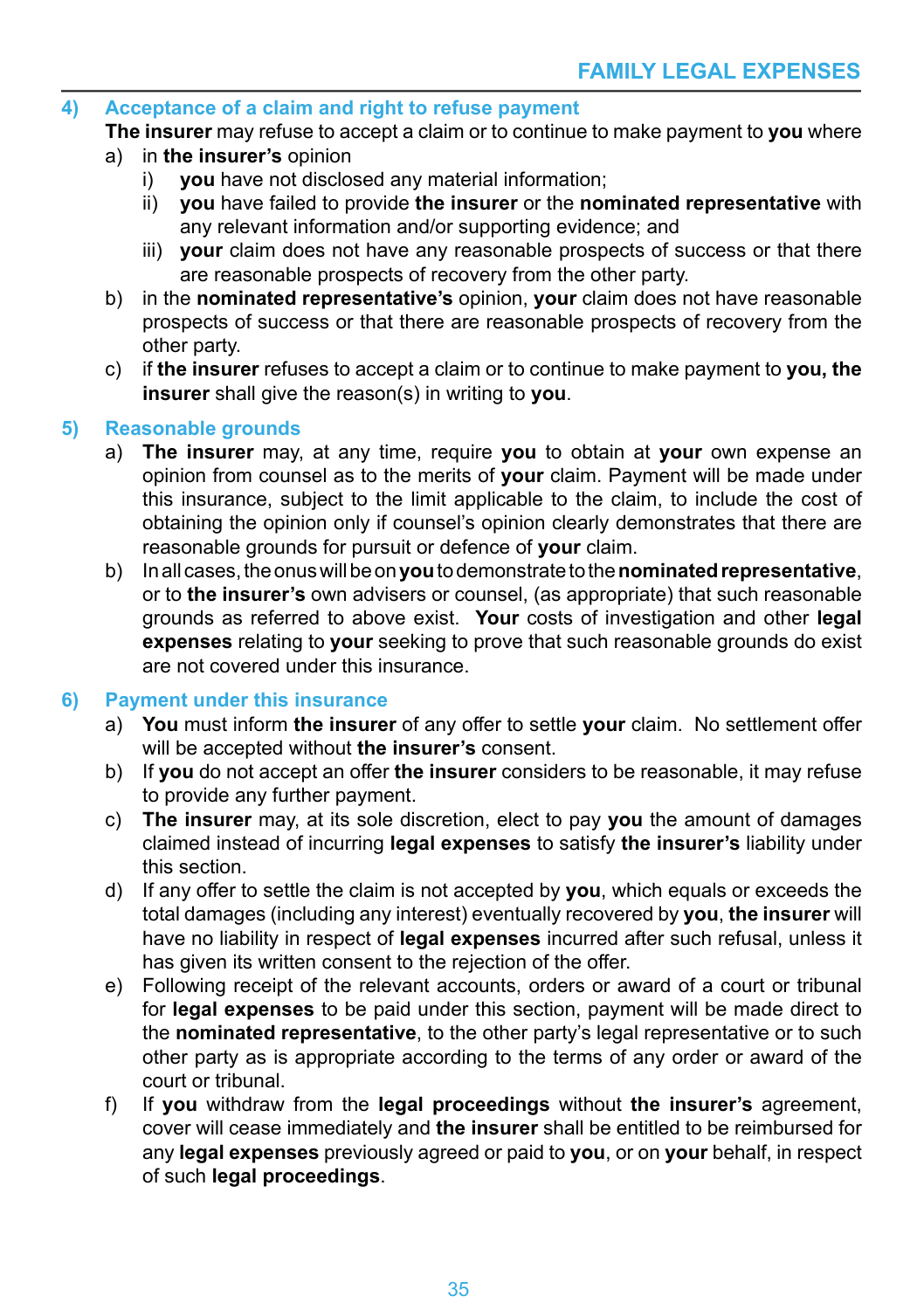### **7) Recoveries**

**The insurer** can take legal proceedings in **your** name, at its own expense and for **the insurer's** own benefit, to recover any payment made under this insurance to anyone else. If **you** recover any **legal expenses** previously paid under this insurance from any other party, such **legal expenses** must be immediately repaid to **the insurer**.

### **How to make a claim**

Potential claims should be notified to **the insurer** as soon as possible by utilising the contact details noted below. After the claim is accepted, the matter may be referred to a suitably qualified and experienced professional person for advice and suggested appropriate further action.

For the purposes of this section, claims are handled on **the insurer's** behalf by Independent Living Group Ltd (ILG) and in the event of an incident that may arise in a claim they should be contacted. Reference to **the insurer** in this section in relation to the control and handling of any claim **you** make may refer to either **the insurer** or ILG acting on **the insurer's** behalf.

Contact details of Independent Living Group Ltd are as follows:

Telephone No: **01476 512191**

### Email: **ilgclaims@ilgsupport.com**

in either case quoting "Park Home Insurance" and **your** Park Home Insurance policy number.

Please note that an email response is only provided between 09.00 and 17.00 Monday to Friday (not Bank Holidays). An email received during this period will be responded to the same day.

To help ILG check and improve service standards **your** call may be recorded.

Once details of the claim have been received by **the insurer** and it has accepted the claim in writing, **the insurer** will supply the name(s) of one or more solicitors or other suitably qualified and experienced person(s) from its panel to act on **your** behalf.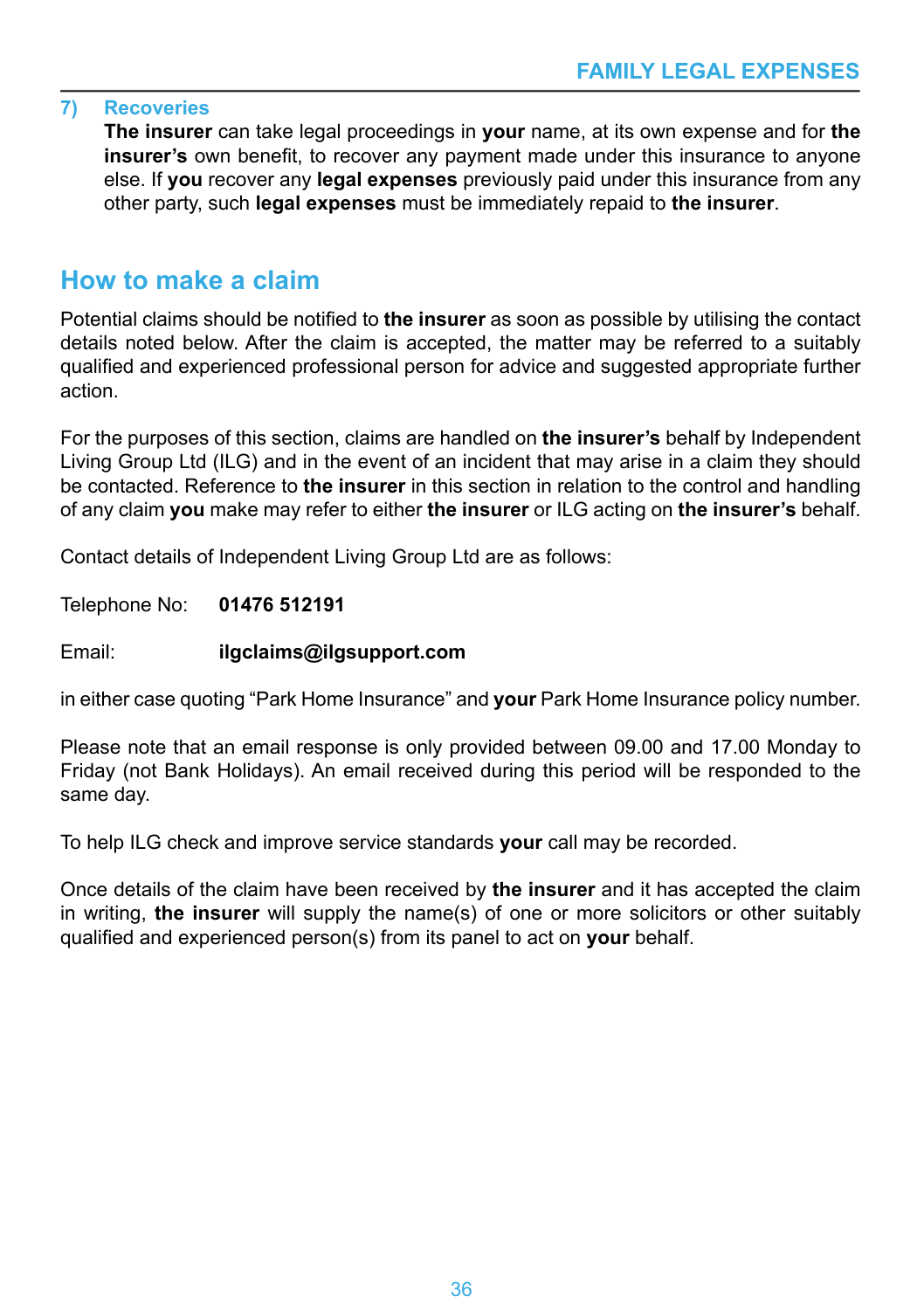### **SECTION 5 HELPLINES**

The services under this section are provided exclusively by Independent Living Group Ltd (ILG) through its legal, tax, employment and health and safety and identity theft advice telephone helplines, which are available to **you** at any time of the day or night, every day of the year during the **period of insurance**.

### **1) Legal**

Legal advice for any of **your** personal legal problems under the laws of the United Kingdom, the Isle of Man, the Channel Islands, the European Union, Norway and Switzerland.

### **2) Tax**

Confidential advice in respect of **your** personal tax affairs.

### **3) Employment and health and safety**

Advice on matters relating to employment law and health and safety in respect of **your** relationship with employees that work for **you** at the **home**. Where appropriate, ILG can provide **you** with standard employment contracts, letters and other documentation to assist **you** to handle relationships with **your** employees in line with current legislation.

### **4) Identity theft**

If **you** think that **you** are a victim of identity theft, ILG will provide **you** with advice and assistance to enable **you** to establish if **your** personal information has been accessed for criminal purposes and explain what action needs to be taken to protect **your** interests and integrity and prevent financial loss.

Contact details of Independent Living Group Ltd are as follows:

Telephone No: **01476 512193** 

Email: **advice@ilgsupport.com**

in either case quoting "Park Home Insurance" and **your** Park Home Insurance policy number.

Please note that an email response is only provided between 09.00 and 17.00 Monday to Friday (not Bank Holidays). An email received during this period will be responded to the same day.

The service is restricted to advice, information or assistance given and there is no limit to the number of times it may be used.

To help ILG check and improve service standards **your** call may be recorded.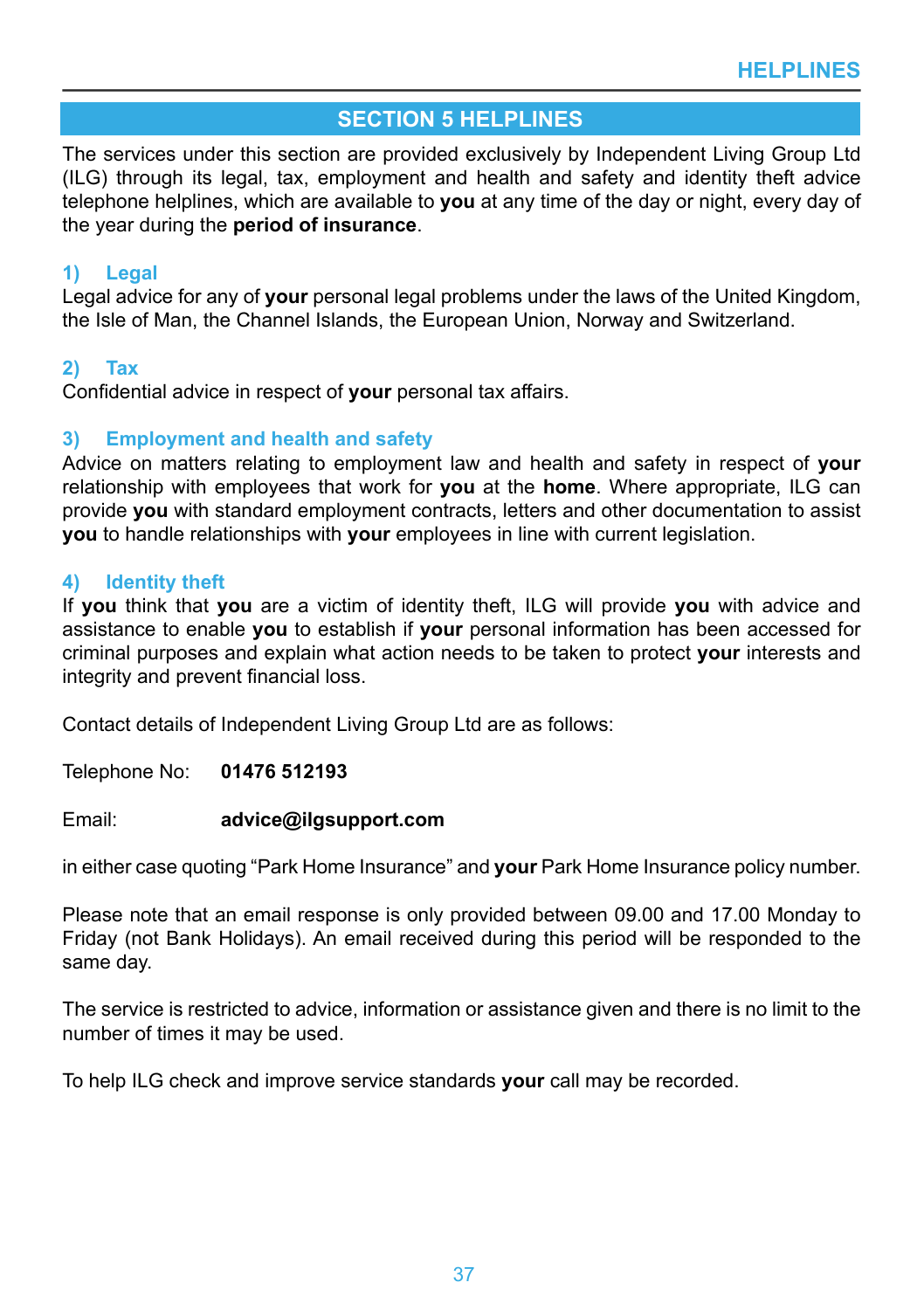### **SECTION 6 HOME EMERGENCY**

For the purpose of this section only, this insurance is administered by Arag plc.

For the purpose of this section only, the definition of the insurer shall be AmTrust Europe Limited.

### **Definitions to this section**

| <b>Beyond economic</b><br>repair | Your central heating boiler will be considered beyond economic<br>repair when the estimated cost of contractor's labour and<br>replacement parts required to permanently repair it exceed its<br>depreciation value, which is calculated according to its age.                                                 |
|----------------------------------|----------------------------------------------------------------------------------------------------------------------------------------------------------------------------------------------------------------------------------------------------------------------------------------------------------------|
| <b>Central heating</b><br>boiler | A boiler<br>located in your home (or connecting garage); and<br>a)<br>which has been serviced within the 12 months prior to the date<br>b)<br>of your home emergency claim.                                                                                                                                    |
| <b>Contractor</b>                | The contractor or tradesperson chosen by us to respond to your<br>home emergency.                                                                                                                                                                                                                              |
| <b>Emergency costs</b>           | <b>Contractor's</b> reasonable and properly charged labour costs,<br>a)<br>parts and materials.<br>b) Where necessary, alternative accommodation costs incurred<br>under insured event 8.                                                                                                                      |
| Home emergency                   | A sudden, unexpected event which clearly requires immediate<br>action in order to<br>prevent damage or avoid further damage to the home; and/or<br>a)<br>render the <b>home</b> safe or secure; and/or<br>b)<br>restore the main services to the home; and/or<br>C)<br>alleviate any health risk to you.<br>d) |
| Vermin                           | Brown or black rats, house or field mice and wasps' or hornets'<br>nests.                                                                                                                                                                                                                                      |
| We/us/our                        | ARAG plc (or appointed agents on its behalf) who is authorised<br>under a binding authority agreement to administer this insurance                                                                                                                                                                             |

on behalf of **the insurer**.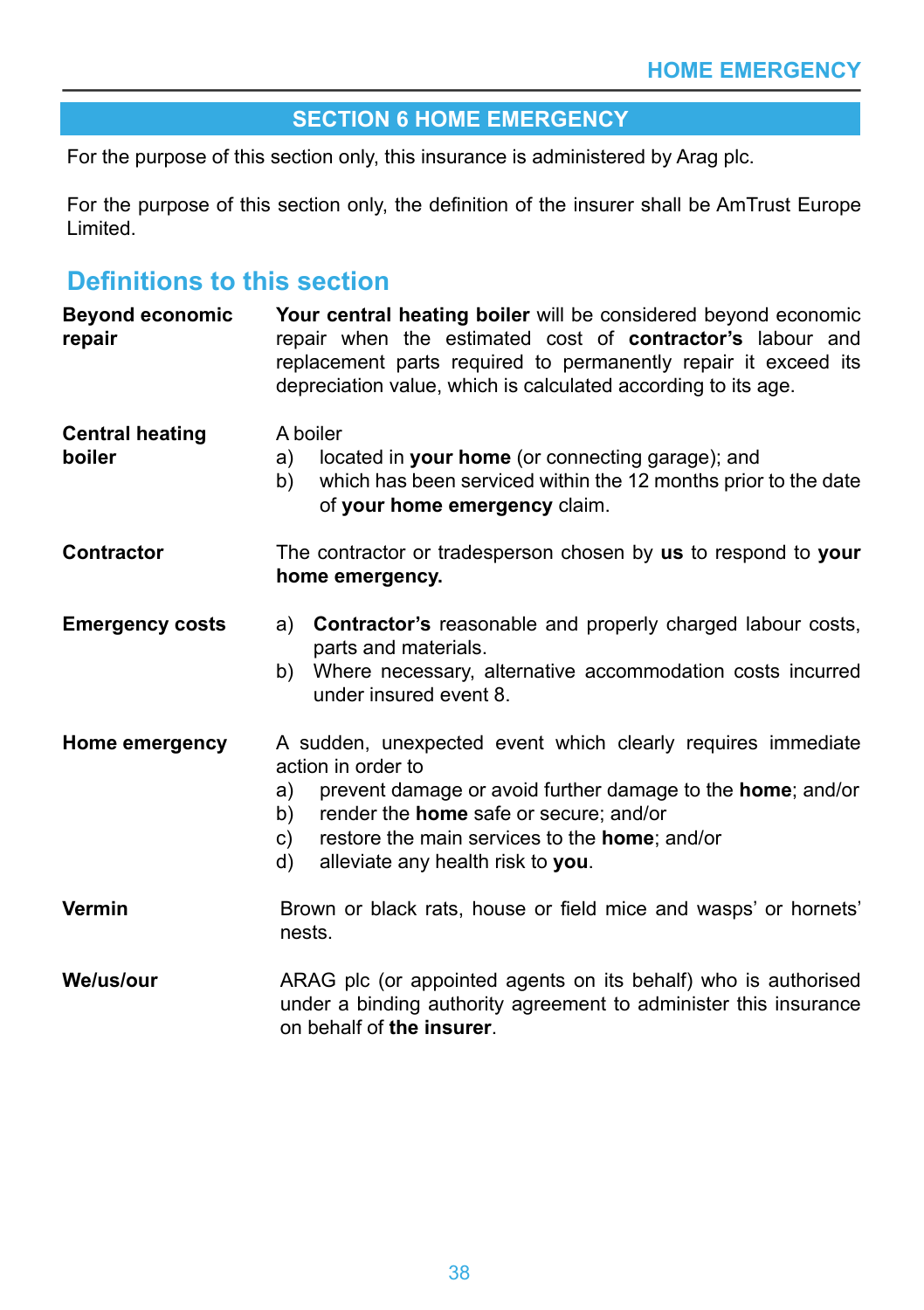### **How to make a claim**

In the event of a **home emergency**:

- 1) Please telephone **0344 571 5192** (lines are open 24 hours a day, 365 days a year) as soon as possible, providing **us** with **your** name, address, postcode and the nature of the problem.
- 2) **We** will record **your** details and then decide on the best course of action to limit **your** loss and/or repair the damage. If the incident relates to an emergency covered under this policy, **we** will instruct a member of **our** emergency contractor network. Poor weather conditions or remote locations may affect normal standards of service.
- 3) If **you** are claiming for alternative accommodation costs **you** must obtain **our** authority to incur costs before booking somewhere to stay. **You** will have to pay for the accommodation when **you** check out and send **your** receipt to **us** to be reimbursed.
- 4) It is important that **you** notify **us** as soon as possible of any claim and do not call out **your** own contractors as **we** will not pay their costs and it could stop **your** claim being covered.
- 5) **You** must report any major emergency which could result in serious damage to the **home** or injury to the Emergency Services or the company that supplies the service.
- 6) **Your** call may be recorded for training and security purposes and will be answered as soon as possible.

### **Privacy Statement**

This is a summary of how **we** collect, use, share and store personal information. To view **our** full privacy statement, please see **our** website, www.arag.co.uk

### **Collecting personal information**

ARAG may be required to collect certain personal or sensitive information which may include name, address, date of birth and if appropriate medical information. **We** will hold and process this information in accordance with all relevant data protection regulations and legislation. Should **we** ask for personal or sensitive information, **we** undertake that it shall only be used in accordance with **our** privacy statement. **We** may also collect information for other parties such as suppliers **we** appoint to process the handling of a claim.

### **Using personal or sensitive information**

The reason **we** collect personal or sensitive information is to fulfil **our** contractual and regulatory obligations in providing this insurance product, for example to process premium or handle a claim. To fulfil these obligations, **we** may need to share personal or sensitive information with other organisations. **We** will not disclose personal or sensitive information for any purpose other than the purpose for which it was collected. Please refer to **our** full privacy statement for full details.

### **Keeping personal information**

**We** shall not keep personal information for any longer than necessary.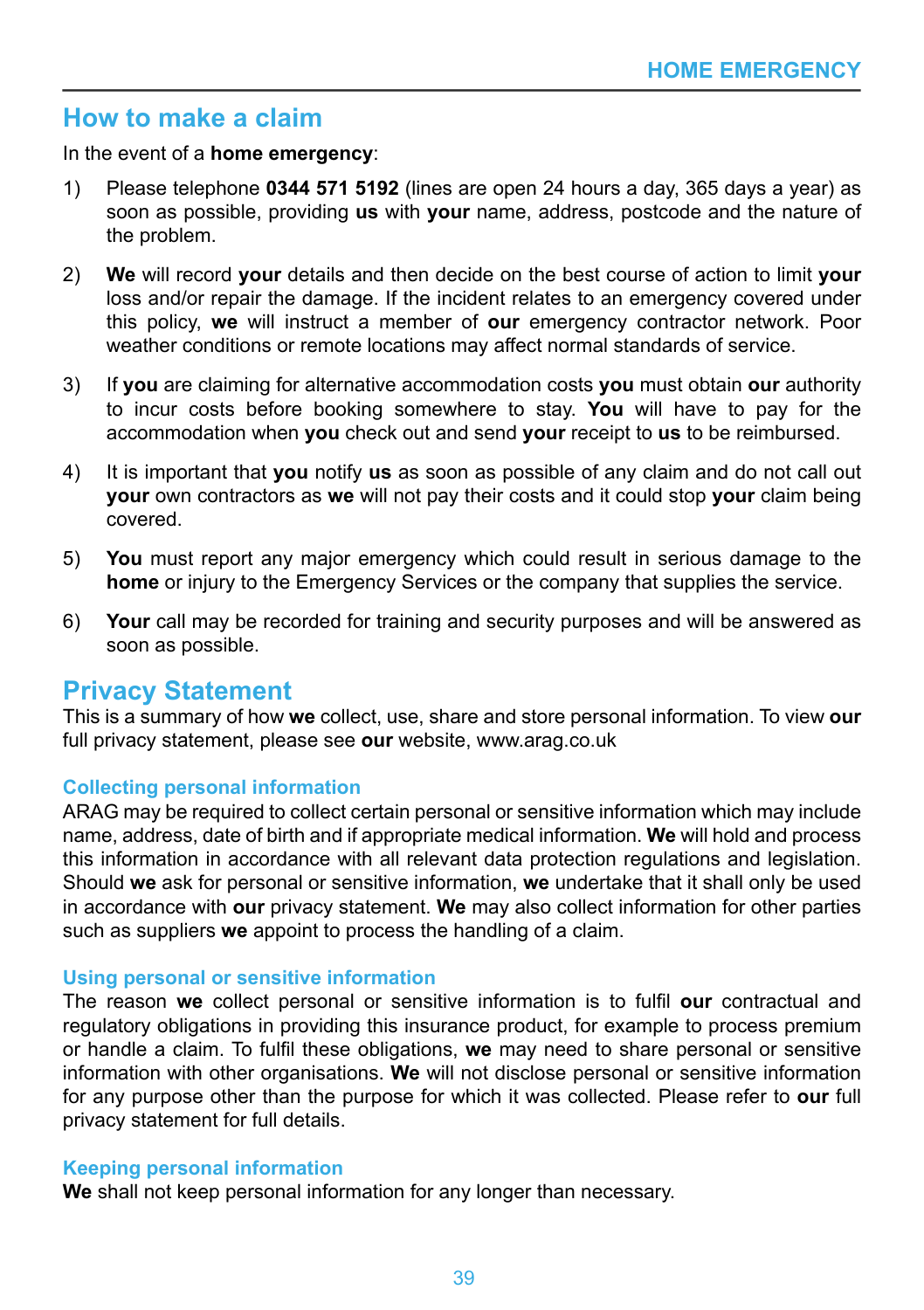### **Your rights**

Any person insured by this policy has a number of rights in relation to how **we** hold personal data including; the right to a copy of the personal data we hold; the right to object to the use of personal data or the withdrawal of previously given consent; the right to have personal data deleted. For a full list of privacy rights and when **we** will not be able to delete personal data please refer to **our** full privacy statement.

### **What is covered**

Following an insured event which results in a **home emergency**, **the insurer** will pay **emergency costs** up to £1,000 for all claims related by time or original cause, provided that all of the following requirements are met.

- 1) **You** have paid the insurance premium.
- 2) The claim is reported to **us**
	- a) during the **period of insurance**; and
	- b) as soon as possible after **you** first become aware of a **home emergency**.
- 3) **You** always agree to use the **contractor** chosen by **us**.

Where **we** have accepted a claim under insured event 1 and **your central heating boiler** is found to be **beyond economic repair**, **the insurer** will pay a contribution of £250 towards the cost of a replacement boiler. (This payment is in addition to **emergency costs** incurred).

# **Insured events covered**<br>1) Main heating system

### **1) Main heating system**

The total failure or complete breakdown, whether or not caused by accidental damage, of the main heating system (including a **central heating boiler**, all radiators, hot water pipes and water storage tanks) in **your home**.

### **2) Plumbing and drainage**

The sudden damage to, or blockage or breakage or flooding of, the drains or plumbing system, including water storage tanks, taps and pipe-work located within **your home**, which results in a **home emergency**.

**3) Home security**

Damage to (whether or not accidental) or the failure of external doors, windows or locks which compromises the security of **your home**.

### **4) Toilet unit**

Breakage or mechanical failure of the toilet bowl or cistern resulting in the loss of function, provided that there is no other toilet in **your home**.

### **5) Domestic power supply**

The failure, whether or not caused accidentally, of **your home's** domestic electricity or gas supply.

**6) Lost keys**

The loss or theft of the only available keys, if **you** cannot replace them to gain access to **your home**.

**7) Vermin infestation**

**Vermin** causing damage inside **your home** or a health risk to **you**.

### **8) Alternative accommodation costs**

**Your** overnight accommodation costs, including transport to such accommodation following a **home emergency** which makes **your home** unsafe, unsecure or uncomfortable to stay in overnight.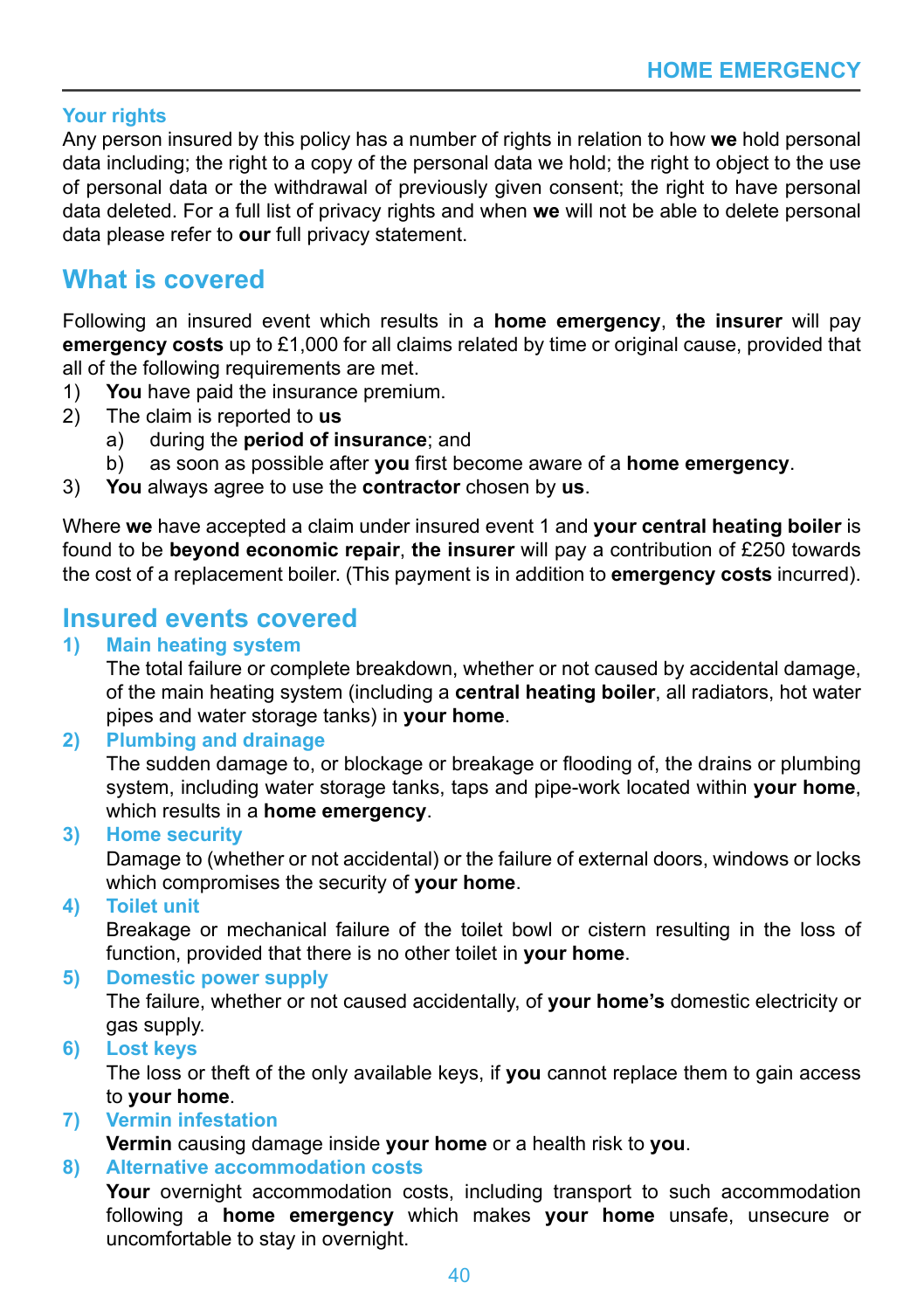### **Exclusions to this section**

**You** are not covered for any claim arising from or relating to

- 1) **emergency costs** which have been incurred before **we** accept a claim;
- 2) an insured event which happens within the first 48 hours of cover if **you** purchase this policy at a different date from any other related insurance policy;
- 3) **emergency costs** where there is no one at **your home** when the **contractor** arrives;
- 4) any matter occurring prior to, or existing at the start of the policy, and which **you** believed or ought reasonably to have believed could give rise to a claim under this policy;
- 5) any wilful or negligent act or omission or any third party interference or faulty workmanship which does not comply with recognised industry standards or manufacturer's instructions;
- 6) a main heating system (including a **central heating boiler**) which is more than 15 years old;
- 7) warm air and solar heating systems or boilers with an output over 60Kw/hr;
- 8) the cost of making permanent repairs, including any redecoration or making good the fabric of **your home**
	- a) once the **home emergency** situation has been resolved; or
	- b) arising from damage caused
		- i) in the course of the repair;
		- ii) in the course of investigation of the cause of the insured event; or
		- iii) in gaining access to **your home**;
- 9) the interruption, failure or disconnection of the mains electricity, mains gas or mains water supply;
- 10) the replacement of parts that suffer damage or the gradual process of wear and tear over time (such as dripping taps, washers or discs forming part of a tank pipe or tap);
- 11) **your** garage (except a **central heating boiler** located in a connecting garage) outbuildings, boundary walls, fences, hedges, cess pit, fuel tank or septic tank;
- 12) **your home** being left unoccupied for more than 30 days consecutively;
- 13) goods or materials covered by a manufacturer's, supplier's or installer's warranty;
- 14) the failure of equipment or facilities which have not been installed, maintained or serviced in accordance with legal regulations or manufacturer's instructions, or which is caused by a design fault which makes them inadequate or unfit for use;
- 15) a claim covered by another policy, or any claim that would have been covered by any other policy if this policy did not exist;
- 16) subsidence, landslip or heave;
- 17) a property that is not **your** main residence or that **you** rent or let;
- 18) blockage of supply or waste pipes to **your home** due to freezing weather conditions.

### **Conditions to this section**

Failure to keep any of these conditions may lead **the insurer** to cancel **your** policy, or refuse to pay a claim.

### **1) Your responsibilities**

**You** must:

- a) observe and keep to the terms of the policy;
- b) not do anything that hinders **us** or the **contractor**;
- c) tell **us** immediately after first becoming aware of any **home emergency**;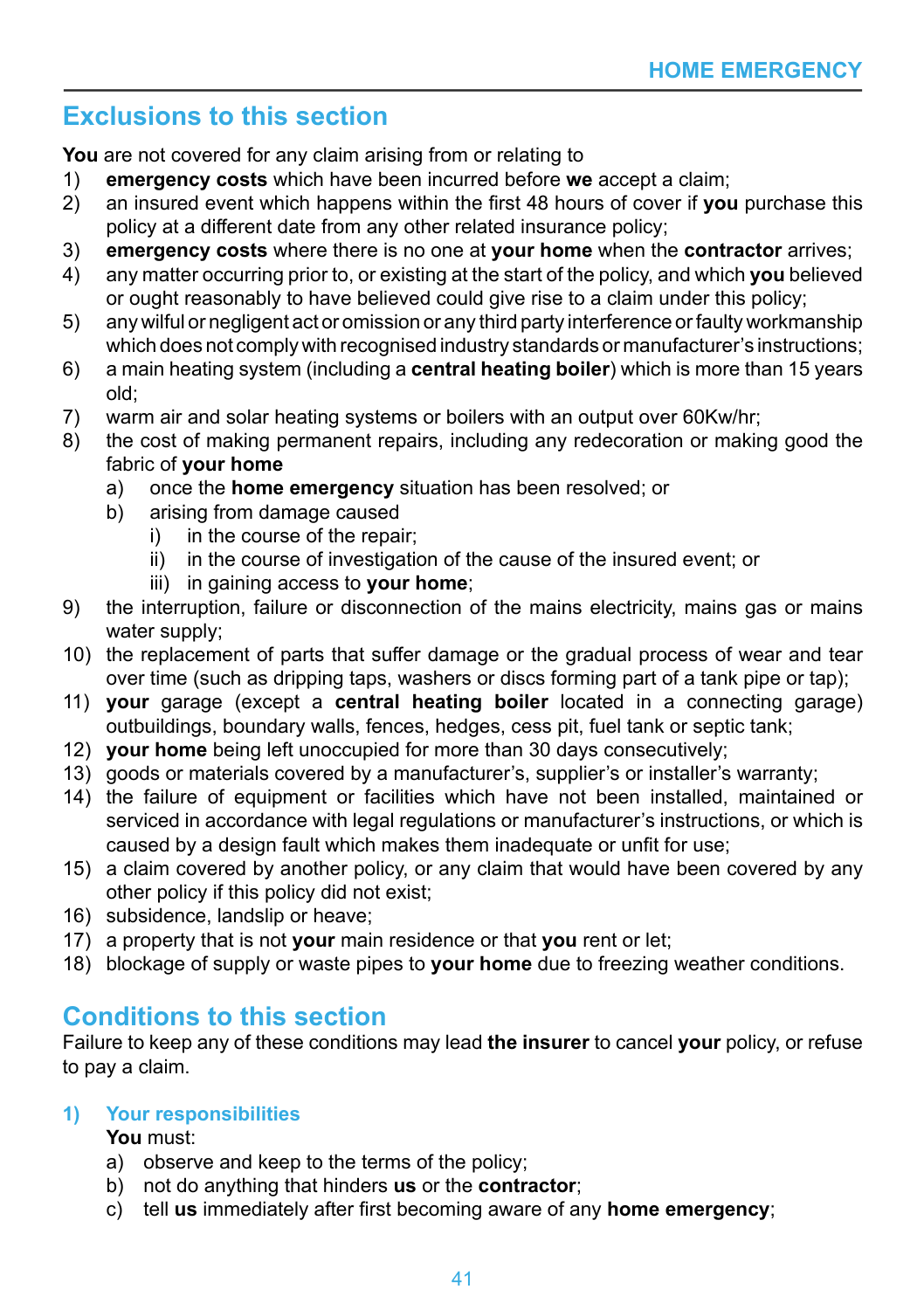- d) tell **us** immediately of anything that may materially alter **our** assessment of the claim;
- e) cooperate fully with the **contractor** and **us**;
- f) provide **us** with everything **we** need to help **us** handle the claim;
- g) take reasonable steps to recover **emergency costs** that **the insurer** pays and pay to **the insurer** all costs that are recovered should these be paid to **you**;
- h) minimise any **emergency costs** and try to prevent anything happening that may cause a claim;
- i) allow **the insurer** at any time to take over and conduct in **your** name any claim, proceedings or investigation; and
- j) be able to prove that the **central heating boiler** has been serviced within the 12 months prior to the date of a **home emergency** claim.

### **2) Our consent**

**We** must give **you our** consent to incur **emergency costs**. **The insurer** does not accept liability for **emergency costs** incurred without **our** consent.

### **3) Settlement**

**You** must not settle the **contractor's** invoice or agree to pay **emergency costs** that **you** wish to claim for under this policy without **our** agreement.

Call out and labour costs; When settling **contractor's** call out charge and labour costs, unless stated otherwise on the **contractor's** invoice **we** will determine that the call out charge covers the cost of the **contractor** attending **your home** and disallows any time spent diagnosing the fault which has caused the insured event. Any inspection time that is required to trace, access or identify the cause of the insured event will be settled on the basis that the time is charged as labour costs.

### **4) Disputes**

If any dispute between **you** and **us** arises from this policy, **you** can make a complaint to **us** as described under "How we handle complaints" below and **we** will try to resolve the matter. If **we** are unable to satisfy **your** concerns **you** can ask the Financial Ombudsman Service to arbitrate over the complaint.

### **How we handle complaints**

### **Step 1**

ARAG is committed to providing a first class service at all times. However, if a complaint arises, please contact **us** using the number **you** rang to report **your** claim. If in the course of those discussions it becomes clear that the matter has not been resolved to **your** satisfaction, details of **your** complaint will be passed to **our** Customer Relations Department, where **we** will arrange to have it reviewed at the appropriate level. **We** will also contact **you** to let **you** know that **we** are reviewing **your** complaint.

Alternatively, **you** can contact **our** Customer Relations Department directly; **we** can be reached in the following ways:

- 0117 917 1561 (hours of operation are 9am-5pm, Mondays to Fridays excluding bank holidays. For **our** mutual protection and training purposes, calls may be recorded).
- **• customerrelations@arag.co.uk**
- ARAG plc, 9 Whiteladies Road, Clifton, Bristol, BS8 1NN.